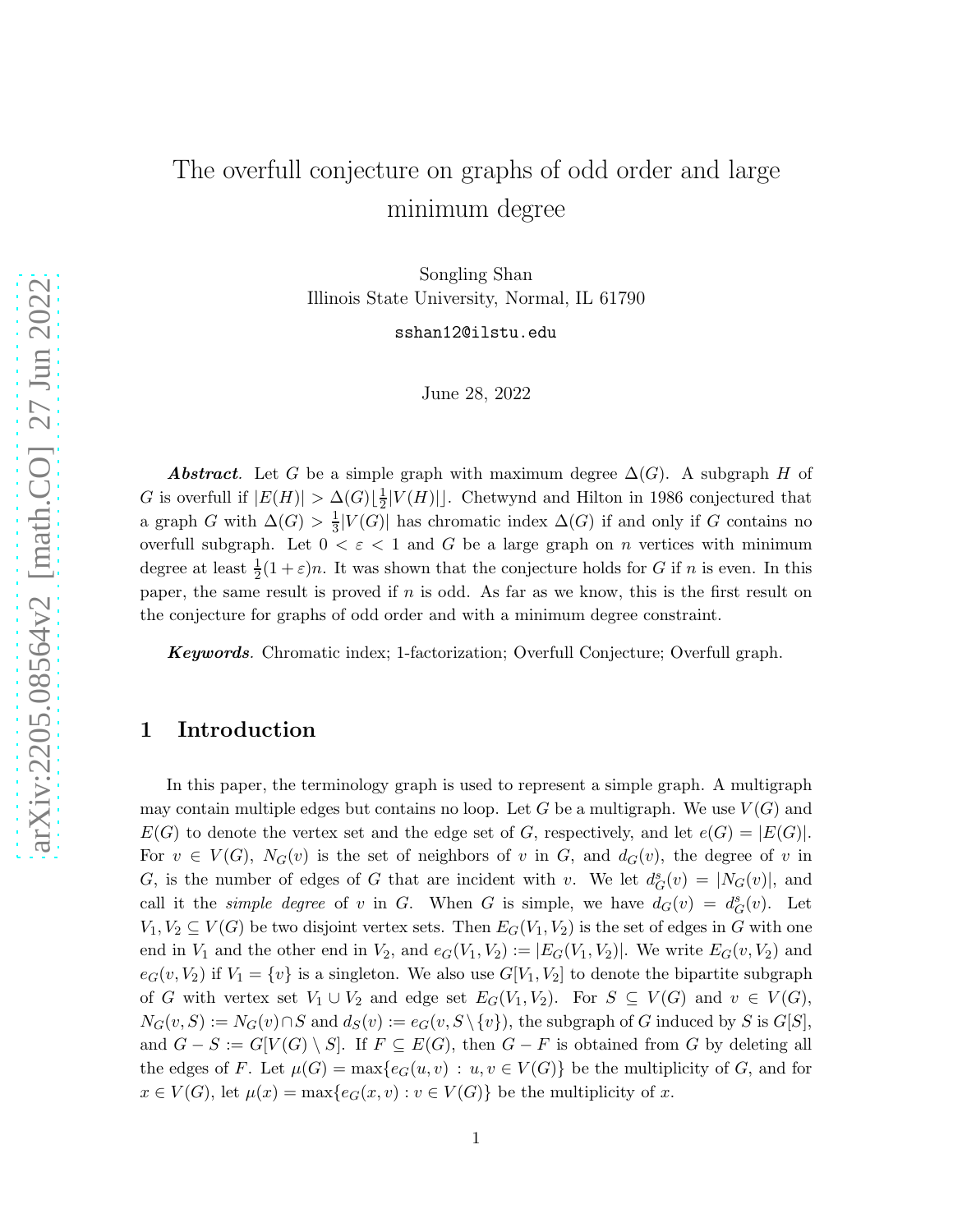For two integers p, q, let  $[p, q] = \{i \in \mathbb{Z} : p \leq i \leq q\}$ . For a nonnegative integer k, an *edge* k-coloring of a multigraph G is a mapping  $\varphi$  from  $E(G)$  to the set of integers [1, k], called *colors*, such that no two adjacent edges receive the same color with respect to  $\varphi$ . The *chromatic index* of G, denoted  $\chi'(G)$ , is the smallest integer k so that G has an edge k-coloring. We denote by  $\mathcal{C}^k(G)$  the set of all edge k-colorings of G.

In 1960's, Gupta  $[10]$  and, independently, Vizing  $[25]$  showed that for all graphs  $G$ ,  $\Delta(G) \leq \chi'(G) \leq \Delta(G) + 1$ . This leads to a natural classification of graphs. Following Fiorini and Wilson [\[8\]](#page-29-1), a graph G is of *class 1* if  $\chi'(G) = \Delta(G)$  and of *class 2* if  $\chi'(G)$  $\Delta(G) + 1$ . Holyer [\[12\]](#page-29-2) showed that it is NP-complete to determine whether an arbitrary graph is of class 1. However, there are sufficient conditions for a graph to be class 2. For example, any graph G with  $|E(G)| > \Delta(G)| |V(G)|/2|$  is class 2, since each color class of G is a matching and each matching in G has size at most  $\frac{|V(G)|}{2}$ , we have  $\chi'(G) \geq |E(G)|/||V(G)|/2| > \Delta(G)$  but  $\chi'(G) \leq \Delta(G) + 1$  by the result of Gupta and Vizing. Such graphs G are called *overfull* (we can define a multigraph to be overfull in the same way). An overfull subgraph H of G with  $\Delta(H) = \Delta(G)$  is called a  $\Delta(G)$ *-overfull subgraph* of G. A number of long-standing conjectures listed in *Twenty Pretty Edge Coloring Conjectures* in [\[24\]](#page-30-1) lie in deciding when a graph is overfull. Chetwynd and Hilton [\[3,](#page-28-0) [4\]](#page-28-1), in 1986, proposed the following conjecture.

**Conjecture 1.1** (Overfull Conjecture). Let G be a graph with  $\Delta(G) > \frac{1}{3}|V(G)|$ . Then  $\chi'(G) = \Delta(G)$  *if and only if* G *contains no*  $\Delta(G)$ -overfull subgraph.

The 3-critical graph  $P^*$ , obtained from the Petersen graph by deleting one vertex, has  $\chi'(P^*) = 4$ , satisfies  $\Delta(P^*) = \frac{1}{3}|V(P^*)|$  but contains no 3-overfull subgraph. Thus the degree condition  $\Delta(G) > \frac{1}{3}$  $\frac{1}{3}|V(G)|$  in the conjecture above is best possible. Applying Edmonds' matching polytope theorem, Seymour  $[22]$  showed that whether a graph G contains an overfull subgraph of maximum degree  $\Delta(G)$  can be determined in polynomial time. Thus if the Overfull Conjecture is true, then the NP-complete problem of determining the chromatic index becomes polynomial-time solvable for graphs G with  $\Delta(G) > \frac{1}{3}$  $\frac{1}{3}|V(G)|.$ There have been some fairly strong results supporting the Overfull Conjecture in the case when G is regular. It is easy to verify that when G is regular with even order,  $G$  has no  $\Delta(G)$ -overfull subgraphs if its vertex degrees are at least  $\frac{1}{2}|V(G)|$ . Thus the well-known 1-Factorization Conjecture stated below is a special case of the Overfull Conjecture.

Conjecture 1.2 (1-Factorization Conjecture). *Let* G *be a regular graph of order* 2n *with degree at least* n *if* n *is odd, or at least* n−1 *if* n *is even. Then* G *is 1-factorable; equivalently,*  $\chi'(G) = \Delta(G)$ .

Hilton and Chetwynd [\[2\]](#page-28-2) verified the 1-Factorization Conjecture if the vertex degree is at least  $0.823|V(G)|$ . Perković and Reed [\[18\]](#page-29-3) showed in 1997 that the 1-Factorization Conjecture is true for large regular graphs with vertex degree at least  $|V(G)|/(2-\varepsilon)$  for any  $0 < \varepsilon < 1$ . In 2016, Csaba, Kühn, Lo, Osthus and Treglown [\[6\]](#page-29-4) verified the conjecture for sufficiently large  $|V(G)|$ . Much less is known about the truth of the Overfull Conjecture if we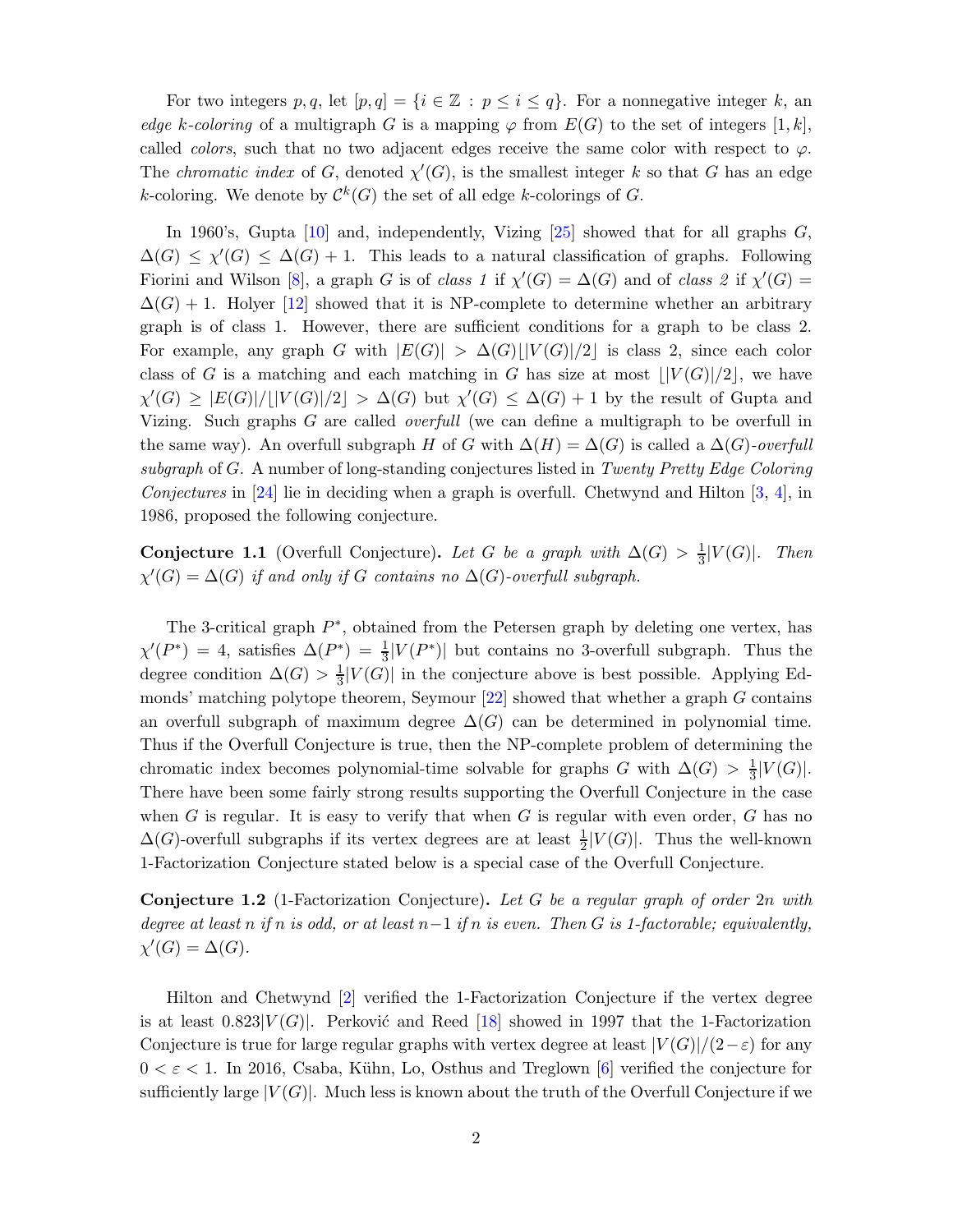no longer require that G is regular. It was confirmed for graphs with  $\Delta(G) \geq |V(G)| - 3$  by Chetwynd and Hilton in 1989 [\[4\]](#page-28-1). Plantholt [\[19\]](#page-29-5) in 2004 verified the conjecture for graphs of even order and minimum degree at least  $0.8819|V(G)|$ . More recently, Plantholt [\[20\]](#page-29-6) showed the conjecture for sufficiently large even order graphs with minimum degree at least 2  $\frac{2}{3}|V(G)|$ . Plantholt [\[23\]](#page-30-3) and the author extended these results and gave an asymptotic result for general graphs that is similar to the Perković-Reed result for regular graphs, by showing the following result: For all  $0 < \varepsilon < 1$ , there exists  $n_0$  such that the following statement holds: if G is a graph on  $2n \geq n_0$  vertices with  $\delta(G) \geq (1+\varepsilon)n$ , then  $\chi'(G) = \Delta(G)$ if and only if G contains no  $\Delta(G)$ -overfull subgraph. Furthermore, there is a polynomial time algorithm that finds an optimal coloring. All the results mentioned above on graphs with minimum degree constraints are for graphs of even order. In this paper, we obtain the first result (as far as we know) on the Overfull Conjecture with large minimum degree constraints for graphs of odd order.

<span id="page-2-0"></span>**Theorem 1.3.** For all  $0 < \varepsilon < 1$ , there exists  $n_0$  such that the following statement holds: *if* G *is a graph on*  $2n - 1 \ge n_0$  *vertices with*  $\delta(G) \ge (1 + \varepsilon)n$ *, then*  $\chi'(G) = \Delta(G)$  *if and only if* G *is not overfull. Furthermore, there is a polynomial time algorithm that finds an optimal coloring.*

The remainder of this paper is organized as follows. In the next section, we introduce some notation and preliminary results. In Section 3, we prove Theorem [1.3](#page-2-0) by applying Theorem [3.1](#page-7-0) from Section 3. Theorem [3.1](#page-7-0) is then proved in the last section.

### 2 Notation and preliminaries

### 2.1 Results on degree sequences, paths, matchings, and overfull graphs

We need the following classic result of Hakimi [\[11\]](#page-29-7) on multigraphic degree sequence.

<span id="page-2-2"></span>**Theorem 2.1.** Let  $0 \leq d_n \leq ... \leq d_1$  be integers. Then there exists a multigraph G *on vertices*  $x_1, \ldots, x_n$  such that  $d_G(x_i) = d_i$  for all i if and only if  $\sum_{i=1}^n d_i$  is even and  $\sum_{i>1} d_i \geq d_1.$ 

Though it is not explicitly stated in [\[11\]](#page-29-7), the inductive proof yields a polynomial time algorithm which finds an appropriate multigraph if it exists.

<span id="page-2-1"></span>**Theorem 2.2** ([\[7\]](#page-29-8)). *If* G *is a graph on*  $n \geq 3$  *vertices with*  $\delta(G) \geq \frac{n}{2}$  $\frac{n}{2}$ , then *G* is hamiltonian.

Following the proof of Dirac [\[7\]](#page-29-8), a hamiltonian cycle can be constructed in polynomial time in *n* if  $\delta(G) \geq \frac{n}{2}$  $\frac{n}{2}$ . In fact, there is a polynomial time algorithm that constructs the closure of a graph  $G$  and finds a hamiltonian cycle of  $G$  if its closure is a complete graph (see [\[1,](#page-28-3) Exercise 4.2.15, page 62]).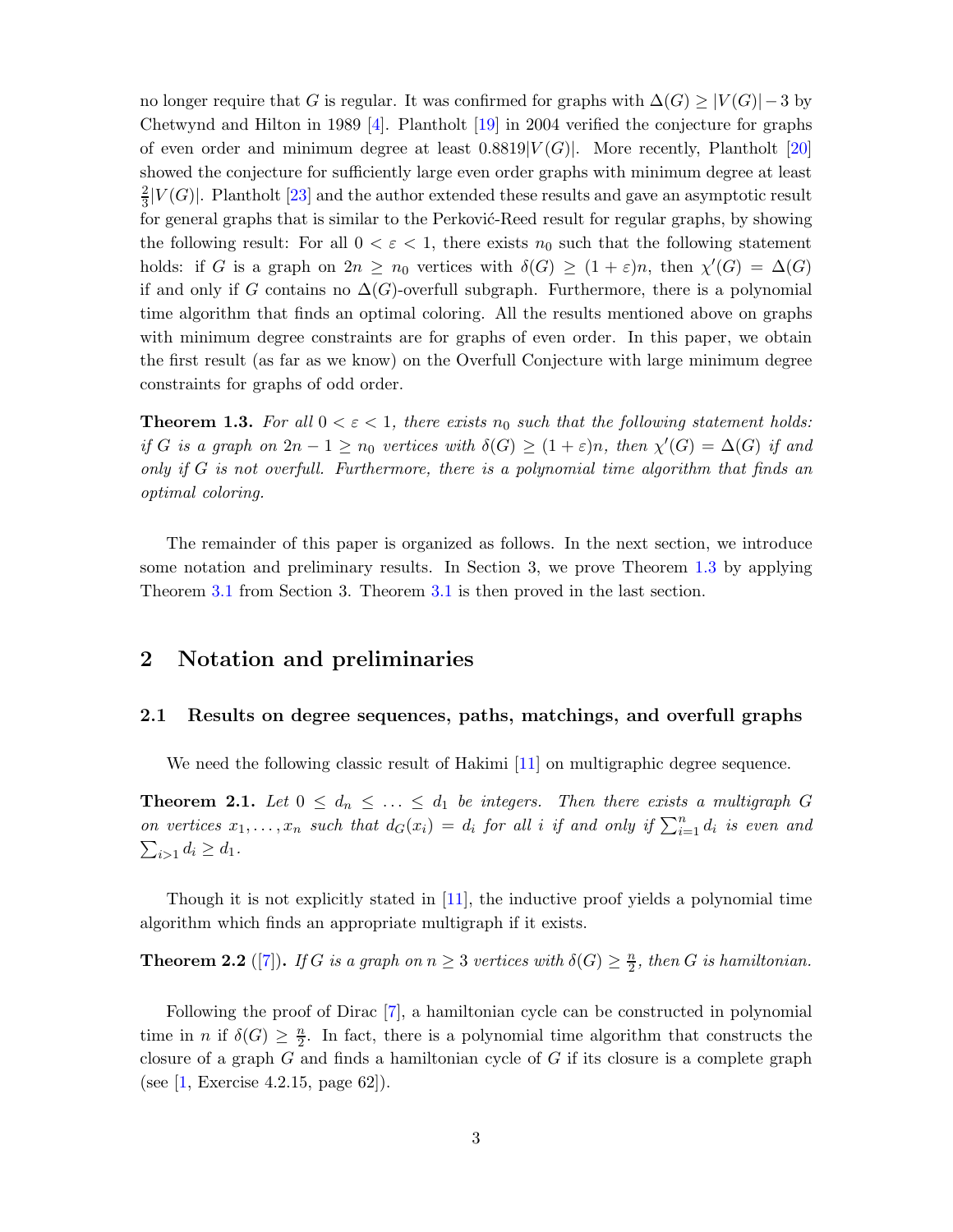A path P connecting two vertices u and v is called a  $(u, v)$ -path, and we write  $uPv$  or  $vPu$  in order to specify the two endvertices of P. Let  $uPv$  and  $xQy$  be two disjoint paths. If vx is an edge, we write  $uPvxQy$  as the concatenation of P and Q through the edge vx. If P is a path and  $x, y \in V(P)$ , then  $xPy$  is the subpath of P with endvertices x and y.

We will use the following notation:  $0 < a \ll b \leq 1$ . Precisely, if we say a claim is true provided that  $0 < a \ll b \leq 1$ , then this means that there exists a non-decreasing function  $f:(0,1] \rightarrow (0,1]$  such that the statement holds for all  $0 < a, b \le 1$  satisfying  $a \le f(b)$ .

<span id="page-3-0"></span>**Lemma 2.3** ([\[23\]](#page-30-3)). Let  $0 < \frac{1}{n_0} \ll \varepsilon < 1$ , and G be graph on  $n \ge n_0$  vertices such that  $\delta(G) \geq \frac{1}{2}$  $\frac{1}{2}(1+\varepsilon)n$ *. Moreover, let*  $M = \{a_1b_1, \ldots, a_tb_t\}$  *be a matching in the complete graph on*  $V(G)$  *of size at most*  $\frac{\varepsilon n}{8}$ *. Then there exist vertex-disjoint paths*  $P_1, \ldots, P_t$  *in G such that*  $\bigcup V(P_i) = V(G)$  and  $P_i$  joins  $a_i$  to  $b_i$ , and these paths can be found in polynomial time.

A multigraph G is a *star-multigraph* if G has a vertex x that is incident with all multiple edges of G. In other words, G− x is a simple graph. The vertex x is called the *multi-center* of G.

<span id="page-3-1"></span>**Lemma 2.4.** Let  $0 < \frac{1}{n_0} \ll \eta \ll \varepsilon < 1$ , and G be start-multigraph graph on  $n \ge n_0$  vertices *such that*  $\delta(G) \geq \frac{1}{2}$  $\frac{1}{2}(1+\varepsilon)n$  and  $\mu(x) < \eta n$ , where x is the multi-center of G. Moreover, let  $M = \{a_1b_1, \ldots, a_tb_t\}$  *be a matching in the complete graph on*  $V(G)$  *of size at most*  $\frac{\varepsilon n}{13}$ *. If*  $|N_G(x) \setminus \{a_1, b_1, \ldots, a_t, b_t\}| \geq 2$ , then there exist vertex-disjoint paths  $P_1, \ldots, P_t$  in G such *that*  $\bigcup V(P_i) = V(G)$  *and*  $P_i$  *joins*  $a_i$  *to*  $b_i$ *, and these paths can be found in polynomial time.* 

**Proof.** By relabeling the matching edges if necessary, assume that if  $x \in \{a_1, b_1, \ldots, a_t, b_t\}$ , then  $x = a_t$ .

If  $x \in \{a_1, b_1, \ldots, a_t, b_t\}$  and so  $x = a_t$ , then let  $a'_t \in N_G(x) \setminus \{a_1, b_1, \ldots, a_t, b_t\}$ , and  $M' =$  $(M \setminus \{a_t b_t\}) \cup \{a'_t b_t\}.$  If  $x \notin \{a_1, b_1, \ldots, a_t, b_t\}$ , then let  $x_1, x_2 \in N_G(x) \setminus \{a_1, b_1, \ldots, a_t, b_t\}$ be distinct, and let  $M' = (M \setminus \{a_t b_t\}) \cup \{a_t x_1, x_2 b_t\}.$ 

Note that  $\delta(G-x) \geq \frac{1}{2}(1+\varepsilon)n - \eta n \geq \frac{1}{2}(1+\frac{2\varepsilon}{3})n$  and  $|M'| \leq \frac{\varepsilon n}{13} + 1 < \frac{\varepsilon n}{12}$ . Applying Lemma [2.3](#page-3-0) to  $G - x$  with matching M', we find vertex-disjoint paths  $P'_1, \ldots, P'_t$  in  $G - x$ such that  $\bigcup V(P'_i) = V(G - x)$ . Furthermore, if  $x = a_t$ ,  $P'_i$  joins  $a_i$  to  $b_i$  for  $i \in [1, t - 1]$ , and  $P'_t$  joins  $a'_t$  to  $b_t$ ; if  $x \notin \{a_1, b_1, \ldots, a_t, b_t\}$ ,  $P'_i$  joins  $a_i$  to  $b_i$  for  $i \in [1, t-1]$ ,  $P'_t$  joins  $a_t$ to  $x_1$ , and  $P'_{t+1}$  joins  $x_2$  to  $b_t$ . Letting  $P_i = P'_i$  for  $i \in [1, t-1]$ , and  $P_t = a_t a'_t P'_t b_t$  if  $x = a_t$ and  $P_t = a_t P'_t x_1 x x_2 P'_{t+1} b_t$  if  $x \notin \{a_1, b_1, \ldots, a_t, b_t\}$  gives the desired paths for G and M. By Lemma [2.3](#page-3-0) and the simple adjustment on  $M$  above, it is clear that these paths can be found also in polynomial time.  $\Box$ 

<span id="page-3-2"></span>Lemma 2.5. *Let* G *be a graph of order* 2n *and minimum degree at least 1. Assume that except at most one vertex all other vertices have degree at least* n + 1 *in* G*. Then* G *has a perfect matching, and the matching can be found in polynomial time.*

**Proof.** Let  $u \in V(G)$  such that  $d_G(u) = \delta(G)$ . Since  $\delta(G) \geq 1$ , we let v be a neighbor of u, and let  $G_1 = G - \{u, v\}$ . Since  $\delta(G - u) \ge n$ , we have  $\delta(G_1) \ge n - 1 = \frac{1}{2}(2n - 2)$ .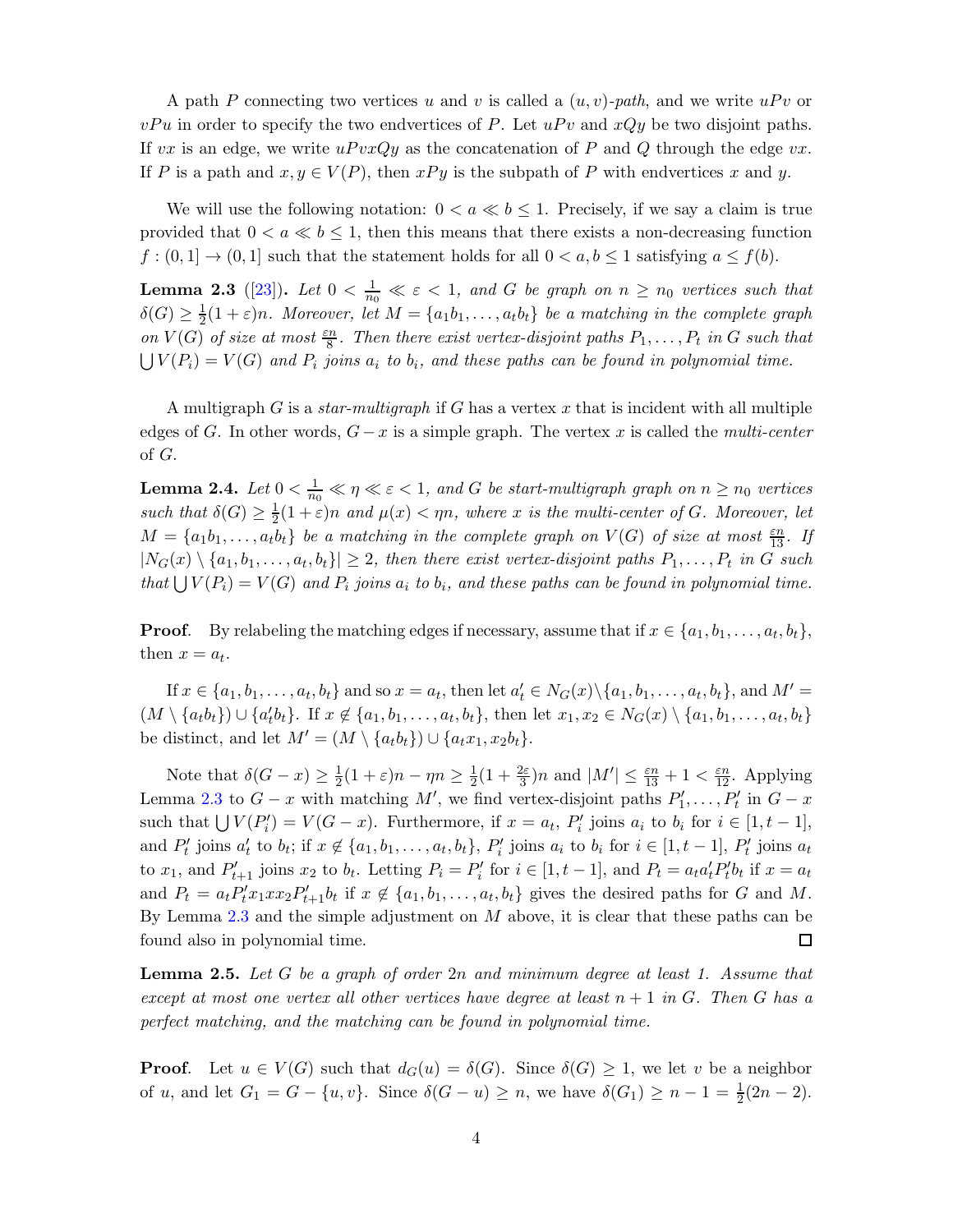Applying Theorem [2.2,](#page-2-1)  $G_1$  has a perfect matching M. Thus  $M \cup \{uv\}$  is a perfect matching of G. By the construction of  $G_1$  and the comments immediately below Theorem [2.2,](#page-2-1) such a perfect matching of G can be found in polynomial time.  $\Box$ 

<span id="page-4-1"></span>**Lemma 2.6.** Let  $G[X, Y]$  be bipartite star-multigraph with  $|X| = |Y| = n$  and multi-center x. Suppose that  $\delta(G) \geq 1$  and  $\delta(G - x) \geq t$  for some  $t \in [1, n - 1]$ *, and except at most* t *vertices all other vertices of* G *have simple degree at least*  $\frac{n}{2} + 1$  *in* G. Then G *has a perfect matching. Furthermore, such a matching can be found in polynomial time.*

**Proof.** Suppose, without loss of generality, that  $x \in X$ . As  $\delta(G) \geq 1$ , we let  $y \in Y$  be a neighbor of x. Let  $X' = X \setminus \{x\}$  and  $Y' = Y \setminus \{y\}$ . It suffices to show that  $G' :=$  $G[X', Y']$  satisfies Hall's Condition. If not, we let  $S \subseteq X'$  with smallest cardinality such that  $|S| > |N_{G'}(S)|$ . Since  $\delta(G') \geq 1$ , it follows that  $|S| \geq 1$ . Then by the choice of S, we have  $|S| = |N_{G'}(S)| + 1$  and  $|N_{G'}(S)| < |Y'|$ . As  $|S| > |N_{G'}(S)|$ , it follows that  $|S| \geq \delta(G') + 1 \geq t + 1$ . As G' has at most t vertices of degree less than  $\frac{n}{2}$ , S contains a vertex of degree at least  $\frac{n}{2}$  in G' and so  $|N_{G'}(S)| \geq \frac{n}{2}$ . Thus  $|S| > \frac{n}{2}$  $\frac{n}{2}$  and consequently  $|X' \setminus S| < \frac{n}{2}$  $\frac{n}{2}$ . Since  $|N_{G'}(S)| < |Y'|$ , there exists  $z \in Y' \setminus N_{G'}(S)$  such that  $N_{G'}(z) \subseteq X' \setminus S$ . As  $\delta(G') \geq t$ , we have  $|X' \setminus S| \geq t$ . As  $|Y' \setminus N_{G'}(S)| = |Y'| - |S| + 1 = |X'| - |S| + 1 \geq t + 1$ and G' has at most t vertices of degree less than  $\frac{n}{2}$ ,  $Y' \setminus N_{G'}(S)$  contains a vertex of degree at least  $\frac{n}{2}$  in G'. As a result,  $|X' \setminus S| \geq \frac{n}{2}$ , contradicting the earlier assertion that  $|X' \setminus S| < \frac{n}{2}$  $\frac{n}{2}$ . Hence  $G'$  has a perfect matching.

There are polynomial time algorithms such as the Hopcroft-Karp algorithm [\[13\]](#page-29-9) in finding a maximum matching in any bipartite graph, thus a perfect matching of  $G$  can be found in polynomial time.  $\Box$ 

<span id="page-4-0"></span>**Lemma 2.7.** Let  $0 < \frac{1}{n_0} \ll \varepsilon < 1$  and  $G$  be a star-multigraph with multi-center  $x$  on  $2n \geq n_0$  *vertices. Suppose that*  $d_G(x) = \delta(G)$ ,  $\delta(G - x) \geq (1 + \varepsilon)n$ , and  $G - x$  contains no  $\Delta(G)$ -overfull subgraph. Then G contains no  $\Delta(G)$ -overfull subgraph.

**Proof.** Let  $X \subseteq V(G)$  with |X| odd. We show that  $G[X]$  is not  $\Delta(G)$ -overfull. Assume first that  $3 \leq |X| \leq 2n-3$ . By symmetry between X and  $V(G) \setminus X$ , we further assume  $|X| \leq n$ . Then as  $\delta(G - x) \geq (1 + \varepsilon)n$  and  $G - x$  is simple, we have

$$
e_G(X, V(G) \setminus X) \ge (|X| - 1)((1 + \varepsilon)n - |X| + 1) > 2n > \Delta(G).
$$

Thus  $2e(G[X]) < \Delta(G)|X| - \Delta(G)$  and so  $G[X]$  is not  $\Delta(G)$ -overfull. Thus, the only possible  $\Delta(G)$ -overfull subgraph of G is obtained from G by deleting a single vertex. Note that if  $G - u$  is  $\Delta(G)$ -overfull for some  $u \in V(G)$ , then so is  $G - x$  as x has minimum degree in G. However,  $G - x$  is not  $\Delta(G)$ -overfull by our assumption. Thus  $G - u$  is not  $\Delta(G)$ -overfull for any  $u \in V(G)$ . Now as  $G[X]$  is not  $\Delta(G)$ -overfull for any  $X \subseteq V(G)$  with |X| odd, it follows that G contains no  $\Delta(G)$ -overfull subgraph.  $\Box$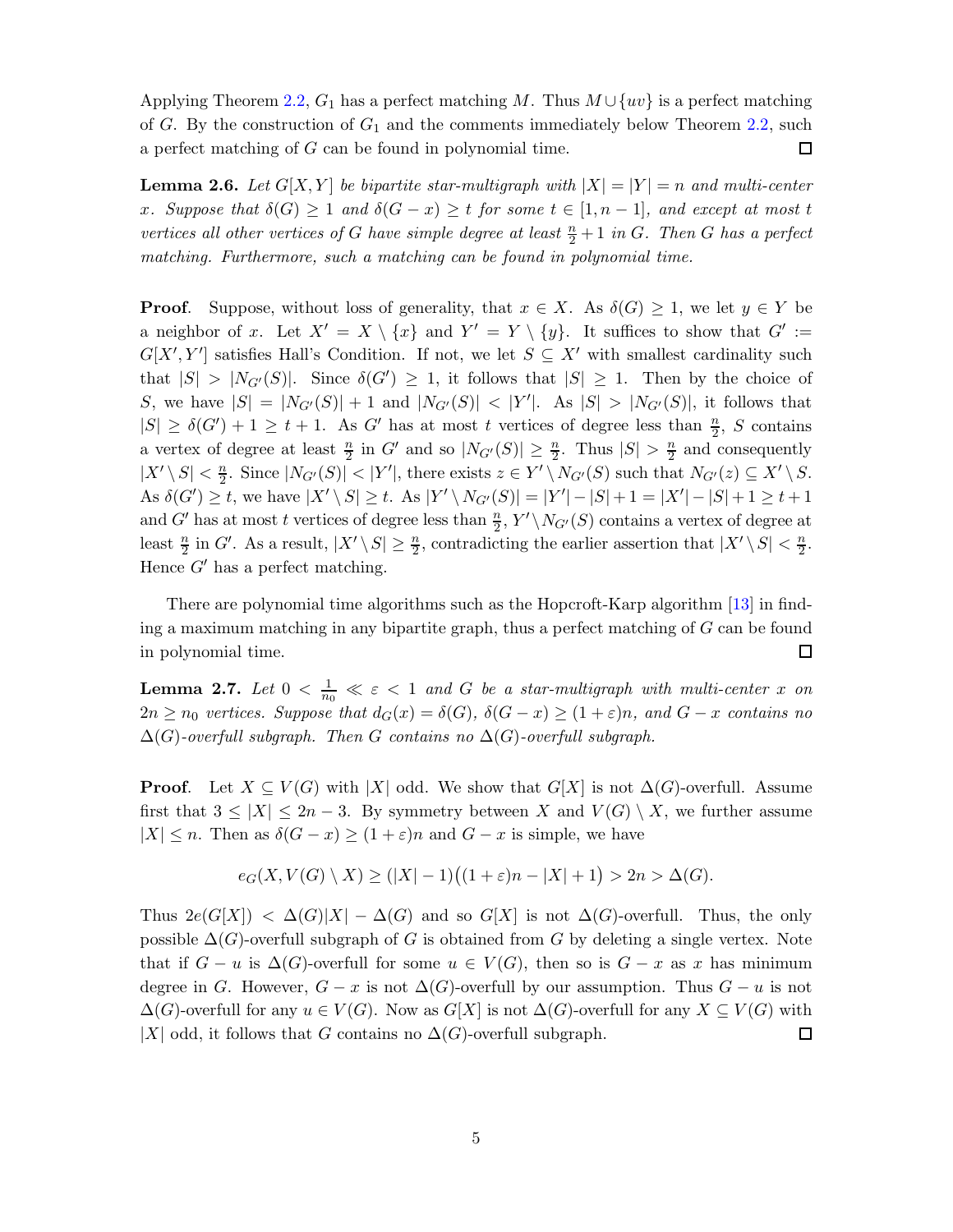### 2.2 Results on edge colorings

Let  $\varphi \in C^k(G)$  for some integer  $k \geq 0$ . For any  $v \in V(G)$ , the set of colors *present* at v is  $\varphi(v) = {\varphi(e)} : e \in E(G)$  is incident to v, and the set of colors missing at v is  $\overline{\varphi}(v) = [1, k] \setminus \varphi(v)$ . For a subset X of  $V(G)$  and a color  $i \in [1, k]$ , define  $\overline{\varphi}_X^{-1}$  $X^{-1}(i) = \{v \in X :$  $i \in \overline{\varphi}(v)$ . We simply write  $\overline{\varphi}^{-1}(i)$  for  $\overline{\varphi}_{V(i)}^{-1}$  $V(G)(i).$ 

For two distinct colors  $\alpha, \beta \in [1, k]$ , the components of the subgraph induced by edges with colors  $\alpha$  or  $\beta$  are called  $(\alpha, \beta)$ -chains. Each  $(\alpha, \beta)$ -chain is either a path or an even cycle. If we interchange the colors  $\alpha$  and  $\beta$  on an  $(\alpha, \beta)$ -chain C of G, we get a new edge k-coloring of G, which is denoted by  $\varphi$ /C. This operation is called a *Kempe change*. For an  $(\alpha, \beta)$ -chain P, if it is a path with an endvertex u, we also denote it by  $P_u(\alpha, \beta, \varphi)$ to emphasis the endvertex u. Let  $u, v \in V(G)$ . If u and u are contained in the same  $(\alpha, \beta)$ -chain of G with respect to  $\varphi$ , we say that u and v are  $(\alpha, \beta)$ -linked with respect to  $\varphi$ .

In 1960's, Gupta [\[10\]](#page-29-0) and, independently, Vizing [\[25\]](#page-30-0) provided an upper bound on the chromatic index of multigraphs, and König  $[15]$  gave an exact value of the chromatic index for bipartite multigraphs.

<span id="page-5-0"></span>**Theorem 2.8** ([\[10,](#page-29-0) [25\]](#page-30-0)). *Every multigraph* G *satisfies*  $\chi'(G) \leq \Delta(G) + \mu(G)$ *.* 

<span id="page-5-1"></span>**Theorem 2.9** ([\[15\]](#page-29-10)). *Every bipartite multigraph* G *satisfies*  $\chi'(G) = \Delta(G)$ *.* 

An edge k-coloring of a multigraph G is said to be *equalized* if each color class contains either  $||E(G)|/k$  or  $||E(G)|/k$  edges. McDiarmid [\[16\]](#page-29-11) observed the following result.

<span id="page-5-3"></span>**Theorem 2.10.** Let G be a multigraph with chromatic index  $\chi'(G)$ . Then for all  $k \geq \chi'(G)$ , *there is an equalized edge-coloring of* G *with* k *colors.*

Let G be a multigraph,  $k \geq 0$  be an integer and  $\varphi \in C^k(G)$ . There is a polynomial time algorithm to modify  $\varphi$  into an equalized edge-coloring of G with k colors. To see this, suppose  $\varphi$  is not equalized and so we take two colors  $i, j \in [1, k]$  such that  $||\overline{\varphi}^{-1}(i)| - |\overline{\varphi}^{-1}(j)||$  $||\psi (t)|| = |\psi (t)||$ is largest. Since  $\varphi$  is not equalized,  $||\overline{\varphi}^{-1}(i)|| - |\overline{\varphi}^{-1}(j)|| \geq 4$ . Assume by symmetry that  $|\overline{\varphi}^{-1}(i)| - |\overline{\varphi}^{-1}(j)| \geq 4$ . Consider the submultigraph of G induced on the set of edges colored by i or j, then the submultigraph must have a component that is a path  $P$  starting at an edge colored by j and ending at an edge colored by j. By swapping the colors i and j along this path P, we decreased  $|\overline{\varphi}^{-1}(i)| - |\overline{\varphi}^{-1}(j)|$  by 4. Repeating this process, we can obtain an equalized edge-coloring of G with k colors in  $O(k^2|V(G)|^2)$  time.

<span id="page-5-2"></span>Lemma 2.11 ([\[23\]](#page-30-3)). *Let* G *be a star-multigraph on* 2n *vertices with multi-center* x*, and let* A and B be a partition of  $V(G)$  with  $|A| = |B|$ , where we assume  $x \in A$ . If  $e(A) = e(B)$ ,  $E_G(A, B) = E_G(x, B)$ , and G has an edge coloring using k colors, then there exists an *edge coloring*  $\varphi$  *using* k *colors such that for each*  $i, j \in [1, k], |\overline{\varphi}_A^{-1}|$  $\overline{A}^{1}(i)| = |\overline{\varphi}_{B}^{-1}|$  $\overline{B}^{\perp}(i)|$  and  $\sqrt{\varphi_A^{-1}}$  $\overline{A}^1(i)|-|\overline{\varphi}_A^{-1}$  $\left|\frac{1}{A}(j)\right|\leq 2$ . Furthermore, such a coloring  $\varphi$  can be found in  $O(k^2n^2)$ -time.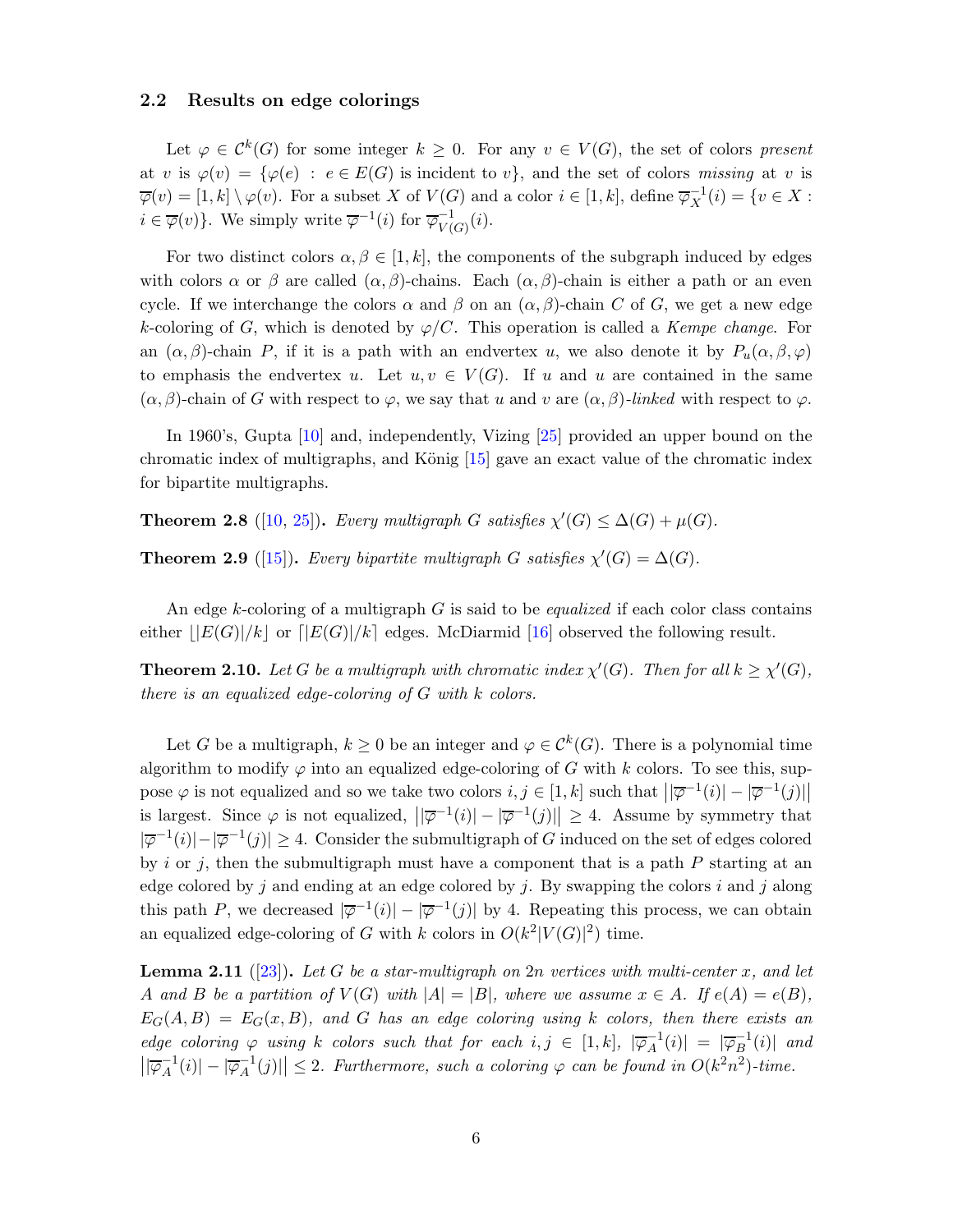<span id="page-6-2"></span>Lemma 2.12. *Let* G *be a star-multigraph on* 2n *vertices with multi-center* x*, and let* A *and* B be a partition of  $V(G)$  with  $|A| = |B|$ *, where we assume*  $x \in A$ *. If*  $E_G(A, B) = E_G(x, B)$ *, then any edge* k-coloring of G can be modified into an edge k-coloring  $\varphi$  of G such that the *restrictions of*  $\varphi$  *on both* G[A] *and* G[B] *are equitable. Furthermore, such a coloring*  $\varphi$  *can* be found in  $O(k^2n^2)$ -time.

**Proof.** We choose an edge k-coloring  $\varphi$  of G such that

$$
g_{\varphi} := \max_{C \in \{A, B\}} \max_{i,j} \left| \left| \overline{\varphi}_C^{-1}(i) \right| - \left| \overline{\varphi}_C^{-1}(j) \right| \right|
$$

is smallest and subject to this, the number  $h_{\varphi}$  of color pairs  $(i, j)$  with  $\left|\right|\overline{\varphi}_C^{-1}$  $\vert_C^{-1}(i)\vert - \vert \overline{\varphi}_C^{-1}$  $\left| \frac{1}{C} (j) \right| =$  $g_{\varphi}$  is smallest. If  $g_{\varphi} \leq 2$ , then we are done. Thus  $g_{\varphi} \geq 3$ . We assume, without loss of generality, that there exist  $i, j \in [1, k]$  such that  $|\overline{\varphi}_A^{-1}|$  $\overline{A}^1(i)| - |\overline{\varphi}_A^{-1}|$  $\vert A^{-1}(j) \vert = g_{\varphi} \geq 3.$  As  $E_G(A, B) = E_G(x, B)$  and different  $(i, j)$ -chains are vertex-disjoint, at most one vertex from  $\overline{\varphi}_A^{-1}$  $_{A}^{-1}(i)$  is  $(i, j)$ -lined with a vertex from B. As  $|\overline{\varphi}_A^{-1}|$  $\overline{A}^1(i)| - |\overline{\varphi}_A^{-1}|$  $_{A}^{-1}(j)| \geq 3$ , there exist distinct  $u, v \in \overline{\varphi}_A^{-1}$  $\overline{A}_A^{-1}(i)$  such that  $P_u(i,j,\varphi) = P_v(i,j,\varphi)$ . We now let  $\psi = \varphi/P_u(i,j,\varphi)$ . Then  $g_{\psi} \leq g_{\varphi}$  and  $h_{\psi} < h_{\varphi}$ , showing a contradiction to the choice of  $\varphi$ . Thus we can find a coloring  $\varphi$  such that  $\left| \overline{\varphi}_C^{-1} \right|$  $\frac{1}{C}$ <sup>1</sup> $(i)| - |\overline{\varphi}_C^{-1}$  $\left|\frac{C}{C}(j)\right|\leq 2$  for any  $C \in \{A, B\}$  and all  $i, j \in [1, k]$ .

There are at most  $\binom{k}{2}$  $\binom{k}{2}$  color pairs, each color pair takes  $O(n)$ -time to reduce the difference of the two corresponding color classes by 2, and  $O(n)$  steps to make the two corresponding color classes close in size. Thus a desired edge coloring  $\varphi$  can be found in  $O(k^2n^2)$ -time.  $\Box$ 

<span id="page-6-0"></span>**Lemma 2.13** ([\[23\]](#page-30-3)). *If* G is a star-multigraph, then  $\chi'(G) \leq \Delta(G) + 1$ . Furthermore, an *edge coloring of* G *using at most*  $\Delta(G) + 1$  *colors can be found in polynomial time.* 

A multigraph G is a *near star-multigraph* with multi-center x if, in  $G - x$ , there is at most one pair of vertices u and v such that  $e_{G-x}(u, v) \geq 2$ .

<span id="page-6-1"></span>**Lemma 2.14.** Let G be a near star-multigraph with multi-center x such that  $\mu(G - x) =$  $e_{G-x}(y, z)$  for some  $y, z \in V(G-x)$ . Then  $\chi'(G) \le \max{\{\Delta(G) + e_G(y, z), \Delta(G) + 1\}}$ . Fur*thermore, an edge* max $\{\Delta(G) + e_G(y, z), \Delta(G) + 1\}$ *-coloring of* G *can be found in polynomial time.*

**Proof.** We may assume  $e_G(y, z) \geq 2$ , as otherwise the statement follows from Lemma [2.13.](#page-6-0) Let G' be obtained from G by deleting  $e_G(y, z) - 1$  edges joining y and z. Applying Lemma [2.13](#page-6-0) on G', we have  $\chi'(G') \leq \Delta(G') + 1 \leq \Delta(G) + 1$ . Now based on any edge  $(\Delta(G') + 1)$ -coloring of G', coloring each of the deleted edges using a distinct color gives an edge  $(\Delta(G') + 1 + e_G(y, z) - 1)$ -coloring of G. As  $\Delta(G') + 1 + e_G(y, z) - 1 \leq \Delta(G) + e_G(y, z)$ , we have  $\chi'(G) \leq \Delta(G) + e_G(y, z)$ . By Lemma [2.13,](#page-6-0) there is a polynomial time algorithm to edge color G' using at most  $\Delta(G) + 1$  colors. Thus there is a polynomial time algorithm to edge color G using at most max $\{\Delta(G) + e_G(y, z), \Delta(G) + 1\}$  colors.  $\Box$ 

Given an edge coloring of  $G$  and a given color  $i$ , since vertices presenting  $i$  are saturated by the matching consisting of all edges colored by  $i$ , we have the Parity Lemma below, see [\[9,](#page-29-12) Lemma 2.1].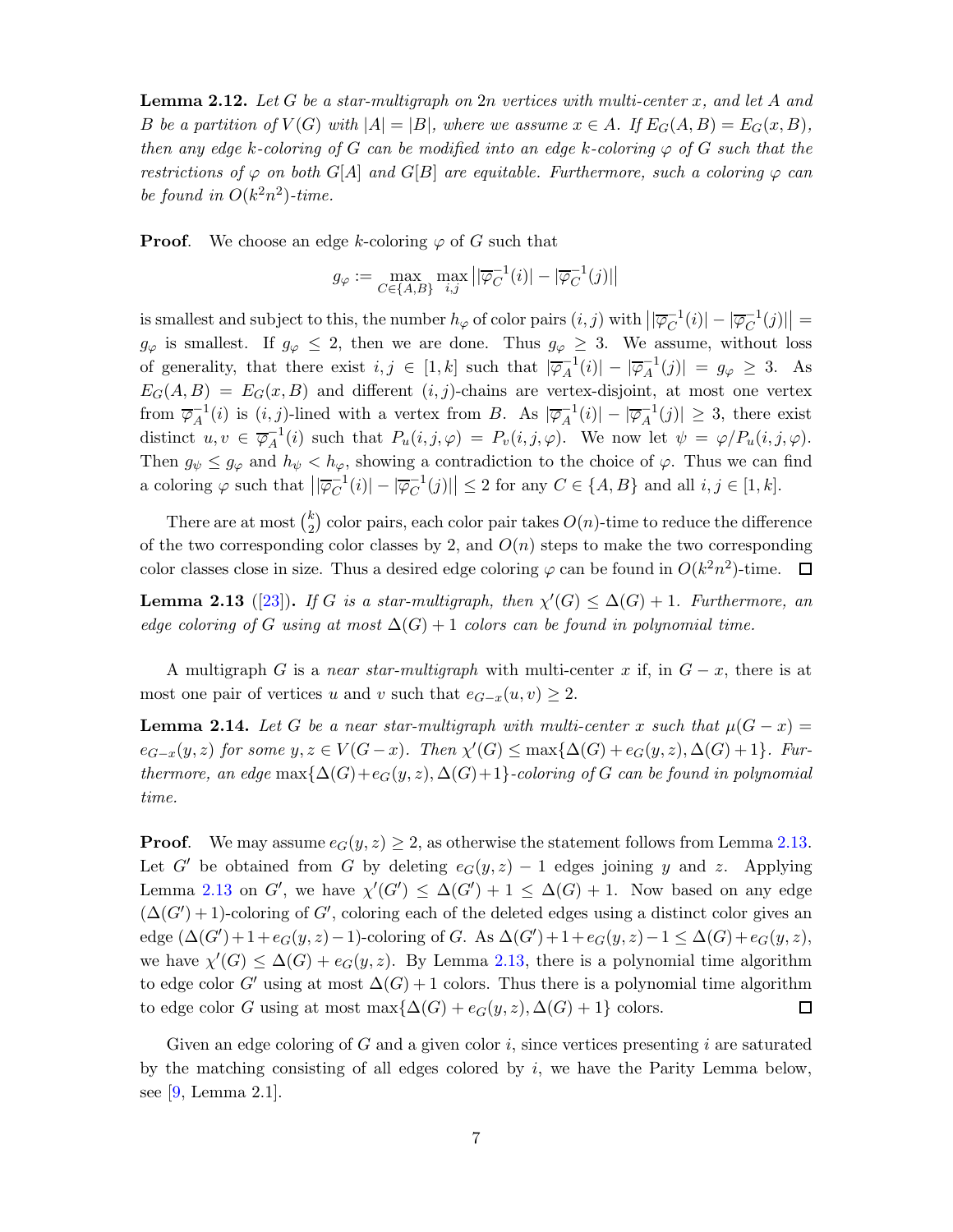**Lemma 2.15** (Parity Lemma). Let G be a multigraph and  $\varphi \in C^k(G)$  for some integer  $k \geq \Delta(G)$ . Then  $|\overline{\varphi}^{-1}(i)| \equiv |V(G)| \pmod{2}$  for every color  $i \in [1, k]$ .

# 3 Proof of Theorem [1.3](#page-2-0)

For  $u \in V(G)$ , the *deficiency* of u in G is  $\text{def}_G(u) := \Delta(G) - d_G(u)$ . For  $U \subseteq V(G)$ ,  $\text{def}_G(U) = \sum_{u \in U} \text{def}_G(u)$ . We simply write  $\text{def}_G(V(G))$  as  $\text{def}(G)$ . For an integer  $i \geq 1$ , define  $V_i(G) = \{v \in V(G) : d_G(v) = i\}$ , and we write  $V_i$  for  $V_i(G)$  if G is clear. The proof of Theorem [1.3](#page-2-0) is based on the following result, which will be proved in the last section.

<span id="page-7-0"></span>**Theorem 3.1.** For all  $0 < \varepsilon < 1$ , there exists  $n_0$  and  $\eta$  with  $0 < \frac{1}{n_0} \ll \eta \ll \varepsilon$  such that *the following statement holds. Let* G *be a near star-multigraph on*  $2n \ge n_0$  *vertices with multi-center* x, and let  $U = \{v \in V(G) : \Delta(G) - d_G(v) \geq \eta n\}$ . Suppose that G satisfies *one of the following five conditions:*

- (a) *G* is a star-multigraph and is regular with  $\delta(G) \geq \delta(G x) \geq (1 + \frac{\varepsilon}{2})n$  and  $\mu(x) < \eta n$ .
- *(b) G is regular with*  $\delta(G) \geq (1+\varepsilon)n$ *, and there exist distinct*  $y, z \in V(G) \setminus \{x\}$  *with the following properties:*
	- (*i*)  $d_G^s(x) \geq 2$  *and there are at most*  $n^{\frac{1}{2}}$  *neighbors* w *of* x *satisfying*  $e_G(x, w) \geq \eta n$ ;
	- *(ii)* y and z are the only two possible vertices in  $G x$  with  $e_{G-x}(y, z) \geq 2$  but  $\mu(G z)$  $(x) < n^{\frac{1}{2}}$ ; and
	- (*iii*)  $d_G^s(w) \ge (1 + \varepsilon)n$  *for all*  $w \in V(G) \setminus \{x\}.$
- *(c)* G *is a star-multigraph and is regular with*  $\delta(G) \geq (1+\varepsilon)n$ *, and there exists*  $y \in V(G) \setminus V(G)$ {x} *such that*
	- (*i*)  $2 \leq d^s(x) < n^{\frac{1}{2}}$ ;
	- $(ii) d_G^s(y) \geq 2\varepsilon n$ *;* and
	- (*iii*)  $d_G^s(w) \ge (1 + \varepsilon)n$  *for all*  $w \in V(G) \setminus \{x, y\}.$
- *(d)* G *is a star-multigraph and* G *has two distinct vertices* y, z *such that*
	- *(i)*  $\mu(x) < \eta n$ ;
	- *(ii)*  $d_G(y) = d_G(z) = \delta(G) \geq (\frac{1}{2} + \frac{3\varepsilon}{2})$  $\frac{3\varepsilon}{2}$ )n and  $\min\{d_G^s(y), d_G^s(z)\} > \Delta(G) - \frac{1}{2}$  $rac{1}{2}(1-0.9\varepsilon)n;$ *and*
	- (*iii*)  $d_G(w) = \Delta(G) \geq (1+\varepsilon)n$  and  $d_G^s(w) \geq (1+\varepsilon)n \mu(x) \geq (1+0.9\varepsilon)n$  for all  $w \in V(G) \setminus \{y, z\}.$

*(e) G is a star-multigraph,*  $|U| \ge \eta n$ ,  $\delta(G) \ge \delta(G - x) \ge (1 + \varepsilon)n$ , and  $\mu(x) \le \frac{2}{n}$  $\frac{2}{\eta}.$ 

*Then*  $\chi'(G) = \Delta(G)$ *. Furthermore, there is a polynomial time algorithm that finds an optimal coloring.*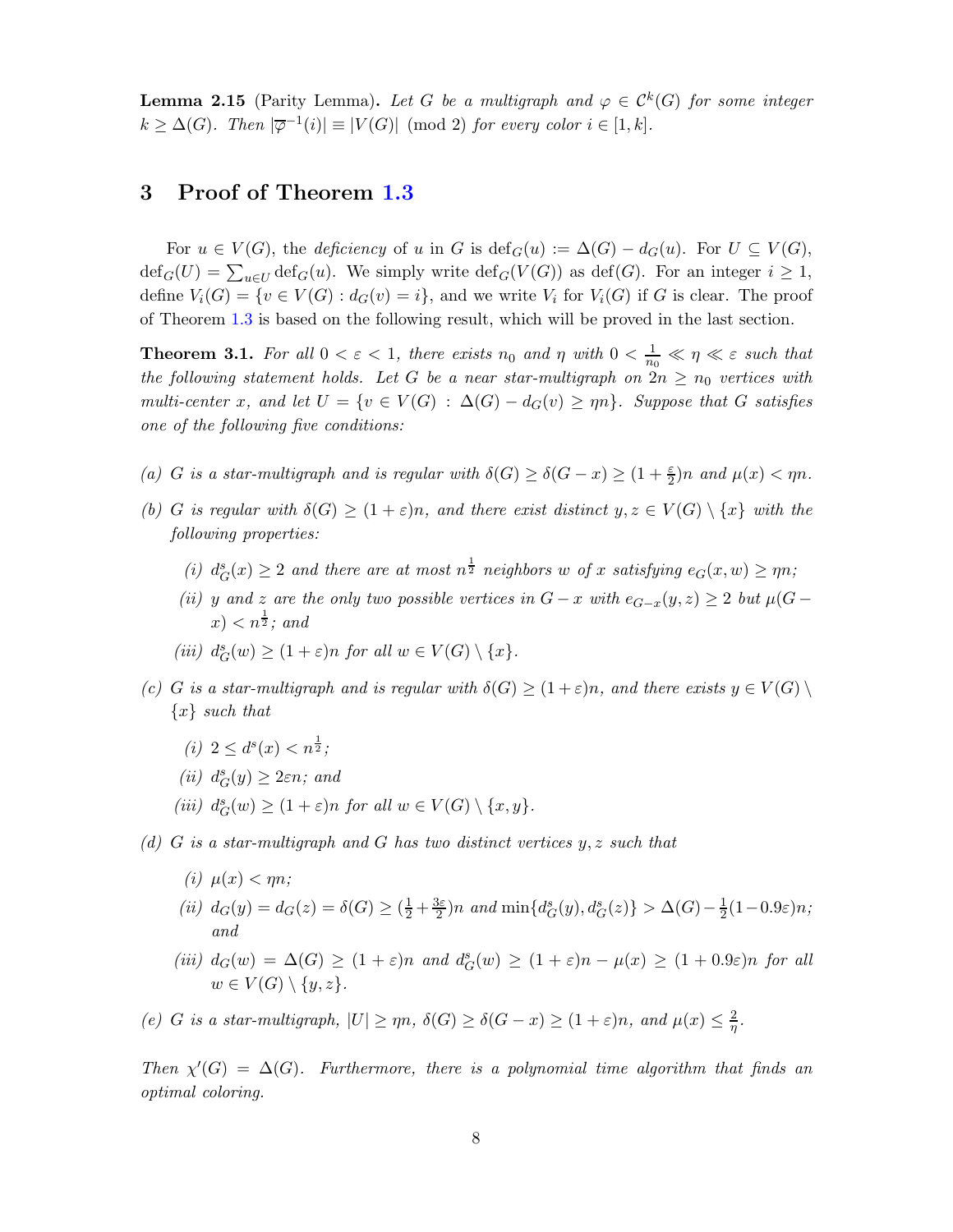**Theorem 1.3.** For all  $0 < \varepsilon < 1$ , there exists  $n_0$  such that the following statement holds: *if* G *is a graph on*  $2n - 1 \ge n_0$  *vertices with*  $\delta(G) \ge (1 + \varepsilon)n$ *, then*  $\chi'(G) = \Delta(G)$  *if and only if* G *is not overfull. Furthermore, there is a polynomial time algorithm that finds an optimal coloring.*

**Proof.** The general strategy for proving the first part of the statement is to add a vertex to G to produce a star-multigraph  $G'$  and then take off some matchings or linear forests from G' such that the resulting multigraph satisfies one of the conditions listed in Theorem [3.1.](#page-7-0) Choose integer  $n_0$  and a real number  $\eta$  so that  $0 < \frac{1}{n_0} \ll \eta \ll \varepsilon < 1$ .

If  $\chi'(G) = \Delta(G)$ , then clearly G contains no  $\Delta(G)$ -overfull subgraph. Thus we assume that G is not overfull and show  $\chi'(G) = \Delta(G)$ . Since n is odd and G is not overfull, we have def(G)  $\geq \Delta(G)$ . We call a vertex of degree less than  $\Delta(G)$  but greater than  $\delta(G)$  a *middle degree* vertex. Let

$$
W = \{ v \in V(G) : \Delta(G) - d_G(v) \ge \eta n \}.
$$

We consider the following four cases regarding the size of W.

Case 1.  $|W| \geq 2\eta n$ .

We let  $W' \subseteq W$  be a set of  $|\eta n|$  vertices, and let x be a new vertex. We form a new graph G' as follows: add at most  $\lfloor \frac{2}{n} \rfloor$  $\frac{2}{\eta}$  edges between x and each vertex of  $W'$  one by one until the degree of x in the resulting multigraph reaches to  $\delta(G)$ . Since  $\lfloor \frac{2}{n} \rfloor$  $\frac{2}{\eta}$   $\times$   $\lfloor \eta n \rfloor$  = 2n >  $\delta(G)$ (we can choose  $\eta$  so that  $\frac{1}{\eta}$  is an integer), the star-multigraph G' exists. As  $\eta n > \lfloor \frac{2}{\eta} \rfloor$  $\frac{2}{\eta}$ , we have  $\Delta(G') = \Delta(G)$ . By Lemma [2.7,](#page-4-0) G' contains no  $\Delta(G')$ -overfull subgraph.

For each vertex  $u \in V(G') \setminus \{x\}$ , we have  $d_G^s(u) \geq \delta(G) \geq (1+\varepsilon)n$ . For each vertex  $w \in W \setminus W'$ , we have  $\Delta(G') - d_{G'}(w) = \Delta(G) - d_G(w) \ge \eta n$ . Furthermore,  $|W \setminus W'| \ge \eta n$ . Now with  $W \setminus W'$  playing the role of U in Theorem [3.1\(](#page-7-0)e) and applying Theorem [3.1,](#page-7-0) we see that  $\chi'(G') = \Delta(G') = \Delta(G)$  and so  $\chi'(G) = \Delta(G)$ .

**Case 2.**  $|W| = 0$ .

The proof of this case is similar to the beginning part in the proof of Theorem 1.3 in [\[23\]](#page-30-3), but we repeat it to be self-contained. Note that  $|W| = 0$  implies that  $\Delta(G) - \delta(G) < \eta n$ . Let x be a new vertex and let  $G'$  be obtained from G by adding x to G and adding some edges between x and vertices  $y \in V(G)$  with  $d_G(y) < \Delta(G)$  with the following constraints:

(1) 
$$
d_{G'}(x) = \delta(G') = \delta(G)
$$
 and  $\Delta(G') = \Delta(G)$ ;

(2) subject to (1), at most one neighbor of x in  $G'$  is not a maximum degree vertex of  $G'$ .

Let  $V(G) = \{x_1, \ldots, x_{2n-1}\}\$ and assume  $d_G(x_1) \leq \ldots \leq d_G(x_{2n-1})\}$ . Note  $d_G(x_{2n-1}) =$  $\Delta(G)$ . Let  $s \in [1, 2n-2]$  be the smallest integer such that  $\sum_{i=1}^{s} \text{def}_G(x_i) \ge \delta(G)$ ; such an integer s exists since def(G)  $\geq \Delta(G)$ . For each  $i \in [1, s-1]$ , we add exactly def $_G(x_i)$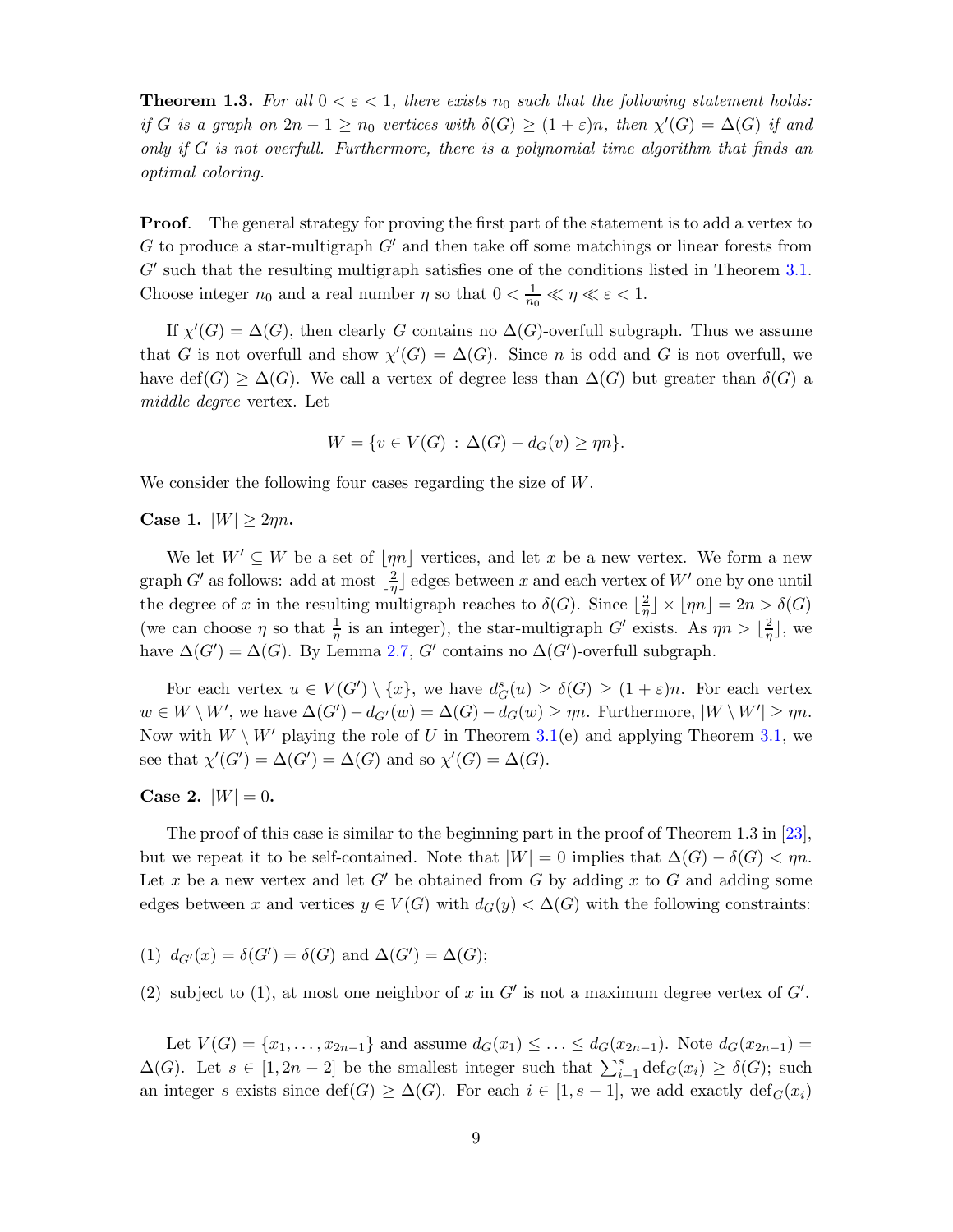edges between x and  $x_i$ , and we add  $\delta(G) - \sum_{i=1}^{s-1} \text{def}_G(x_i)$  edges between x and  $x_s$ , and call  $G'$  the resulting multigraph. It is clear that  $G'$  satisfies constraints (1) and (2). Since  $\Delta(G) - \delta(G) < \eta n$ , we have

$$
|N_{G'}(x)| \ge \frac{(1+\varepsilon)n}{\eta n} > 3.
$$

By Lemma [2.7,](#page-4-0) G' contains no  $\Delta(G')$ -overfull subgraph.

Since x has the smallest degree in  $G'$  and  $G = G'-x$  is not overfull, we get  $\sum_{i\geq 1} \det_{G'}(x_i) \geq$  $\text{def}_{G'}(x)$ . Since  $|V(G')|=2n$  is even,  $\text{def}_{G'}(x)+\sum_{i\geq 1}\text{def}_{G'}(x_i)$  is even. Then by Theo-rem [2.1,](#page-2-2) there exists a multigraph H on  $V(G')$  such that  $d_H(x) = \text{def}_{G'}(x)$  and  $d_H(x_i) =$  $\text{def}_{G'}(x_i)$  for each  $i \in [1, 2n-1]$ . The multigraph H will aid us in finding a spanning regular subgraph of  $G'$ .

Note that  $\Delta(H) = \text{def}_{G'}(x) = \Delta(G) - \delta(G) < \eta n$  and H contains isolated vertices. Thus  $\chi'(H) \leq \Delta(H) + \mu(H) \leq 2\Delta(H) < 2\eta n$  by Theorem [2.8.](#page-5-0) Hence we can greedily partition  $E(H)$  into  $k \leq 52 \frac{m}{\varepsilon}$  matchings  $M_1, \ldots, M_k$  each of size at most  $\frac{\varepsilon n}{26}$ . Now we take out linear forests (union of vertex-disjoint paths) from G' by applying Lemma [2.4](#page-3-1) with  $M_1, \ldots, M_k$ . As at most one neighbor of x is not a maximum degree vertex of  $G'$ , it follows that x is adjacent in G' to at most one vertex of those vertices covered by  $M_i$  for each  $i \in [1, k]$ . More precisely, define spanning subgraphs  $G_0, \ldots, G_k$  of  $G'$  and edge-disjoint linear forests  $F_1, \ldots, F_k$  such that

- (1)  $G_0 := G'$  and  $G_i = G_{i-1} E(F_i)$  for  $i \in [1, k]$ ,
- (2)  $F_i$  is a spanning linear forest in  $G_{i-1}$  whose leaves are precisely the vertices in  $M_i$ .

Let  $G_0 = G'$  and suppose that for some  $i \in [1, k]$ , we already defined  $G_0, \ldots, G_{i-1}$ and  $F_1, \ldots, F_{i-1}$ . As  $\Delta(F_1 \cup \ldots \cup F_{i-1}) \leq 2(i-1) \leq 104 \frac{\eta n}{\varepsilon}$ , it follows that  $\delta(G_{i-1}) \geq$  $(1+\varepsilon)n - 104\frac{m}{\varepsilon} \ge (1+\frac{\varepsilon}{2})n$ . Furthermore, by the construction of  $F_1, \ldots, F_{i-1}$ , we know that maximum degree vertices of G' are still maximum degree vertices of  $G_{i-1}$ . Thus in  $G_{i-1}$ , still at most one neighbor of x is not a maximum degree vertex of  $G_{i-1}$ . As  $\mu(x) < \eta n$ and  $\delta(G_{i-1}) \geq (1+\frac{\varepsilon}{2})n$ , x has at least two neighbors in  $G_{i-1}$  that are not covered by  $M_i$ . Since  $M_i$  has size at most  $\frac{\varepsilon n}{26}$ , we can apply Lemma [2.4](#page-3-1) to  $G_{i-1}$  and  $M_i$  and obtain a spanning linear forest  $F_i$  in  $G_{i-1}$  whose leaves are precisely the vertices in  $M_i$ . Set  $G_i := G_{i-1} - E(F_i)$ .

We claim that  $G_k$  is regular. Consider any vertex  $u \in V(G_k)$ . For every  $i \in [1, k]$ ,  $d_{F_i}(u) = 1$  if u is an endvertex of some edge of  $M_i$  and  $d_{F_i}(u) = 2$  otherwise. Since  $M_1, \ldots, M_k$  partition  $E(H)$ , we know that  $\sum_{k=1}^{k}$  $\sum_{i=1} d_{F_i}(u) = 2k - d_H(u) = 2k - \text{def}_{G'}(u)$ . Thus

$$
d_{G_k}(u) = d_{G'}(u) - \sum_{i=1}^k d_{F_i}(u) = d_{G'}(u) - (2k - \text{def}_{G'}(u)) = \Delta(G') - 2k.
$$

Note that  $\mu(x) < \eta n$  and  $\delta(G_k-x) \ge (1+\varepsilon)n - 104\frac{\eta n}{\varepsilon} - \mu(x) > (1+\frac{\varepsilon}{2})n$ . Thus the multigraph  $G_k$  satisfies Condition (a) of Theorem [3.1.](#page-7-0) Now  $\chi'(G_k) = \Delta(G_k)$  by Theorem 3.1. We color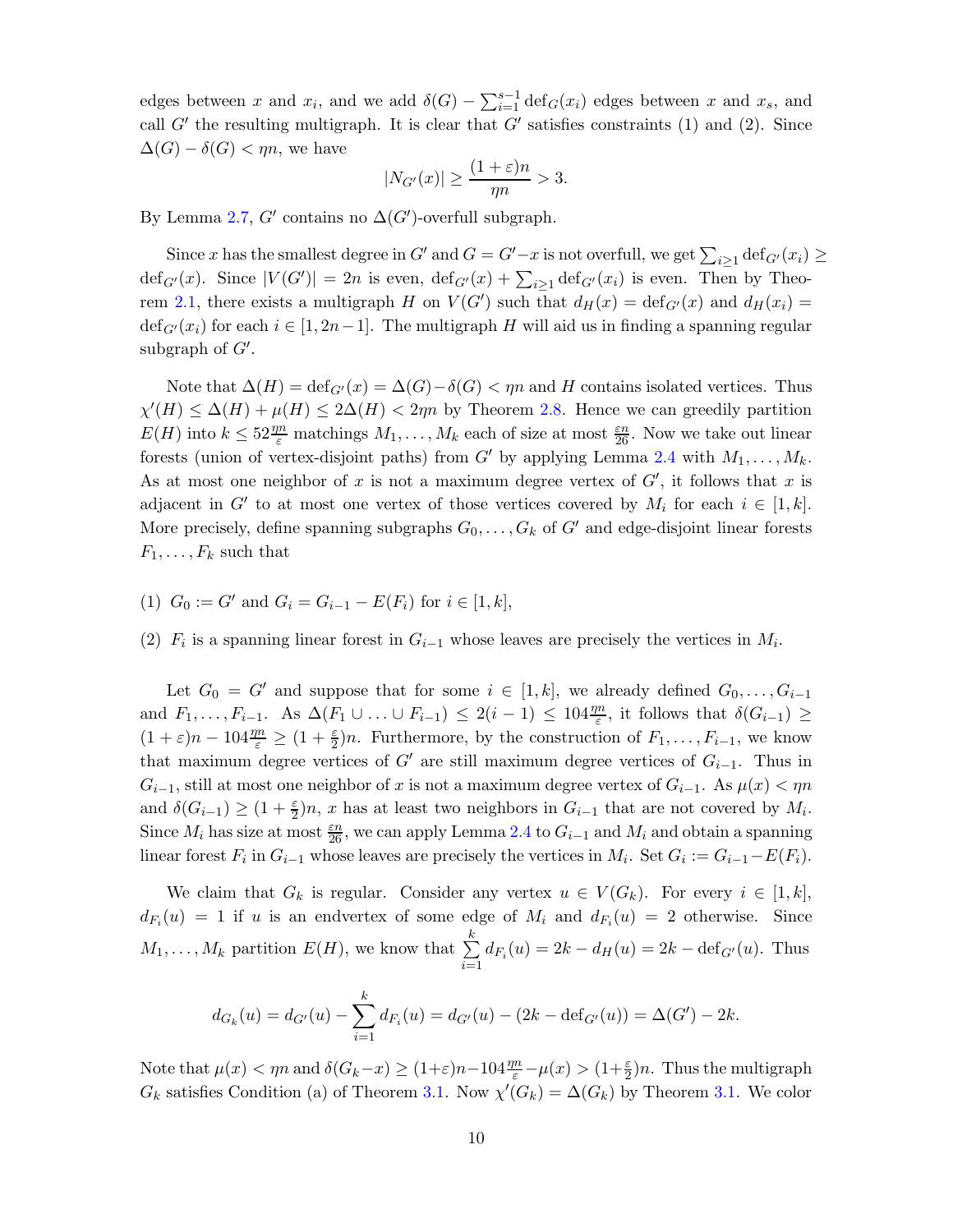the edges of  $F_i$  using 2 distinct colors from  $[\Delta(G') - 2k + 1, \Delta(G')]$  for each  $i \in [1, k]$ . It is clear that any edge  $\Delta(G_k)$ -coloring of  $G_k$  together with this coloring of  $\bigcup_{i=1}^k F_i$  gives an edge coloring of G' using  $\Delta(G_k) + 2k = \Delta(G')$  colors. Since G is a subgraph of G' and  $\Delta(G) = \Delta(G')$ , it follows that  $\chi'(G) = \Delta(G)$ .

**Case 3.**  $n^{\frac{1}{2}} \leq |W| < 2\eta n$ .

We add a new vertex x. For each vertex  $v \in V(G) \setminus (V_{\Delta} \cup W)$ , we add  $\text{def}_G(v)$  edges between x and v until the degree of x reaches to  $\delta(G)$ . If the degree of x reaches to  $\delta(G)$ already in this process, we denote the resulting multigraph by  $G'$ . If the degree of x is still less than  $\delta(G)$  after we adding edges between x and all vertices of  $V(G)\setminus (V_{\Delta}\cup W)$ , then we add at most  $2n^{\frac{1}{2}}$  edges between x and each vertex of W until the degree of x reaches to  $\delta(G)$ . Denote the resulting multigraph by  $G'$ . As  $\text{def}(G) \geq \text{def}_G(W) > \Delta$  and  $d_{G'}(x) = \delta(G)$ , it follows that  $G'$  is not regular.

Note that  $V_{\delta}(G') \subseteq W \cup \{x\}$  by the construction of G' and so  $|V_{\delta}(G')| \leq 2\eta n + 1$ . Thus for any  $v \in V(G') \setminus V_{\delta}(G')$ ,  $\delta(G' - v - V_{\delta}(G')) \geq n$  and so both  $G' - V_{\delta}(G')$  and  $G' - v - V_{\delta}(G')$  are hamiltonian by Theorem [2.2.](#page-2-1) Thus if  $G' - V_{\delta}(G')$  and  $G' - v - V_{\delta}(G')$ have even order, then they each has a perfect matching. Hence if  $|V_{\delta}(G')|$  is even, we can decrease  $\Delta(G') - \delta(G')$  but preserve  $\delta(G')$  in deleting a prefect matching M of  $G' - V_{\delta}(G')$ . If  $|V_\delta(G')|$  is odd but G' has a middle degree vertex v, we can decrease  $\Delta(G') - \delta(G')$  but preserve  $\delta(G')$  in deleting a prefect matching M of  $G' - v - V_{\delta}(G')$ . Denote by  $G_1$  the reduced multigraph from  $G'$  by deleting M in either of these two cases. We show in the following that we can consider  $G_1$  in the place of  $G'$ . As  $\delta(G_1 - x) = \delta(G' - x) \ge (1 + \varepsilon)n$ ,  $G_1[X]$  is not  $\Delta(G_1)$ -overfull for any  $X \subseteq V(G_1)$  with  $3 \leq |X| \leq 2n-3$ . Thus to show that  $G_1$  contains no  $\Delta(G_1)$ -overfull subgraph, we show that  $G_1 - u$  is not  $\Delta(G_1)$ -overfull for any  $u \in V(G_1)$ . If  $|V_\delta(G')| \geq 2$ , then for any  $u \in V(G_1)$  and  $v \in V_\delta(G_1)$ , we have

$$
\sum_{w \in V(G_1 - u)} (\Delta(G_1) - d_{G_1 - u}(w)) = d_{G_1}(u) + (\Delta(G_1) - d_{G_1}(v)) + \text{def}_{G_1}(V(G_1) \setminus \{u, v\})
$$
\n
$$
\geq \Delta(G_1) + \text{def}_{G_1}(V(G_1) \setminus \{u, v\}) \geq \Delta(G_1).
$$

Thus  $G_1-u$  is not  $\Delta(G_1)$ -overfull. If  $|V_\delta(G')|=1$ , then  $V_\delta(G')=\{x\}$ . Note that  $x \in V_\delta(G_1)$ and the middle degree vertex, say  $v$ , exists in  $G'$ . Then

$$
def(G_1 - x) = d_{G'}(x) + (\Delta(G_1) - d_{G'}(v)) + def_{G_1}(V(G_1) \setminus \{x, v\})
$$
  
= d\_{G'}(x) + (\Delta(G') - 1 - d\_{G'}(v)) + def\_{G'}(V(G') \setminus \{x, v\})  
= 
$$
\sum_{w \in V(G' - x)} (\Delta(G') - d_{G' - x}(w)) - 1.
$$

Since G' contains no  $\Delta(G')$ -overfull subgraph, we have  $\sum_{w \in V(G'-x)} (\Delta(G') - d_{G'-x}(w)) \ge$  $\Delta(G')$ . Thus def $(G_1 - x) \geq \Delta(G') - 1 = \Delta(G_1)$  and so  $G_1$  contains no  $\Delta(G_1)$ -overfull subgraph. Furthermore,  $\chi'(G_1) = \Delta(G_1)$  implies that  $\chi'(G') = \Delta(G')$ . Thus when  $|V_\delta(G')|$ is even or  $G'$  has a middle degree vertex, we can consider  $G_1$  in the place of  $G'$  and show that  $G_1$  is a class 1 graph.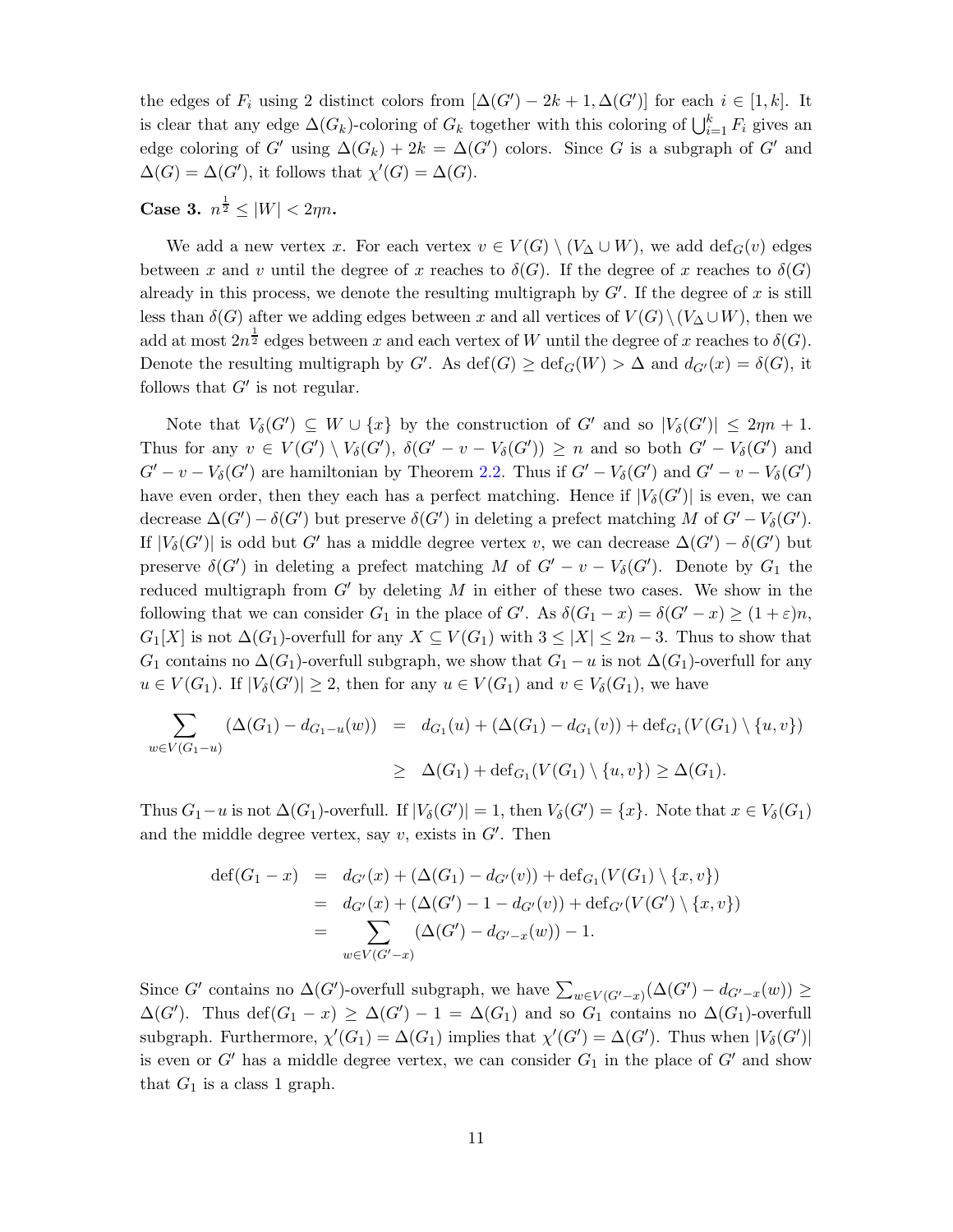Thus we assume that  $|V_\delta(G')|$  is odd and G' has no middle degree vertex. This in particular, implies that  $\delta(G')$  and  $\Delta(G')$  have the same parity. As G' has no  $\Delta(G')$ -overfull subgraph,  $|V_\delta(G')| \geq 3$ . Let  $y, z \in V_\delta(G') \setminus \{x\}$  be distinct. We find a perfect matching  $M_{11}$ in  $G-(V_\delta(G')\setminus\{y\})$  and a perfect matching  $M_{12}$  in  $G-(V_\delta(G')\setminus\{z\})$ . The matchings exist by Theorem [2.2.](#page-2-1) Let  $G_1 = G' - M_{11} - M_{12}$ . We repeat this same process and find a perfect matching  $M_{21}$  in  $G_1 - (V_\delta(G') \setminus \{y\})$  and a perfect matching  $M_{22}$  in  $G_1 - (V_\delta(G') \setminus \{z\})$ . For  $i \in [2, (\Delta(G') - \delta(G'))/2]$ , we let  $G_i = G_{i-1} - M_{i1} - M_{i2}$ . Since  $d_{G'}(y) \ge \delta(G')$  +  $e_{G'}(x,y) \ge (1+\varepsilon)n + e_{G'}(x,y)$  and  $d_{G'}(z) \ge \delta(G') + e_{G'}(x,z) \ge (1+\varepsilon)n + e_{G'}(x,z)$ , we have  $d_{G_i}^s(y), d_{G_i}^s(z) \geq \delta(G') - i$ . As  $\Delta(G') - \delta(G') < 2n - (1 + \varepsilon)n = (1 - \varepsilon)n$ , we see that  $d_{G_i}^s(y) = d_{G_i}^s(z) = \delta(G') - i \geq (1 + \varepsilon)n - \frac{1}{2}(1 - \varepsilon)n \geq (\frac{1}{2} + \frac{3\varepsilon}{2})n$ . For any vertex  $w \in V(G_i) \setminus \{x, y, z\}, d_{G_i}^s(w) \geq \delta(G) - \mu(x) \geq (1 + 0.9\varepsilon)n$ . As  $|V_{\delta}(G')| + 1 < 2\eta n + 1 \ll 0.9\varepsilon n$ , both  $G_i - (V_\delta(G') \setminus \{y\})$  and  $G_i - (V_\delta(G') \setminus \{z\})$  satisfy the condition of Lemma [2.5,](#page-3-2) and so each has a perfect matching. Thus for each  $i \in [2, (\Delta(G') - \delta(G'))/2]$ , we find matchings  $M_{i1}$  and  $M_{i2}$  respectively from  $G_{i-1} - (V_{\delta}(G') \setminus \{y\})$  and  $G_{i-1} - (V_{\delta}(G') \setminus \{z\})$ . We claim that  $G^* := G_{(\Delta(G') - \delta(G'))/2}$  satisfies Condition (d) of Theorem [3.1.](#page-7-0) We have

- (i)  $\mu(x) < \eta n$ , as there might be edges in G' between x and vertices of  $V(G) \setminus (V_{\Delta} \cup W)$ ;
- (ii)  $d_{G^*}(y) = d_{G^*}(z) = \delta(G^*) \geq (\frac{1}{2} + \frac{3\varepsilon}{2})$  $\frac{3\varepsilon}{2})n;$
- (iii)  $\min\{d_{G^*}^s(y), d_{G^*}^s(z)\} \geq \Delta(G^*) (\Delta(G') \delta(G'))/2 \mu(x) \geq \Delta(G^*) \frac{1}{2}$  $\frac{1}{2}(1-\varepsilon)n-\mu(x) >$  $\Delta(G^*)-\frac{1}{2}$  $rac{1}{2}(1-0.9\varepsilon)n;$
- (iv)  $d_{G^*}(w) = \Delta(G^*) \ge (1+\varepsilon)n$  and  $d_{G^*}^s(w) \ge (1+\varepsilon)n \mu(x) \ge (1+0.9\varepsilon)n$  for all  $w \in V(G^*) \setminus \{y, z\}.$

By Theorem [3.1,](#page-7-0)  $\chi'(G^*) = \Delta(G^*) = \delta(G')$ . Taking an edge  $\delta(G')$ -coloring of  $G^*$ , coloring edges in  $M_{i1}$  with color  $\delta(G') + 2i - 1$  and coloring edges in  $M_{i2}$  with color  $\delta(G') + 2i$  for each  $i \in [1, (\Delta(G') - \delta(G'))/2]$ , we obtain an edge  $\Delta(G')$ -coloring of G' and so an edge  $\Delta(G)$ -coloring of G.

Case 4.  $0 < |W| < n^{\frac{1}{2}}$ .

We may assume that  $|V_\delta| \geq 2$ . Otherwise, suppose  $|V_\delta| = 1$ ; we let M be a perfect matching of  $G - V_{\delta}$  and let  $G_1 = G - M$ . As def(G)  $\geq \Delta(G)$  by our assumption, we have def $(G_1) = \text{def}(G) - 1 \geq \Delta(G) - 1 = \Delta(G_1)$ . We claim that  $G_1$  contains no  $\Delta(G_1)$ overfull subgraph. As  $\delta(G_1) \geq (1+\varepsilon)n$ ,  $G_1[X]$  is not  $\Delta(G_1)$ -overfull for any  $X \subseteq V(G_1)$ with  $3 \leq |X| \leq 2n-3$ . Thus the only possible  $\Delta(G_1)$ -overfull subgraph in  $G_1$  is  $G_1$ itself. However  $\text{def}(G_1) \geq \Delta(G_1)$  implies that  $G_1$  is not overfull. Since  $\delta(G_1) = \delta(G)$ , and  $\chi'(G_1) = \Delta(G_1)$  implies that  $\chi'(G) = \Delta(G)$ , we can consider  $G_1$  in the place of G.

Next we may assume that  $\text{def}(G) \geq \Delta(G) + |W| + 1$ . For otherwise, we let  $y, z \in$  $V_{\delta}$  be distinct and add  $(\text{def}(G) - \Delta(G))/2$  edges between y and z to get  $G^*$  (note that  $\text{def}(G) - \Delta(G)$  is even as  $\text{def}(G) = (2n - 1)\Delta(G) - 2|E(G)|$ , and now add a new vertex x and  $\Delta(G)$  edge between x and the vertices of degree less  $\Delta(G)$  in  $G^*$  to get a  $\Delta$ -regular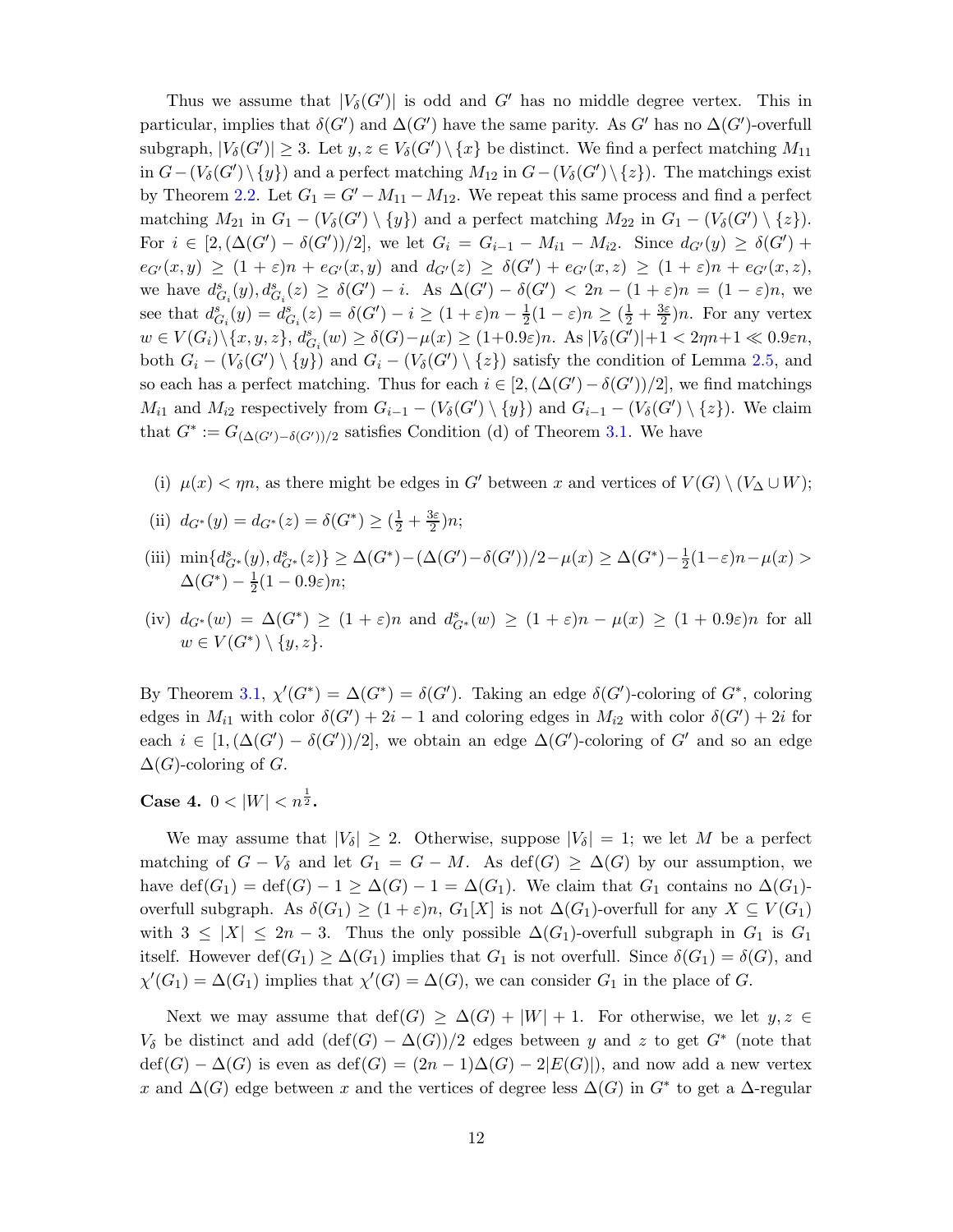graph  $G'$ . Note that  $G'$  may not be star-multiple, but all the possible multiple edges in  $G'-x$  are between y and z and  $e_{G'}(y, z) \leq \frac{1}{2}$  $\frac{1}{2}|W| + 1 < n^{\frac{1}{2}}$ . As  $\text{def}_{G^*}(w) < \Delta(G^*)$  for any  $w \in V(G^*)$ , we know that  $d^s_{G'}(x) \geq 2$ . By Theorem [3.1\(](#page-7-0)b), we have  $\chi'(G') = \Delta(G') = \Delta(G)$ and so  $\chi'(G) = \Delta(G)$ .

Thus  $\text{def}(G) \geq \Delta(G) + |W| + 1$ . Note that  $V_{\delta} \subseteq W$  and so  $|V_{\delta}| \leq |W| < n^{\frac{1}{2}}$ . We may further assume that  $|V_\delta|$  is even and G has no middle degree vertex. For otherwise, if  $|V_\delta|$ is odd, then  $G - V_{\delta}$  has a perfect matching M; if  $|V_{\delta}|$  is even and G has a middle degree vertex v, then  $G - v - V_{\delta}$  has a perfect matching M. In both cases, let  $G_1 = G - M$ . As  $\text{def}(G) \geq \Delta(G) + |W| + 1$ , we have  $\text{def}(G_1) \geq \Delta(G) - |W| - 1 \geq \Delta(G) > \Delta(G_1)$ . Thus  $G_1$  is not overfull. Furthermore, as  $\delta(G_1) = \delta(G) \geq (1+\varepsilon)n$ ,  $G_1[X]$  is not  $\Delta(G_1)$ -overfull for any  $X \subseteq V(G_1)$  with  $3 \leq |X| \leq 2n-3$ . Thus  $G_1$  contains no  $\Delta(G_1)$ -overfull subgraph. Furthermore  $\chi'(G_1) = \Delta(G_1)$  implies that  $\chi'(G) = \Delta(G)$ . Thus we can consider  $G_1$  in the place of G.

Thus we may assume that  $|V_{\delta}| \geq 2$  is even,  $\text{def}(G) \geq \Delta(G) + |W| + 1$ , and G has no middle degree vertex. Let x be a new vertex and  $y \in V_{\delta}$ . We first add def<sub>G</sub>(y) edges between x and y and denote the resulting graph by  $G'$ . Note that  $V_{\delta}(G') = \{x\}$ . Denote by  $\delta'$  the second minimum degree of  $G'$ . Then we add edges between x and vertices of  $V_{\delta'}(G') = V_{\delta} \setminus \{y\}$  as follows:

Step 1 If  $|V_{\delta'}(G')| + d_{G'}(x) \leq \delta' + 1$ , then add an edge between x and each vertex from  $V_{\delta'}(G')$ and update G' to be the resulting multigraph; otherwise,  $|V_{\delta'}(G')| + d_{G'}(x) \ge \delta' + 2$ , then we add an edge between x and each vertex of a selected set of  $\delta' - d_{G'}(x)$  vertices from  $V_{\delta'}(G')$  and update  $G'$  to be the resulting multigraph.

Step 2 If  $|V_{\delta}(G')| \geq 2$ , then stop; otherwise, return to Step 1.

Since def(G) >  $\Delta(G)$  and  $|V_{\Delta}| \geq 1$ , the process above stops before or when the degree of x reaches to  $\Delta(G)$ . Thus  $\Delta(G') = \Delta(G)$ . Furthermore, we have  $d_{G'}(x) = \delta(G') \geq \delta(G)$  and  $d_{G'}^s(x) \geq 2$ . Lastly by the process, we have that  $x \in V_\delta(G')$ ,  $|V_\delta(G')| \geq 2$ , and  $0 \leq d_{G'}(w)$  $d_{G'}(x) \leq 1$  for any  $w \in N_{G'}(x) \setminus \{y\}$ . Actually, as  $\text{def}_G(y) + |W| \leq (1 - \varepsilon)n + n^{\frac{1}{2}} < \delta(G)$ , the construction of G' implies  $N_{G'}(x) = W$ . As  $G = G' - x$  is not overfull and  $d_{G'}(x) = \delta(G)$ , we know that  $G'-u$  is not overfull for any  $u \in V(G')$ . Also, as  $\delta(G'-x) \ge (1+\varepsilon)n$ , by calculation,  $G'[X]$  is not  $\Delta(G')$ -overfull for any  $X \subseteq V(G')$  with  $3 \leq |X| \leq 2n-3$ . Thus G' contains no  $\Delta(G')$ -overfull subgraph. If G' is regular, then as  $2 \leq d_{G'}^s(x) \leq |W|$  and  $d_{G'}^s(w) \ge (1+\varepsilon)n$  for any  $w \in V(G') \setminus \{x\}$ , we are done by Theorem [3.1\(](#page-7-0)c).

Thus we assume that  $G'$  is not regular. Since  $G$  has no middle degree vertex, we have  $|V(G')\setminus V_\Delta(G')|\leq |(V_\delta(G)\setminus\{y\})\cup\{x\}| < n^{\frac{1}{2}}$ . Since  $\delta^s(G'-x)\geq (1+\varepsilon)n$ , it follows that for any  $v \in V(G') \setminus V_{\delta}(G')$ , in the graph  $G' - v - V_{\delta}(G')$ , every vertex has degree at least  $n+1$ except possibly for the vertex y, which has degree at least  $(1+\varepsilon)n-(2n-(1+\varepsilon)n)-|W|-1 >$ 1. Thus both  $G'-V_\delta(G')$  and  $G'-v-V_\delta(G')$  have a perfect matching by Lemma [2.5.](#page-3-2) Thus if  $G' - V_{\delta}(G')$  and  $G' - v - V_{\delta}(G')$  have even order, then they each has a perfect matching.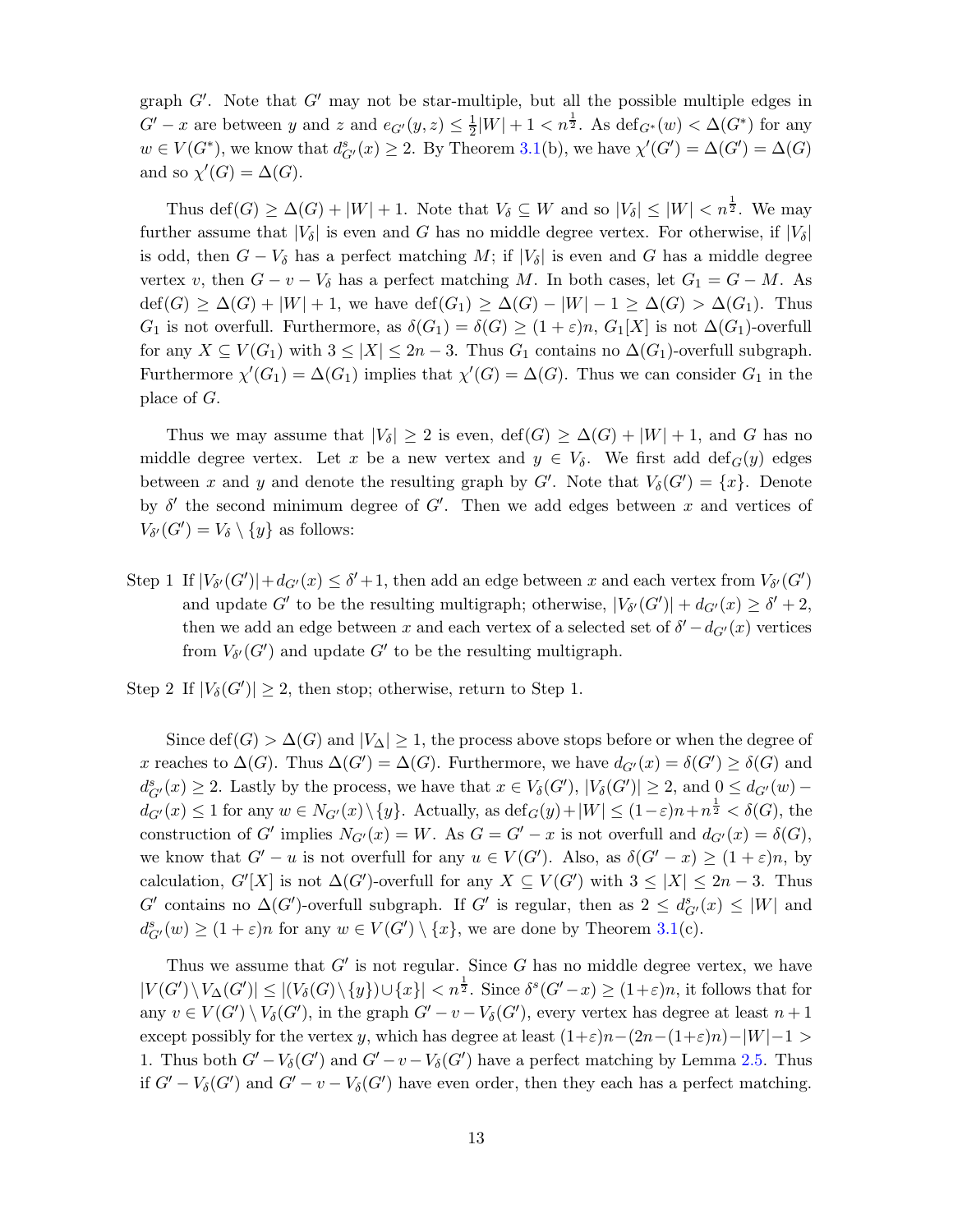Hence if  $|V_\delta(G')|$  is even, we can decrease  $\Delta(G') - \delta(G')$  but preserve  $\delta(G')$  in deleting a prefect matching M of  $G' - V_{\delta}(G')$ . If  $|V_{\delta}(G')|$  is odd but G' has a middle degree vertex v, we can decrease  $\Delta(G') - \delta(G')$  but preserve  $\delta(G')$  in deleting a prefect matching M of  $G' - v - V_{\delta}(G')$ . Denote by  $G_1$  the reduced graph from  $G'$  by deleting M in either of these two cases. As  $\delta(G_1) = \delta(G') \ge (1 + \varepsilon)n$ , by the same argument as in Case 3, we know that  $G_1$  contains no  $\Delta(G_1)$ -overfull subgraph. Furthermore,  $\chi'(G_1) = \Delta(G_1)$  implies that  $\chi'(G') = \Delta(G')$ . Thus we can consider  $G_1$  in the place of G' and show that  $G_1$  is a class 1 graph.

Thus G' has no middle degree vertex. This in particular, implies that  $\delta(G')$  and  $\Delta(G')$ have the same parity. Also, as  $0 \leq d_{G'}(w) - d_{G'}(x) \leq 1$  for any  $w \in N_{G'}(x) \setminus \{y\}$ , it follows that  $d_{G'}(w) = d_{G'}(x) = \delta(G')$  for any  $w \in N_{G'}(x) \setminus \{y\}$ . Since  $W = V_{\delta} = N_{G'}(x)$ , we know that  $d_{G'}(w) = d_{G'}(x) = \delta(G')$  for any  $w \in V_{\delta} \setminus \{y\}$ . As  $V(G) = V_{\Delta} \cup V_{\delta}$ , and  $d_{G'}(y) = \Delta(G')$ , it follows that  $V_{\delta}(G') = (V_{\delta} \setminus \{y\}) \cup \{x\}$  and so  $|V_{\delta}(G')|$  is even and  $|V_\Delta(G')|$  is even. As  $\Delta(G') - \delta(G') \leq (1 - \varepsilon)n$  and  $d_{G'}^s(y) \geq (1 + \varepsilon)n$ , by Lemma [2.5,](#page-3-2)  $G' - V_{\delta}(G')$  has a perfect matching  $M_1$ . Let  $G_1 = G' - V_{\delta}(G') - M_1$ . By Lemma [2.5](#page-3-2) again, we can find a perfect matching  $M_2$  in  $G_1$ . In general, we let  $G_i = G_{i-1} - M_i$  for each  $i \in [2, \Delta(G') - \delta(G')]$ . We claim that  $G_i$  has a perfect matching  $M_i$ . Note that  $d_{G_i}(y) \geq (1+\varepsilon)n - (\Delta(G') - \delta(G')) - |V_\delta(G')| \geq (1+\varepsilon)n - (1-\varepsilon)n - n^{\frac{1}{2}} \geq \varepsilon n > 1$  and  $d_{G_i}(z) \geq \delta(G') - |V_\delta(G')| \geq (1 + \frac{\varepsilon}{2})n$ . Thus by Lemma [2.5,](#page-3-2)  $G_i$  has a perfect matching  $M_{i+1}$ . The graph  $G^* := G_{\Delta(G') - \delta(G')}$  is  $\delta(G')$ -regular satisfying the following conditions:

(i)  $2 \le d_{G^*}^s(x) \le |W| < n^{\frac{1}{2}};$ 

(ii) 
$$
d_{G^*}^s(y) \ge (1 + \varepsilon)n - (\Delta(G') - \delta(G')) \ge 2\varepsilon n
$$
; and

(iii)  $d_{G^*}^s(w) \ge (1+\varepsilon)n$  for all  $w \in V(G^*) \setminus \{x, y\}$ , because  $w \notin N_{G'}(x)$  if  $w \in V(G^*) \setminus (W \cup$  $\{x\}$  and  $d_{G^*}^s(w) = d_{G'}^s(w) \ge (1 + \varepsilon)n$  for any  $w \in W \setminus \{y\}.$ 

Now by Theorem [3.1\(](#page-7-0)c),  $\chi'(G^*) = \Delta(G^*)$ . An edge  $\chi'(G^*)$ -coloring of  $G^*$  together with a coloring with the edges in  $M_i$  colored by i for each  $i \in [\Delta(G^*) + 1, \Delta(G')]$  gives an edge  $\Delta(G')$ -coloring of  $G'$  and so of  $G$ .

We lastly check that the procedure above yields a polynomial time algorithm. If G is overfull, then  $\chi'(G) = \Delta(G) + 1$  and G can be edge colored using  $\Delta(G) + 1$  colors in polynomial time  $[17]$ . Thus G is not overfull. In each of the Cases 1 to 4, it is polynomial time (all the results applied in the proof give appropriate running time statements) to reduce G into a multigraph that satisfies one of the Conditions (a) to (e) as listed in Theorem [3.1.](#page-7-0) Then we find an edge  $\Delta(G)$ -coloring of G in polynomial time by Theorem [3.1.](#page-7-0)  $\Box$ 

# 4 Proof of Theorem [3.1](#page-7-0)

We will need the following result, which was proved using Chernoff bound.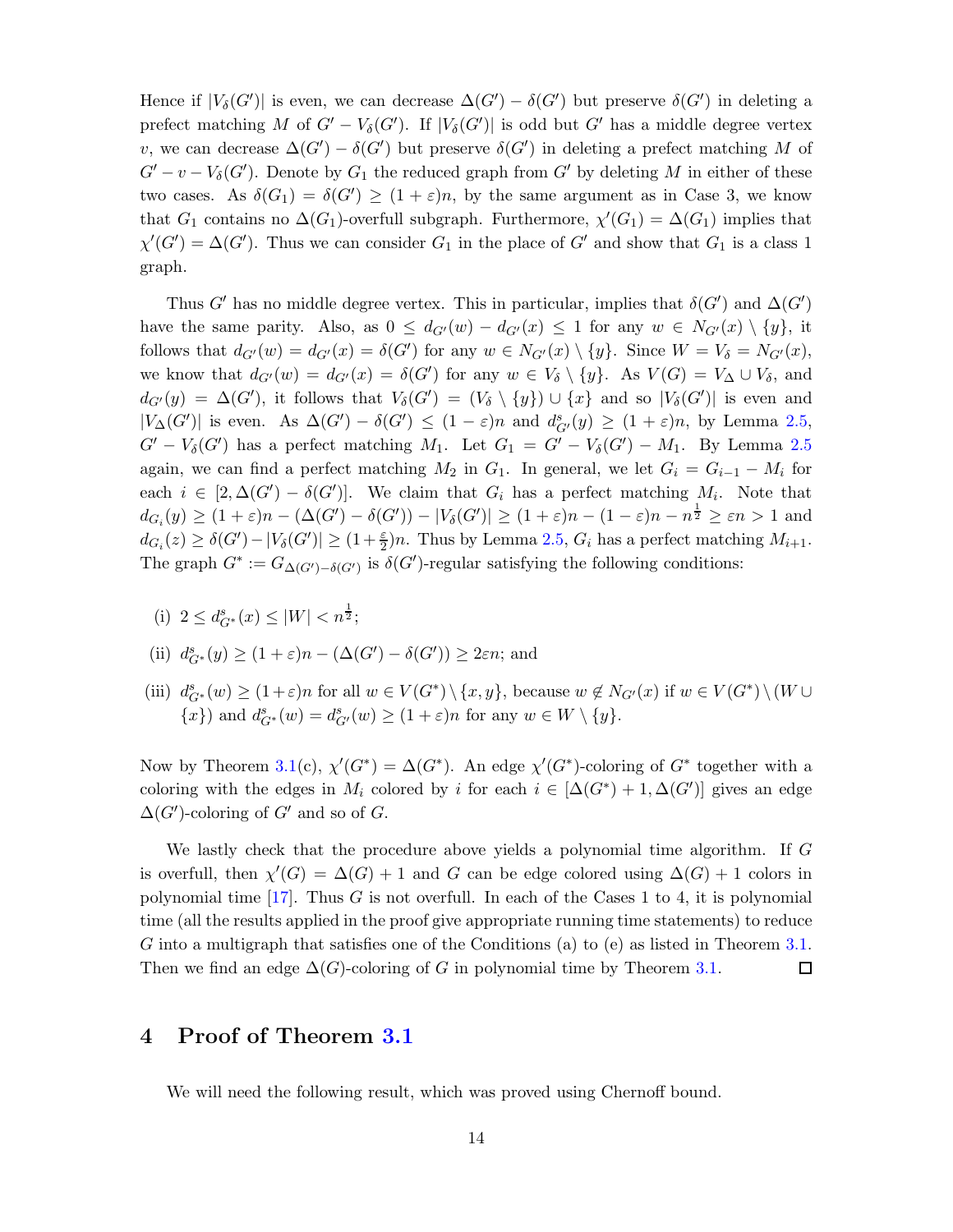<span id="page-14-5"></span>**Lemma 4.1** ([\[23\]](#page-30-3), Lemma 3.2). *There exists a positive integer*  $n_0$  *such that for all*  $n \ge n_0$ *the following holds. Let* G *be a graph on*  $2n$  *vertices, and*  $N = \{x_1, y_1, \ldots, x_t, y_t\} \subseteq V(G)$ *, where*  $1 \leq t \leq n$  *is an integer. Then*  $V(G)$  *can be partitioned into two parts* A *and* B *satisfying the properties below:*

*(i)*  $|A| = |B|$ ;

(*ii*) 
$$
|A \cap \{x_i, y_i\}| = 1
$$
 for each  $i \in [1, t]$ ;

 $(iii)$   $|d_A(v) - d_B(v)| \leq n^{\frac{2}{3}} - 1$  *for each*  $v \in V(G)$ *.* 

Furthermore, one such partition can be constructed in  $O(2n^3 \log_2(2n^3))$ -time.

**Theorem 1.4.** For all  $0 < \varepsilon < 1$ , there exists  $n_0$  and  $\eta$  with  $0 < \frac{1}{n_0} \ll \eta \ll \varepsilon$  such that *the following statement holds. Let* G *be a near star-multigraph on*  $2n \ge n_0$  *vertices with multi-center* x, and let  $U = \{v \in V(G) : \Delta(G) - d_G(v) \ge \eta n\}$ . Suppose that G satisfies *one of the following five conditions:*

- <span id="page-14-0"></span>(a) *G* is a star-multigraph and is regular with  $\delta(G) \geq \delta(G - x) \geq (1 + \frac{\varepsilon}{2})n$  and  $\mu(x) < \eta n$ .
- *(b) G is regular with*  $\delta(G) \geq (1+\varepsilon)n$ *, and there exist distinct*  $y, z \in V(G) \setminus \{x\}$  *with the following properties:*
	- (*i*)  $d_G^s(x) \geq 2$  *and there are at most*  $n^{\frac{1}{2}}$  *neighbors* w *of* x *satisfying*  $e_G(x, w) \geq \eta n$ ;
	- *(ii)* y and z are the only two possible vertices in  $G x$  with  $e_{G-x}(y, z) \geq 2$  but  $\mu(G z)$  $(x) < n^{\frac{1}{2}}$ ; and
	- (*iii*)  $d_G^s(w) \ge (1 + \varepsilon)n$  *for all*  $w \in V(G) \setminus \{x\}.$
- <span id="page-14-3"></span>*(c) G is a star-multigraph and is regular with*  $\delta(G) \geq (1+\varepsilon)n$ *, and there exists*  $y \in V(G) \setminus$ {x} *such that*
	- *(i)*  $2 \leq d^s(x) < n^{\frac{1}{2}}$ ;
	- $(ii) d_G^s(y) \geq 2\varepsilon n$ *;* and
	- (*iii*)  $d_G^s(w) \ge (1 + \varepsilon)n$  *for all*  $w \in V(G) \setminus \{x, y\}.$
- <span id="page-14-4"></span><span id="page-14-1"></span>*(d)* G *is a star-multigraph and* G *has two distinct vertices* y, z *such that*
	- $(i)$   $\mu(x) < mn$ ;
	- *(ii)*  $d_G(y) = d_G(z) = \delta(G) \geq (\frac{1}{2} + \frac{3\varepsilon}{2})$  $\frac{3\varepsilon}{2}$ )n and  $\min\{d_G^s(y), d_G^s(z)\} > \Delta(G) - \frac{1}{2}$  $rac{1}{2}(1-0.9\varepsilon)n;$ *and*
	- (*iii*)  $d_G(w) = \Delta(G) \geq (1+\varepsilon)n$  and  $d_G^s(w) \geq (1+\varepsilon)n \mu(x) \geq (1+0.9\varepsilon)n$  for all  $w \in V(G) \setminus \{y, z\}.$

<span id="page-14-2"></span>*(e) G is a star-multigraph,*  $|U| \ge \eta n$ ,  $\delta(G) \ge \delta(G - x) \ge (1 + \varepsilon)n$ , and  $\mu(x) \le \frac{2}{n}$  $\frac{2}{\eta}.$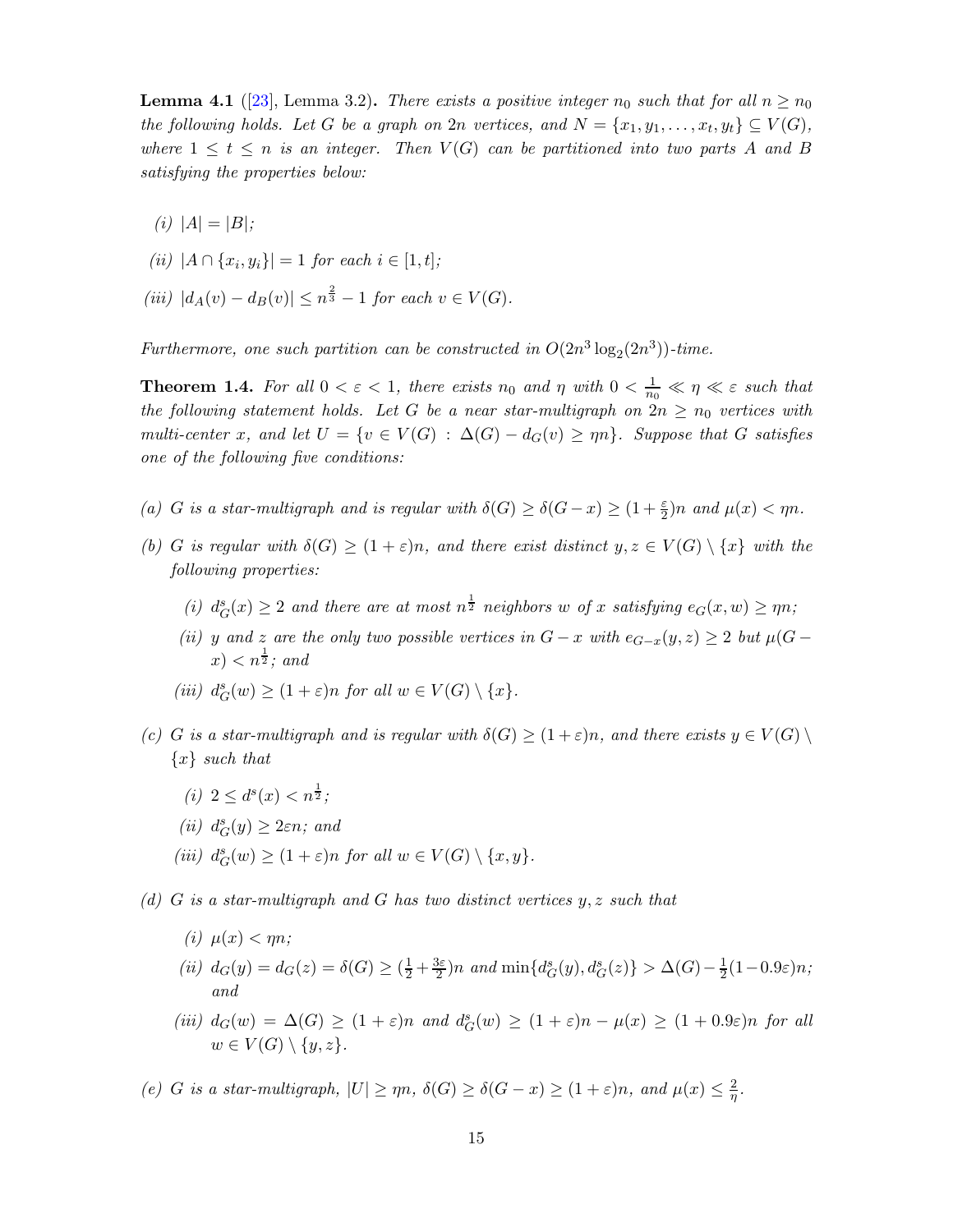*Then*  $\chi'(G) = \Delta(G)$ *. Furthermore, there is a polynomial time algorithm that finds an optimal coloring.*

**Proof.** We choose  $n_0$  and  $\eta$  so that  $0 < \frac{1}{n_0} \ll \eta \ll \varepsilon$ .

Let  $x_1 = x$ , and  $y_1 \in V(G) \setminus \{x\}$ . Define  $N^b(x) =$  $\sqrt{ }$  $\int$  $\overline{\mathcal{L}}$  $\emptyset$  Conditions [\(a\)](#page-14-0), [\(d\)](#page-14-1), and [\(e\)](#page-14-2);  $\{v \in V(G) \setminus \{y_1\} : e_G(x, v) \ge \eta n\}$  Condition [\(b\)](#page-14-3);  $N_G(x) \setminus \{y_1\}$  Condition [\(c\)](#page-14-4).

We then define a set  $N$  according to the different conditions as follows:

Condition [\(a\)](#page-14-0): let  $N = \{x_1, y_1\}.$ 

Condition [\(b\)](#page-14-3): let  $N^b(x) = \{x_2, \ldots, x_t\}$ . By the assumption of Condition (b), we have  $t-1$  <  $n^{\frac{1}{2}}$ . We take distinct  $y_2, \ldots, y_t \in V(G) \setminus \{x_1, y_1, x_2, \ldots, x_t\}$  and define  $N =$  ${x_1, y_1, \ldots, x_t, y_t}.$ 

Condition [\(c\)](#page-14-4): let  $N_G(x) \setminus \{y_1\} = \{x_2, \ldots, x_t\}$ . By the assumption of Condition (c), we have  $t - 1 < n^{\frac{1}{2}}$ . We take distinct  $y_2, \ldots, y_t \in V(G) \setminus \{x_1, y_1, x_2, \ldots, x_t\}$  and define  $N = \{x_1, y_1, \ldots, x_t, y_t\}.$ 

Condition [\(d\)](#page-14-1): let  $N = \{x_1, y_1, x_2, y_2\}$ , where  $x_2 = y$  and  $y_2 = z$ .

Condition [\(e\)](#page-14-2): take  $2\lfloor (2n-|V_\Delta|)/2 \rfloor$  vertices from  $V(G)\backslash V_\Delta$  and name them as  $x_2, y_2, \ldots, x_t, y_t$ , where  $t - 1 := \lfloor (2n - |V_\Delta|)/2 \rfloor$  and we assume that the first  $\lfloor |U|/2 \rfloor$  pairs of vertices  $x_i, y_i$ are all from U. Let  $N = \{x_1, y_1, \dots, x_t, y_t\}.$ 

We say that  $y_i$  and  $x_i$  from the set N are *partners* of each other.

Applying Lemma [4.1](#page-14-5) on the underlying graph of G and N, we obtain a partition  $\{A, B\}$ of  $V(G)$  satisfying the following properties in the underlying graph of G:  $|A| = |B|$ ;  $|A \cap B|$  $\{x_i, y_i\}$  = 1 for each  $i \in [1, t]$ ; and  $|d_A(v) - d_B(v)| \leq n^{\frac{2}{3}} - 1$  for each  $v \in V(G)$ .

For the pair  $(x_1, y_1)$ , where recall  $x_1 = x$ , by switching the two vertices from their current partitions and renaming the resulting partitions if necessary, we may assume that  $x \in A$  and  $d_B(x) \geq d_A(x)$ . When G is in Conditions [\(b\)](#page-14-3) or [\(c\)](#page-14-4), if  $N<sup>b</sup>(x) \cap A \neq \emptyset$ , we move vertices in  $N^{b}(x) \cap A$  from A to B and move the partners of vertices in  $N^{b}(x) \cap A$ from B to A. Still denote by A and B the resulting partition of  $V(G)$ . Then we still have  $d_B(x) \ge d_A(x)$  as  $e_G(x, x_i) \ge e_G(x, y_i)$  for any  $x_i \in N^b(x)$ . Considering now the partition  $\{A, B\}$  in the multigraph G, it has the properties below, where "Pa" indicates the property when  $G$  is in Condition [\(a\)](#page-14-0), and similar meaning for "Pb" to "Pe."

Pa

$$
|d_A(v) - d_B(v)| \leq n^{\frac{2}{3}} + e_G(x,v) \text{ for each } v \in V(G) \setminus \{x\}.
$$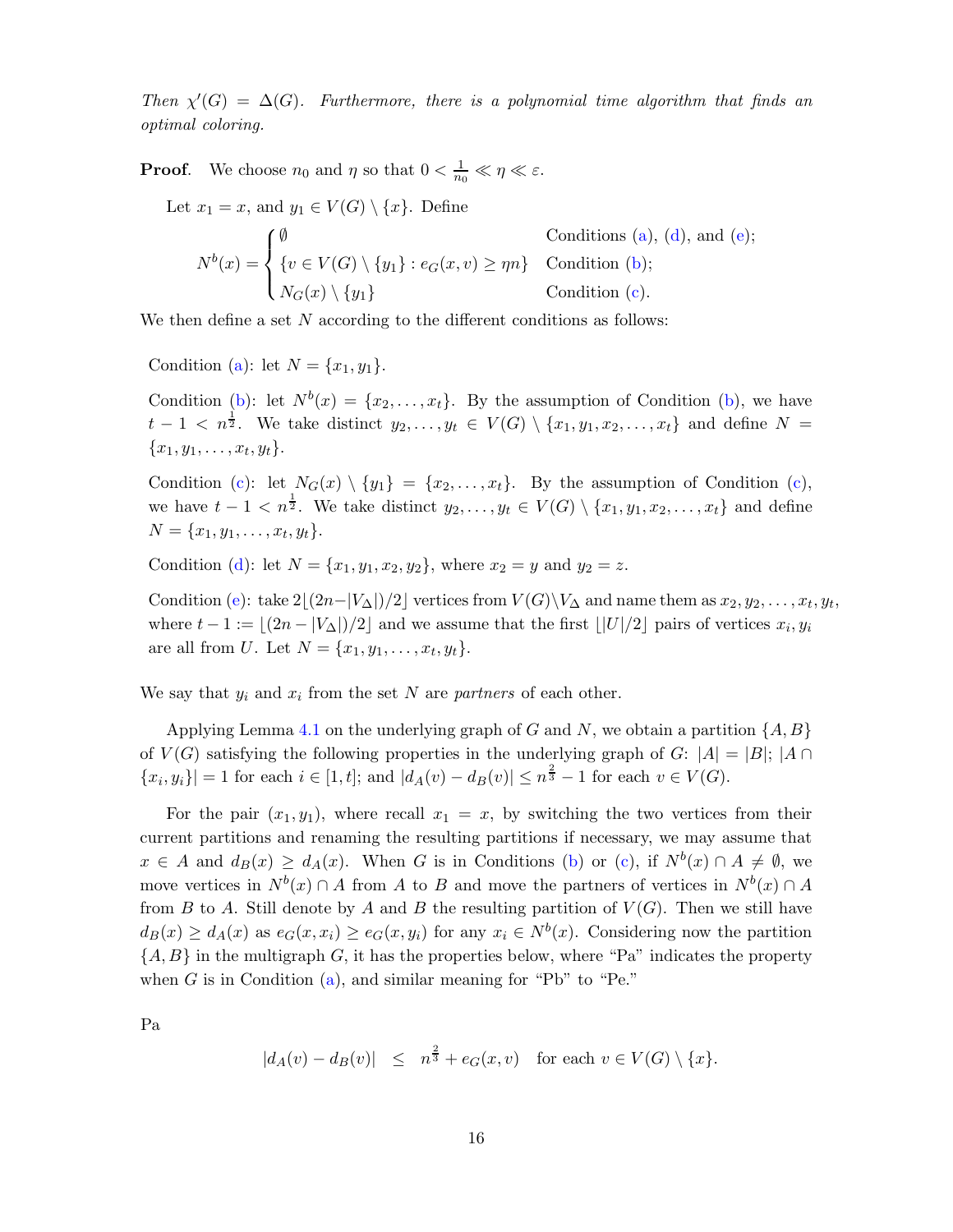Pb

$$
N^{b}(x) \subseteq B;
$$
  

$$
|d_{A}(v) - d_{B}(v)| \leq n^{\frac{2}{3}} + 2n^{\frac{1}{2}} + n^{\frac{1}{2}} + e_{G}(x, v) \text{ for each } v \in V(G) \setminus \{x\},
$$

where the term " $n^{\frac{1}{2}n}$  is to take account the the possible number of multiple edges joining  $x$  and  $z$ .

Pc

$$
N_G(x) \subseteq B;
$$
  

$$
|d_A(v) - d_B(v)| \le n^{\frac{2}{3}} + 2n^{\frac{1}{2}} + e_G(x, v) \text{ for each } v \in V(G) \setminus \{x\}.
$$

Pd

$$
|\{y, z\} \cap A| = |\{y, z\} \cap B| = 1; |d_A(v) - d_B(v)| \leq n^{\frac{2}{3}} + e_G(x, v) \text{ for each } v \in V(G) \setminus \{x\}.
$$

Pe

$$
|U \cap A| \ge \lfloor \frac{|U|}{2} \rfloor, \qquad |U \cap B| \ge \lfloor \frac{|U|}{2} \rfloor;
$$
  

$$
|d_A(v) - d_B(v)| \le n^{\frac{2}{3}} + e_G(x, v) \quad \text{for each } v \in V(G) \setminus \{x\}.
$$

Let

$$
G_A = G[A],
$$
  $G_B = G[B],$  and  $H = G[A, B].$ 

Define  $G_{A,B}$  to be the union of  $G[A], G[B]$  together with  $\lfloor (d_B(x) - d_A(x))/2 \rfloor$  edges incident with x from  $E(H)$ . When G is in Conditions [\(b\)](#page-14-3) or [\(c\)](#page-14-4), we take at most  $\lceil e_G(x, u)/2 \rceil$ edges between x and each  $u \in B$ . In particular, when G is in Conditions [\(c\)](#page-14-4), as  $N_G(x) \subseteq B$ , we take either  $\lfloor e_G(x, u)/2 \rfloor$  or  $\lceil e_G(x, u)/2 \rceil$  edges between x and each  $u \in N_G(x)$ . By this definition of  $G_{A,B}$  and the Properties [Pa](#page-16-0) to [Pe](#page-16-0) above, we have

<span id="page-16-0"></span>
$$
d_{G_{A,B}}(x) = \lfloor d_G(x)/2 \rfloor,
$$
  
\n
$$
d_{G_{A,B}}(v) \ge \frac{1}{2} \left( d_G(v) - e_G(v, x) - n^{\frac{2}{3}} - 2n^{\frac{1}{2}} - n^{\frac{1}{2}} \right) + e_G(v, x) \text{ for } v \in A \setminus \{x\}, (1)
$$
  
\n
$$
d_{G_{A,B}}(v) \ge \frac{1}{2} \left( d_G(v) - e_G(v, x) - n^{\frac{2}{3}} - 2n^{\frac{1}{2}} - n^{\frac{1}{2}} \right) \text{ for } v \in B.
$$

For vertex  $v \in V(G) \setminus (N_b(x) \cup \{x\})$ , as  $e_G(x, v) < \eta n$  when G is in Conditions [\(a\)](#page-14-0) to [\(d\)](#page-14-1) and  $e_G(x, v) \leq \frac{2}{n}$  $\frac{2}{\eta}$  when G is in Condition [\(e\)](#page-14-2), we will use the following bound:

$$
d_{G_{A,B}}(v) \ge \begin{cases} \frac{1}{2} (d_G(v) - 1.2\eta n) & \text{when } G \text{ is in Conditions (a) to (d);} \\ \frac{1}{2} \left( d_G(v) - 2n^{\frac{2}{3}} \right) & \text{when } G \text{ is in Condition (e).} \end{cases}
$$
(2)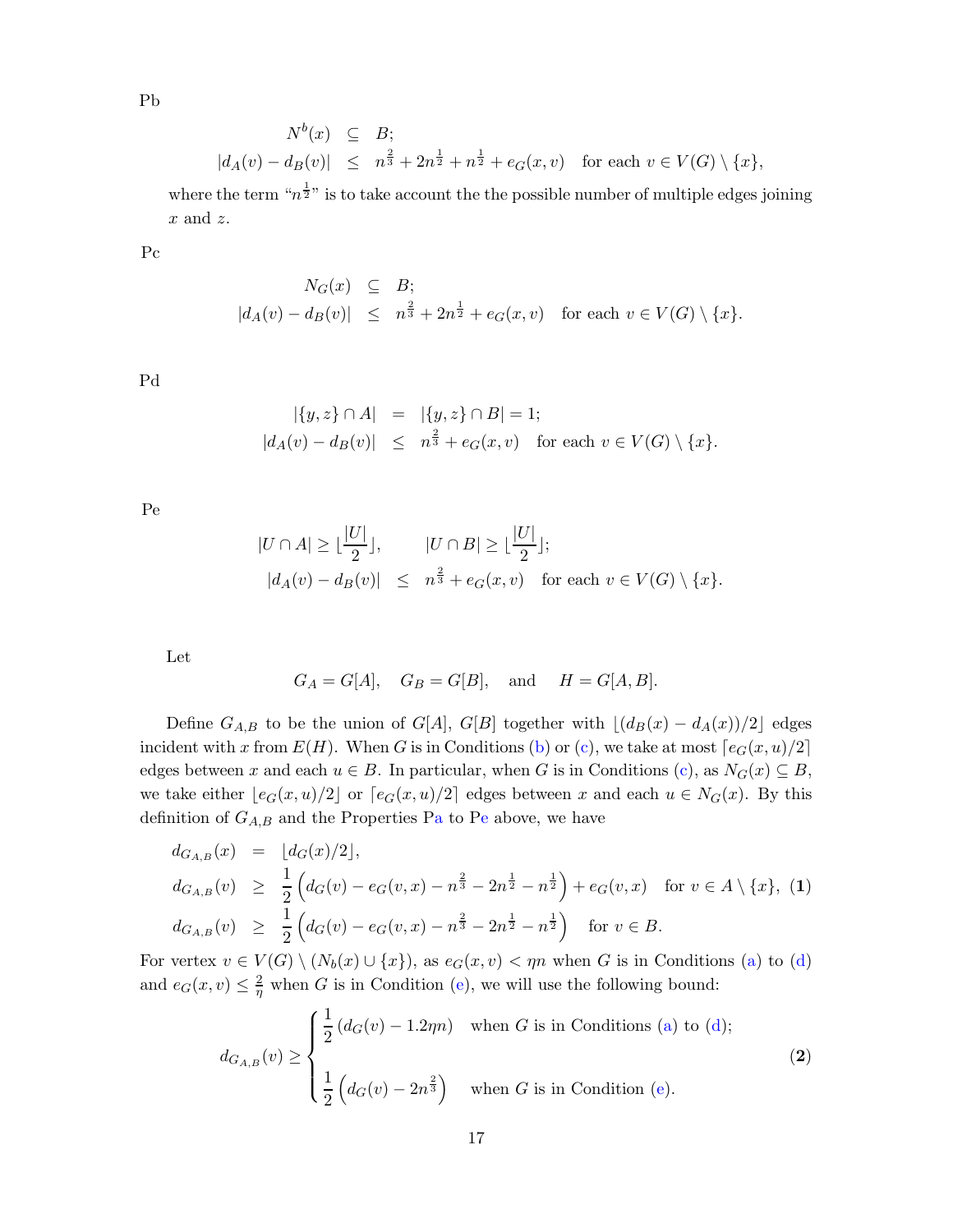For  $v \in N^b(x)$ , we have

<span id="page-17-0"></span>
$$
d_{G_{A,B}}(v) \ge \frac{1}{2} \left( d_G^s(v) - 2n^{\frac{2}{3}} \right). \tag{3}
$$

Furthermore, when G is in Conditions [\(a\)](#page-14-0) to [\(d\)](#page-14-1), by the assumptions on G and the partition  $\{A, B\}$ , we have  $\sum_{v \in A} d_G(v) = \sum_{v \in B} d_G(v)$  and so  $e(G_A) = e(G_B)$ .

To prove the theorem, we will construct an edge coloring of G using  $\Delta(G)$  colors. We provide below an overview of the steps. At the start of the process,  $E(G)$  is assumed to be uncolored, and throughout the process, the partial edge coloring of  $G$  is always denoted by  $\varphi$ , which is updated step by step.

<span id="page-17-1"></span>Step 1 Define  $S = \{v \in V(G) : \Delta(G) - d_G(v) \ge 7n^{\frac{2}{3}}\}\$ . Let  $k = \Delta(G_{A,B}) + \lfloor n^{\frac{1}{2}} \rfloor$ . Since G is a near star-multigraph with  $\mu(G-x) < n^{\frac{1}{2}}$ , by Theorem [2.14,](#page-6-1) we find an edge k-coloring  $\varphi$  of  $G_{A,B}$ . If there exist distinct  $u, v \in S \cap A$  or distinct  $u, v \in S \cap B$ such that  $\overline{\varphi}(u) \cap \overline{\varphi}(v) \neq \emptyset$ , we add an edge joining u and v and color the new edge by a color in  $\overline{\varphi}(u) \cap \overline{\varphi}(v)$ . The edge coloring  $\varphi$  is updated and we still call it  $\varphi$ . We iterate this process of adding and coloring edges and call the multigraphs resulting from  $G_A, G_B$  and  $G_{A,B}$ , respectively, as  $G_A^*, G_B^*$ , and  $G_{A,B}^*$ , and call  $G^*$  the union of  $G_{A,B}^*$  and H. It can be verified that  $\Delta(G^*) = \Delta(G)$ . We will modify the current edge coloring, which is still named  $\varphi$ , such that the following properties are satisfied:

S1.1 Let  $i, j \in [1, k]$  and  $C \in \{A, B\}$ . When G is in Conditions [\(a\)](#page-14-0) to [\(d\)](#page-14-1), we have

$$
|\overline{\varphi}_A^{-1}(i)| = |\overline{\varphi}_B^{-1}(i)| \quad \text{and} \quad ||\overline{\varphi}_C^{-1}(i)| - |\overline{\varphi}_C^{-1}(j)| \le 2
$$

When  $G$  is in Condition [\(e\)](#page-14-2), we have

$$
\left| \left| \overline{\varphi}_C^{-1}(i) \right| - \left| \overline{\varphi}_C^{-1}(j) \right| \right| \le 2.
$$

S1.2 Let  $i \in [1, k]$ . When G is in Conditions [\(a\)](#page-14-0) to [\(d\)](#page-14-1), we have

$$
|\overline{\varphi}_A^{-1}(i)| < 3\eta n \quad \text{and} \quad |\overline{\varphi}_B^{-1}(i)| < 3\eta n.
$$

When  $G$  is in Condition [\(e\)](#page-14-2), we have

$$
|\overline{\varphi}_A^{-1}(i)| < 7n^{\frac{2}{3}} \quad \text{and} \quad |\overline{\varphi}_B^{-1}(i)| < 7n^{\frac{2}{3}}.
$$

Step 2 Modify the partial edge-coloring of  $G^*$  obtained in Step 1 by exchanging alternating paths. Upon the completion of Step 2, each of the k color class will be a 1-factor of  $G^*$ . In the process of Step 2, a few edges of  $H$  will be colored and a few edges of  $G_A^* \cup G_B^*$  will be uncolored. Denote by  $R_A$  and  $R_B$ , respectively, the submultigraphs of  $G_A^*$  and  $G_B^*$  consisting of the uncolored edges. The two multigraphs  $R_A$  and  $R_B$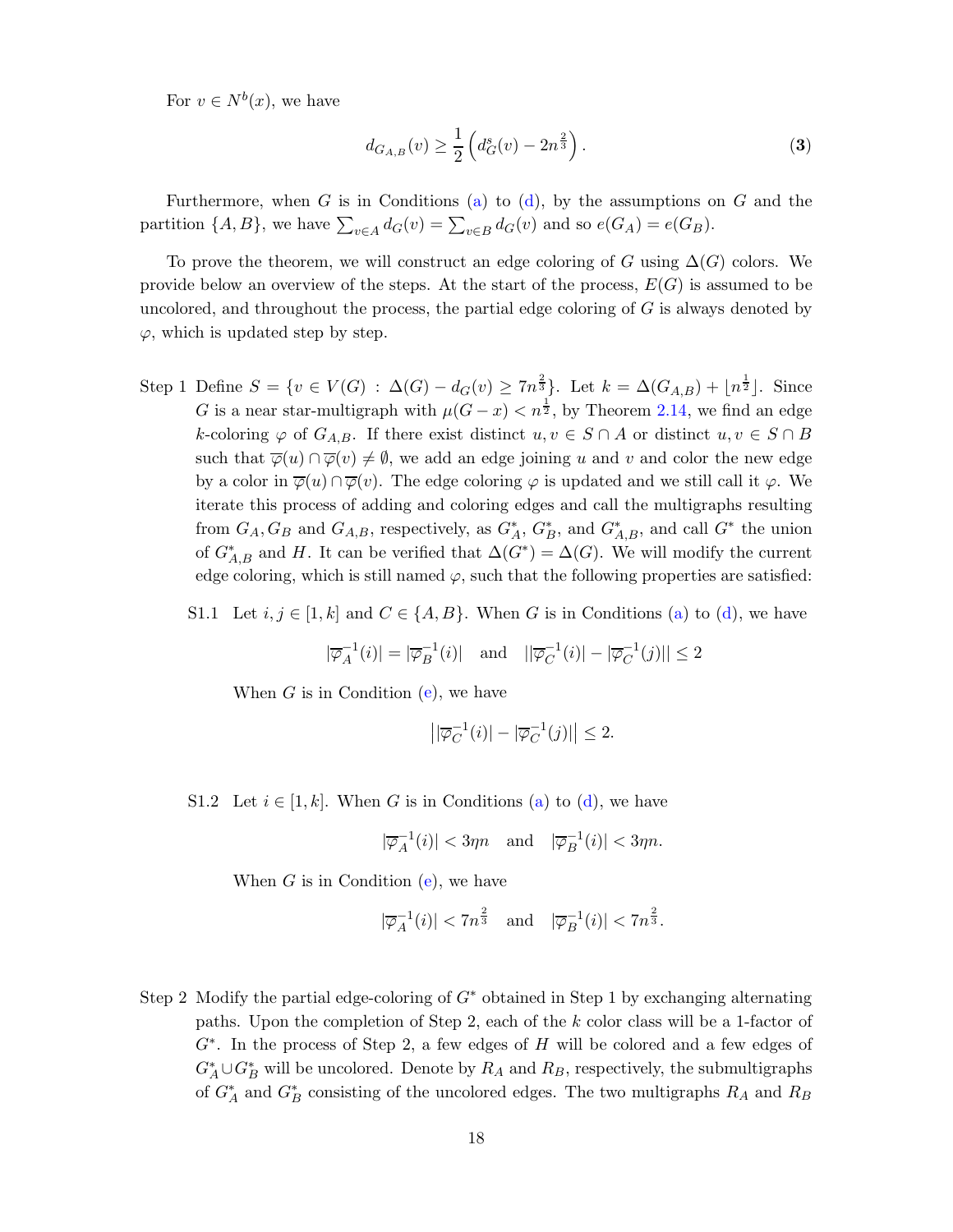will initially be empty, but one, two, three, or four edges will be added to at least one of them when each time we exchange an alternating path. The calculations involved when G is in Condition  $(e)$  is essentially different than the other cases, so we need define parameters correspondingly as follows: let

$$
s = \begin{cases} 3\eta n^2 & \text{when } G \text{ is in Conditions (a) to (d),} \\ 7n^{\frac{5}{3}} & \text{when } G \text{ is in Condition (e),} \end{cases}
$$

and

$$
r = \begin{cases} \eta^{\frac{1}{2}}n & \text{when } G \text{ is in Conditions (a) to (d),} \\ n^{\frac{5}{6}} & \text{when } G \text{ is in Condition (e).} \end{cases}
$$

The conditions below will be satisfied at the completion of this step:

- S2.1 The number of uncolored edges in each of  $G_A^*$  and  $G_B^*$  is less than 4s. When G is in Conditions [\(a\)](#page-14-0) to [\(d\)](#page-14-1),  $G_A^*$  and  $G_B^*$  have the same number of uncolored edges; and when G is in Condition [\(e\)](#page-14-2), the number of uncolored edges in  $G_B^*$ is greater than or equal to the number of uncolored edges in  $G_A^*$  (this follows if we assume by symmetry that  $e(G_A^*) \leq e(G_B^*)$ ).
- S2.2  $\Delta(R_A)$  and  $\Delta(R_B)$  are less than r.
- S2.3 For  $C \in \{A, B\}$ , let  $S_C = \{u \in S \cap C : d_{G_{A,B}^*}(u) \leq k 2n^{\frac{2}{3}}\}$ . We require every vertex  $u \in V(G^*) \setminus (S_A \cup S_B \cup N^b(x) \cup \{x\})$  is incident in  $G^*$  with fewer than  $|\overline{\varphi}(u)| + r$  colored edges of H; and every vertex  $u \in S_A \cup S_B \cup N^b(x) \cup \{x\}$  is incident in  $G^*$  with at most  $|\overline{\varphi}(u)|$  colored edges of H.
- Step 3 We will edge color each of  $R_A$  and  $R_B$  and color a few uncolored edges of H using another  $\ell$  colors, where  $\ell = 2|r|$ . The goal is to ensure that each of these  $\ell$  new color classes obtained at the completion of Step 3 presents at all vertices from  $V(G^*) \setminus U$ while preserve the  $k$  1-factors already obtained through Steps 1 and 2.
- Step 4 At the start of Step 4, all of the uncolored edges of  $G^*$  belong to H. Denote by  $R$  the subgraph of  $G^*$  consisting of the uncolored edges. We will show that  $\Delta(R) = \Delta(G^*) - k - \ell$ . This submultigraph is bipartite, so we can color its edges using  $\Delta(G^*) - k - \ell$  colors by Theorem [2.9.](#page-5-1)

When Step 4 is completed, we obtain an edge coloring of  $G^*$  using exactly  $\Delta(G^*)$  colors. We now give the details of each step, and for notation that was already defined in the outline above, we will use them directly.

Step 1: Coloring  $G_{A,B}$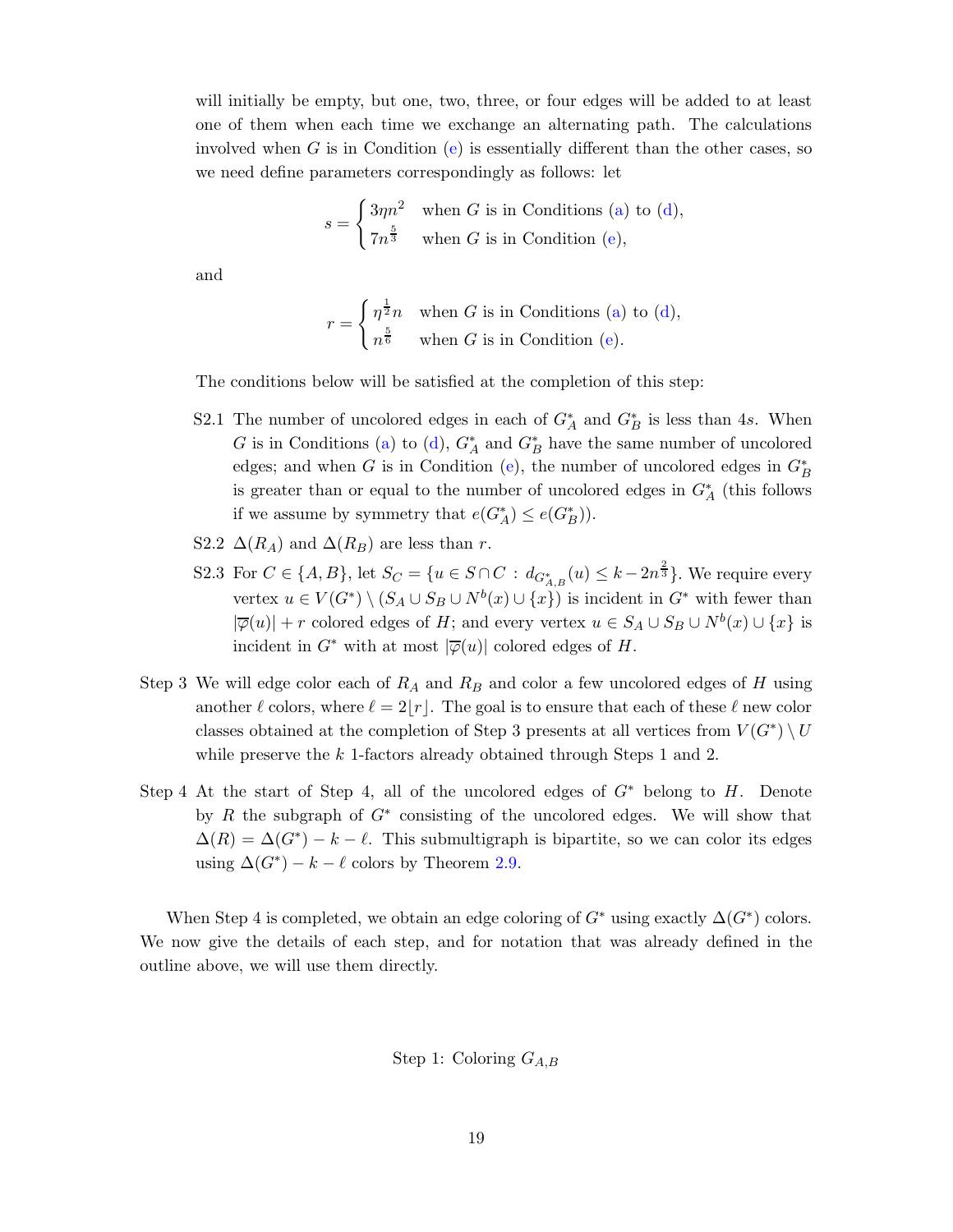Recall  $S = \{v \in V(G) : \Delta(G) - d_G(v) \geq 7n^{\frac{2}{3}}\}\.$  Note that when G is in Conditions [\(a\)](#page-14-0) to [\(c\)](#page-14-4),  $S = \emptyset$ ; when G is in Condition [\(d\)](#page-14-1),  $S \subseteq \{y, z\}$ ; and when G is in Condition [\(e\)](#page-14-2),  $U \subseteq S$ . When G is in Condition [\(d\)](#page-14-1), we have  $|\{y, z\} \cap A| = |\{y, z\} \cap B| = 1$  by Property [Pd.](#page-16-0) Thus, when G is in Conditions [\(a\)](#page-14-0) to [\(d\)](#page-14-1), we have  $G_A^* = G_A$ ,  $G_B^* = G_B$ ,  $G_{A,B}^* = G_{A,B}$ , and  $G^* = G$ .

Following the operations described in the outline of Step 1, for the current edge coloring  $\varphi$  of  $G_{A,B}^*$ , the following statement holds:  $\overline{\varphi}(u) \cap \overline{\varphi}(v) = \emptyset$  for any two distinct  $u, v \in S \cap A$ or any two distinct  $u, v \in S \cap B$ . Therefore, for any  $C \in \{A, B\}$ , we have

<span id="page-19-0"></span>
$$
\sum_{u \in C \cap S} |\overline{\varphi}(u)| = \sum_{u \in C \cap S} (k - d_{G_{A,B}^*}(u)) \le k. \tag{4}
$$

Note that  $k \leq \Delta(G_{A,B}) + n^{\frac{1}{2}}$ , and by the partition  $\{A, B\}$  of  $V(G)$ , we have  $\Delta(G_{A,B}) \leq$  $\max_{v \in V(G)} \left\{ \frac{1}{2} \right\}$  $\frac{1}{2} \left( \Delta(G) - e_G(x, v) + n^{\frac{2}{3}} + 2n^{\frac{1}{2}} + n^{\frac{1}{2}} \right) + e^* \},$  where  $e^* = e_G(x, v) < \eta n$  if  $v \in A$ and  $e^* = [e_G(x, v)/2]$  if  $v \in B$ . Thus when G is in Conditions [\(a\)](#page-14-0) to [\(d\)](#page-14-1), we have

<span id="page-19-1"></span>
$$
k \le \frac{1}{2} \left( \Delta(G) + n^{\frac{2}{3}} + 2n^{\frac{1}{2}} + n^{\frac{1}{2}} \right) + \frac{1}{2}\eta n + n^{\frac{1}{2}} < \frac{1}{2}\Delta(G) + 0.6\eta n.
$$
 (5)

When G is in Condition [\(e\)](#page-14-2), as  $\mu(G) < \frac{2}{\eta}$ , we have

<span id="page-19-2"></span>
$$
k \le \frac{1}{2} \left( \Delta(G) + n^{\frac{2}{3}} + 2n^{\frac{1}{2}} + n^{\frac{1}{2}} \right) + \frac{1}{\eta} + n^{\frac{1}{2}} < \frac{1}{2} \Delta(G) + n^{\frac{2}{3}}.
$$
 (6)

We will in the rest of the proof show that  $\chi'(G^*) = \Delta(G^*)$ , this is because G is a subgraph of  $G^*$  and  $\Delta(G^*) = \Delta(G)$ . To see  $\Delta(G^*) = \Delta(G)$ , note that the edge additions in Step 1 happen only when G is in Condition [\(e\)](#page-14-2). Under Condition (e), for any  $u \in S \cap A$ , we have

$$
d_{G^*}(u) \le k + e_G(u, B) \le \frac{1}{2}\Delta(G) + n^{\frac{2}{3}} + \frac{1}{2}(\Delta(G) - 7n^{\frac{2}{3}} + n^{\frac{2}{3}} + \frac{2}{\eta}) < \Delta(G).
$$

Similarly, we have  $d_{G^*}(u) \leq \Delta(G)$  for any  $u \in S \cap B$ . In particular, if  $u \in U$ , as  $\Delta(G)$  –  $d_G(u) \geq \eta n$ , we have

<span id="page-19-3"></span>
$$
d_{G^*}(u) \le \frac{1}{2}\Delta(G) + n^{\frac{2}{3}} + \frac{1}{2}(\Delta(G) - \eta n + n^{\frac{2}{3}} + \frac{2}{\eta}) < \Delta(G) - \frac{\eta n}{3}.\tag{7}
$$

When G is in Conditions [\(a\)](#page-14-0) to [\(d\)](#page-14-1), since  $e(G_A^*) = e(G_A) = e(G_B) = e(G_B^*)$ , by Lemma [2.11,](#page-5-2) we modify  $\varphi$  into an edge k-coloring of  $G_{A,B}^*$ , and still call  $\varphi$  the resulting coloring, such that

$$
|\overline{\varphi}_A^{-1}(i)| = |\overline{\varphi}_B^{-1}(i)| \quad \text{and} \quad ||\overline{\varphi}_C^{-1}(i)| - |\overline{\varphi}_C^{-1}(j)| \le 2 \quad \text{for } i, j \in [1, k] \text{ and } C \in \{A, B\}.
$$

When G is in Condition [\(e\)](#page-14-2), by Lemma [2.12,](#page-6-2) we modify  $\varphi$  so that

$$
||\overline{\varphi}_C^{-1}(i)| - |\overline{\varphi}_C^{-1}(j)|| \le 2 \quad \text{for } i, j \in [1, k] \text{ and } C \in \{A, B\}.
$$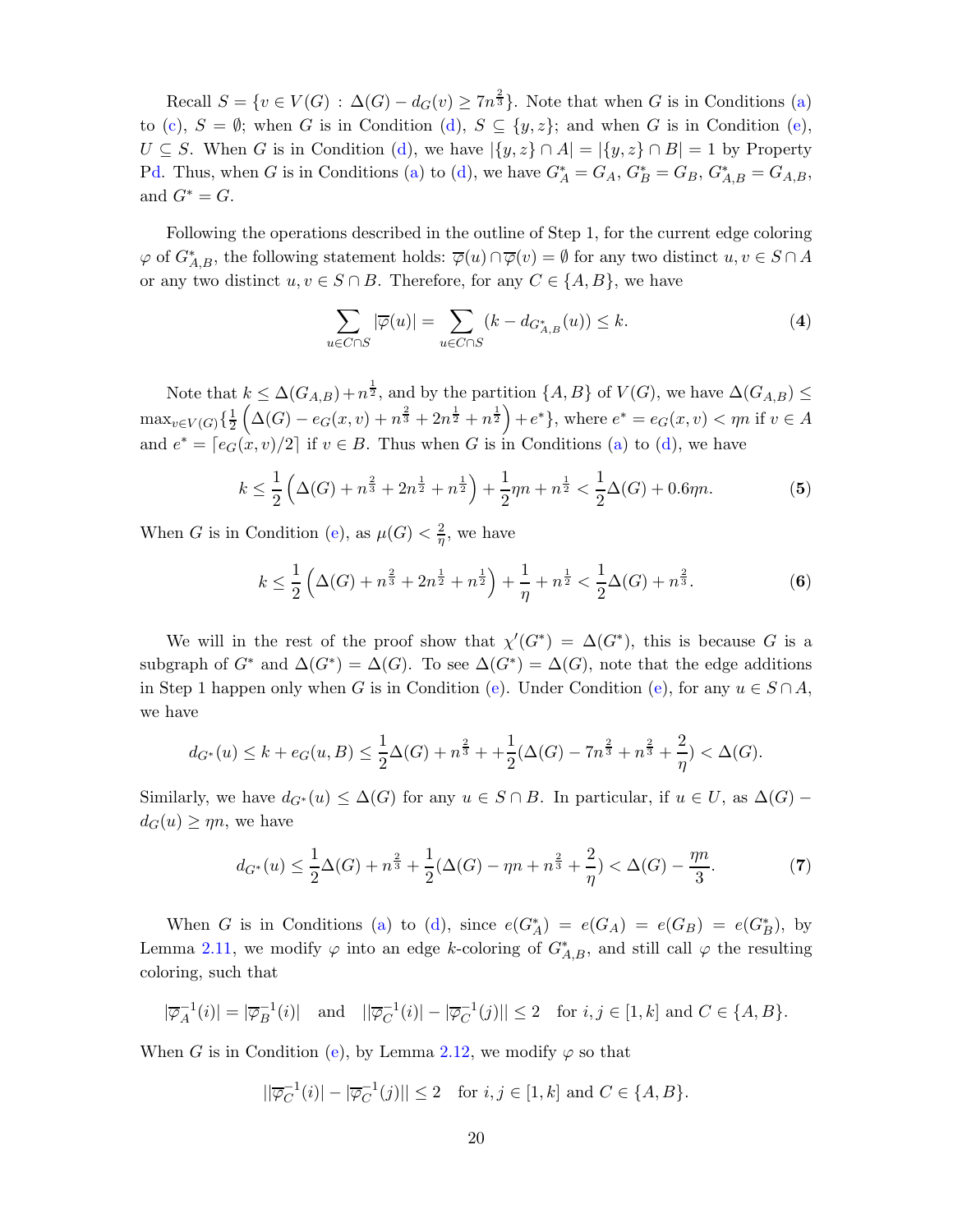Note that under the modified coloring  $\varphi$ , it is possible that  $\overline{\varphi}(u) \cap \overline{\varphi}(v) \neq \emptyset$  for some distinct  $u, v \in S \cap A$  or distinct  $u, v \in S \cap B$ . However the inequalities in ([4](#page-19-0)) still hold. For  $C \in \{A, B\}$ , define

$$
S_C = \{ u \in S \cap C : d_{G_{A,B}^*}(u) \le k - 2n^{\frac{2}{3}} \}.
$$

Next, we verify that every color  $i \in [1, k]$  is missing at a small number of vertices. We first provide an upper bound on  $|\overline{\varphi}(u)|$  for each  $u \in V(G^*)$ . By the definition of  $G_{A,B},$  (??), ([3](#page-17-0)), ([5](#page-19-1)), and ([6](#page-19-2)), as  $|\overline{\varphi}(u)| = k - d_{G^*_{A,B}}(u)$ , we have

$$
\begin{cases}\n\frac{1}{2}\Delta(G) + 0.6\eta n - \lfloor \Delta(G)/2 \rfloor < \eta n & u = x, \text{ Conditions (a) to (d)}; \\
\frac{1}{2}\Delta(G) + n^{\frac{2}{3}} - \frac{1}{2}(1+\varepsilon)n < \frac{1}{2}(1-\varepsilon)n + n^{\frac{2}{3}} & u = x, \text{ Condition (e)}; \\
\frac{1}{2}\Delta(G) + 0.6\eta n - \frac{1}{2}\left(\Delta(G) - 7n^{\frac{2}{3}} - 1.2\eta n\right) & u \in V(G) \setminus (S \cup N^{b}(x) \cup \{x\}), \\
\frac{1}{2}\Delta(G) + n^{\frac{2}{3}} - \frac{1}{2}\left(\Delta(G) - 7n^{\frac{2}{3}} - 2n^{\frac{2}{3}}\right) & u \in V(G) \setminus S, \text{ Condition (e)}; \\
\frac{1}{2}\Delta(G) + 0.6\eta n - \left(\frac{1}{2}(1+\varepsilon)n - 2n^{\frac{2}{3}}\right) & u \in N^{b}(x), \text{ and} \\
\langle \frac{1}{2} - \frac{1}{2}\varepsilon \right)n & \text{Conditions (b) and (c)}; \\
\left|\frac{1}{2}\Delta(G) + 0.6\eta - \frac{1}{2}\left(d_{G}^{2}(u) - 2n^{\frac{2}{3}}\right) + \left|\frac{e_{G}(x, u)/2\right|}{u} = y, \text{ Condition (c)}; \\
\frac{1}{2}\Delta(G) + 0.6\eta - \frac{1}{2}\left(d_{G}^{2}(u) - 1.2\eta n\right) & u \in \{y, z\}, \text{Condition (d)}; \\
= \frac{1}{2}\Delta(G) + 1.2\eta - \frac{1}{2}\left(\Delta(G) - \frac{1}{2}(1 - 0.9\varepsilon)n\right) & \left(\frac{1}{4} - \frac{1}{5}\varepsilon\right)n & \frac{1}{2}\Delta(G) + n^{\frac{2}{3}} - \frac{1}{2}\left(1 + \varepsilon\right)n - 2n^{\frac{2}{3}}\right) & u \in S_{A} \cup S_{B}, \text{ Condition (e)}; \\
\langle \frac{1}{2} - \frac{1}{3}\varepsilon\right)n & \text{Solution (a) to (i
$$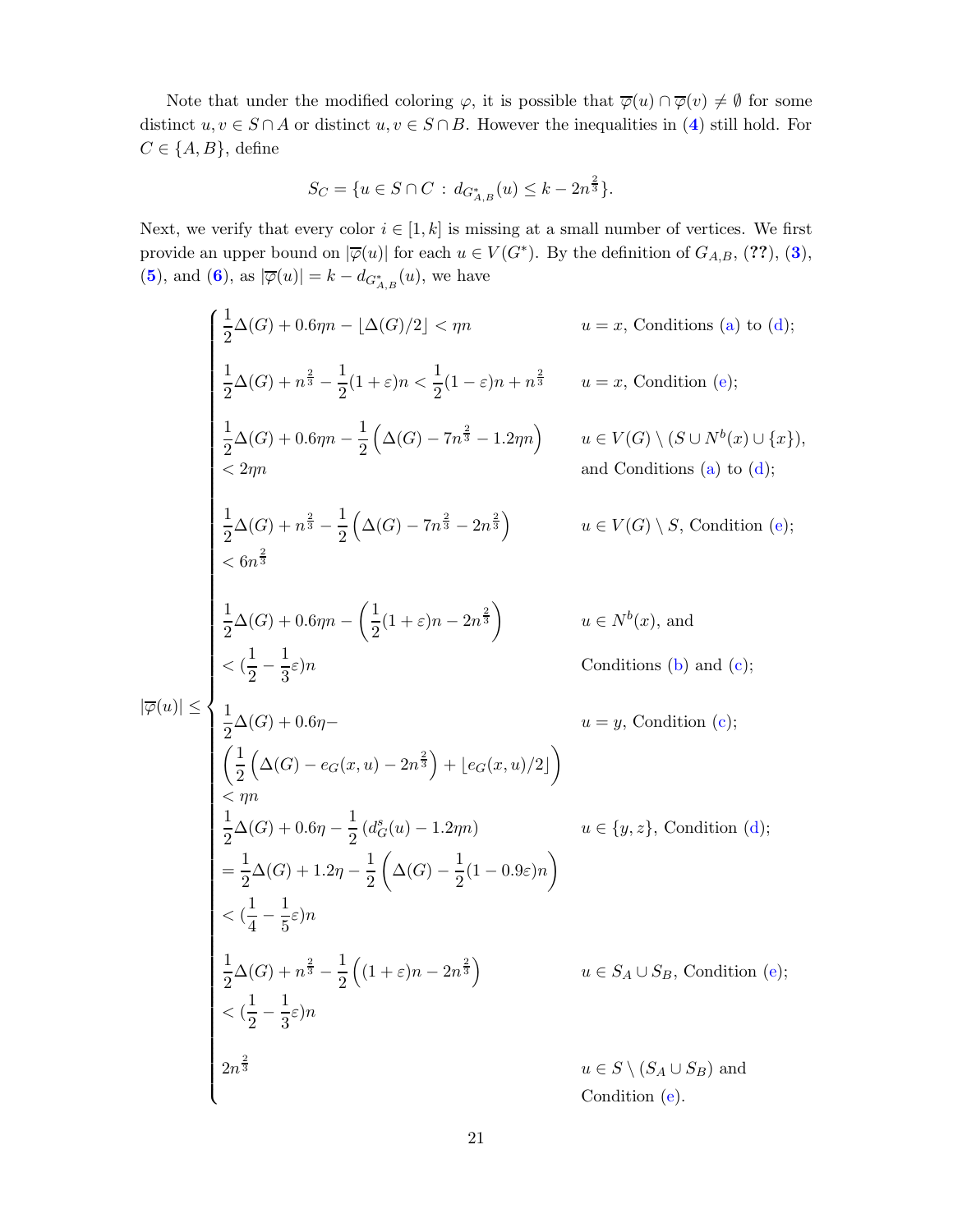Since  $|\overline{\varphi}(u)| < 2n$  for each  $u \in N^b(x)$  and  $|N^b(x)| < n^{\frac{1}{2}}$ , the inequalities above together with the fact in ([4](#page-19-0)) give the following inequalities for any  $C \in \{A, B\}$ :

<span id="page-21-0"></span>
$$
\sum_{u \in C} |\overline{\varphi}(u)| \le 2nn^{\frac{1}{2}} + 2\eta n^2 + k < 3\eta n^2 - 2n \quad G \text{ is in Conditions (a) to (d);} \tag{8}
$$
\n
$$
\sum_{u \in C} |\overline{\varphi}(u)| \le 2nn^{\frac{1}{2}} + 6n^{\frac{5}{3}} + k < 7n^{\frac{5}{3}} - 2n \quad G \text{ is in Condition (e).} \tag{9}
$$

By SI.1, the Statement S1.2 stated in the outline of Step 1 holds.

### Step 2: Extending existing color classes into 1-factors

We will extend each of the k color classes obtained in Step 1 into a 1-factor of  $G^*$  by exchanging alternating paths. Each alternating path starts and also ends at an uncolored edge of H and is alternating between colored edges of  $G_A^* \cup G_B^*$  and uncolored edges of H. Thus during the procedure of Step 2, we will uncolor some of the edges of  $G_A^* \cup G_B^*$ , and will color some of the edges of H. Recall that  $R_A$  and  $R_B$  are the submultigraphs of  $G_A^*$ and  $G_B^*$  consisting of the uncolored edges, which are initially empty.

To ensure Condition S2.2 is satisfied, we say that an edge  $e = uv \in E(G_A^* \cup G_B^*)$  is good if  $e \notin E(R_A \cup R_B)$  and the degree of u and v in both  $R_A$  and  $R_B$  is less than r (actually, note that when  $uv \in E(G_A^*)$ , then the degree of u and v is zero in  $R_B$  and vice versa). Thus a good edge can be added to  $R_A$  or  $R_B$  without violating S2.2.

By S1[.1,](#page-17-1) for each color  $i \in [1, k]$ , we pair up a vertex from  $\overline{\varphi}_A^{-1}(i)$  and a vertex from  $\overline{\varphi}_{B}^{-1}$  $\overline{B}^{-1}(i)$ , and then pair up the remaining unpaired vertices from  $\overline{\varphi}_A^{-1}$  $_A^{-1}(i)$  or  $\overline{\varphi}_B^{-1}$  $\overline{B}^{-1}(i)$  as  $|\overline{\varphi}_A^{-1}|$  $^{-1}_{A}(i)| |\overline{\varphi}_B^{-1}$  $\mathbb{E}_{B}^{-1}(i)$  is even by the Parity Lemma. Each of those pairs is called a *missing-commoncolor pair* or *MCC-pair* in short with respect to the color i. In particular, when G is in Conditions [\(a\)](#page-14-0) to [\(d\)](#page-14-1), every vertex from  $\overline{\varphi}_A^{-1}$  $\overline{A}^{-1}(i)$  is paired up with a vertex from  $\overline{\varphi}_B^{-1}$  $B^{-1}(i)$ .

For every MCC-pair  $(a, b)$  with respect to some color  $i \in [1, k]$ , we will exchange an alternating path  $P$  from  $a$  to  $b$  with at most 13 edges, where, if exist, the first, third, fifth, seventh, ninth, eleventh, and thirteenth edges are uncolored and the second, fourth, sixth, eighth, tenth, and twelfth edges are good edges colored by i. After  $P$  is exchanged, a and b will be incident with edges colored by  $i$ , and at most four good edges will be added to each of  $R_A$  and  $R_B$ . With this information at hand, before demonstrating the existence of such paths, we show that Conditions S2.1, S2.2 and S2.3 can be guaranteed at the end of Step 2.

After the completion of Step 1, by  $(8)$  $(8)$  $(8)$  and  $(9)$  $(9)$  $(9)$ , the total number of missing colors from vertices in A or from vertices in B is at most s, which is  $3\eta n^2$  when G is in Conditions [\(a\)](#page-14-0) to [\(d\)](#page-14-1), and is  $7n^{\frac{5}{3}}$  when G is in Condition [\(e\)](#page-14-2). Thus there are at most s MCC-pairs. For each MCC-pair  $(a, b)$  with  $a, b \in V(G^*)$ , at most four edges will be added to each of  $R_A$  and  $R_B$  when we exchange an alternating path from  $a$  to  $b$ . Thus there will always be fewer than 4s edges in each of  $R_A$  and  $R_B$ . At the completion of Step 2, each of the k color classes is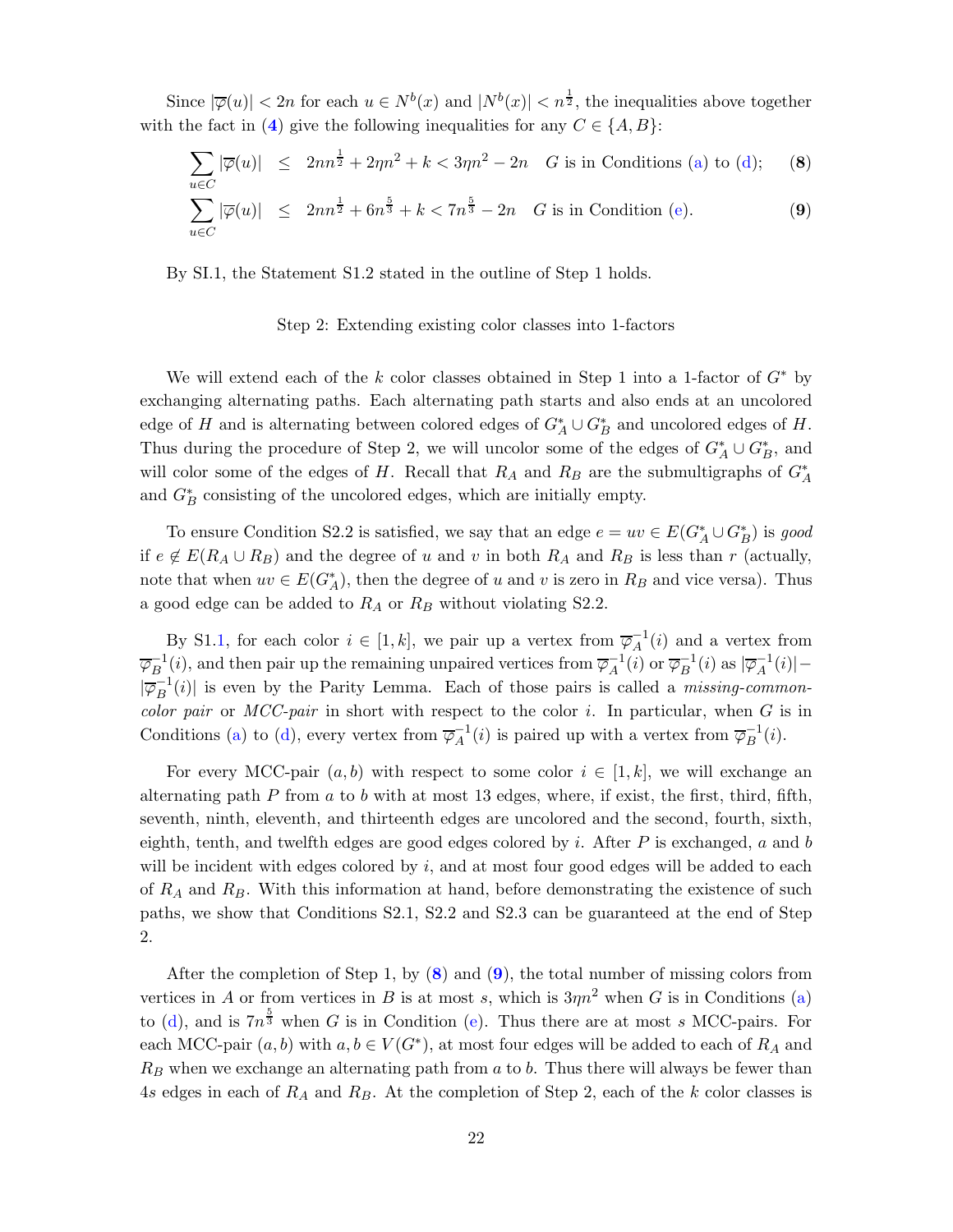a 1-factor of  $G^*$  so each of  $G_A^*$  and  $G_B^*$  have the same number of colored edges. When G is in Conditions [\(a\)](#page-14-0) to [\(d\)](#page-14-1), since  $e(G_A^*) = e(G_A) = e(G_B) = e(G_B^*)$ , we have  $e(R_A) = e(R_B)$ . When G is in Condition [\(e\)](#page-14-2), suppose, without loss of generality, that  $e(G^*_B) \ge e(G^*_A)$ , then we get  $e(R_B) \ge e(R_A)$ . Thus Condition S2.1 will be satisfied at the end of Step 2. And as we only ever add good edges to  $R_A$  and  $R_B$ , Condition S2.2 will hold automatically. We now show that Condition S2.3 will also be satisfied. Recall that

 $S_A = \{u \in S \cap A : d_{G^*_{A,B}}(u) \leq k - 2n^{\frac{2}{3}}\}$  and  $S_B = \{u \in S \cap B : d_{G^*_{A,B}}(u) \leq k - 2n^{\frac{2}{3}}\}.$ Since  $\sum_{u \in C \cap S} \text{def}_{G^*_{A,B}}(u) \leq k \leq \frac{1}{2}\Delta(G) + 0.6\eta n < 2n$  for any  $C \in \{A, B\}$ , it follows that

$$
|S_A| < n^{1/3}
$$
 and  $|S_B| < n^{1/3}$ .

In the process of Step 2, the number of newly colored edges of  $H$  that are incident with a vertex  $u \in V(G^*) \setminus (S_A \cup S_B \cup N^b(x) \cup \{x\})$  will equal the number of alternating paths containing  $u$  that have been exchanged. The number of such alternating paths of which  $u$ is the first vertex will equal the number of colors that missed at  $u$  at the end of Step 1. The number of alternating paths in which  $u$  is not the first vertex will equal the degree of u in  $R_A \cup R_B$ , and so will be less than r. Hence the number of colored edges of H that are incident with u will be less than  $|\overline{\varphi}(u)| + r$ . The number of newly colored edges of H that are incident with a vertex  $u \in S_A \cup S_B \cup N^b(x) \cup \{x\}$  will equal the number of colors that missed at  $u$  at the end of Step 1. Thus Condition S2.3 will be satisfied.

As the vertex x may have a quite small simple degree, we deal with colors in  $\overline{\varphi}(x)$ first. By the upper bound on  $|\overline{\varphi}(x)|$  given in Step 1, we have  $|\overline{\varphi}(x)| < \eta n$  when G is in Conditions [\(a\)](#page-14-0) to [\(d\)](#page-14-1), and  $|\overline{\varphi}(x)| \leq \frac{1}{2}(1-\varepsilon)n + n^{\frac{2}{3}}$  when G is in Condition [\(e\)](#page-14-2). When G is in Condition [\(e\)](#page-14-2), as  $\mu(G) \leq \frac{2}{n}$  $\frac{2}{\eta}$  and  $e_G(x, B) - e_{G^*_{A,B}}(x, B) \ge \frac{n}{2}$  $\frac{n}{2}$ , we know that x is adjacent in G with at least  $\frac{n/2}{2/\eta} \geq \frac{\eta}{4}$  $\frac{\eta}{4}n$  vertices from B that each joins x with an uncolored edge of H.

For each  $i \in \overline{\varphi}(x)$ , if there is a vertex  $w \in N_G(x, B)$  with xw uncolored and  $i \in \overline{\varphi}(w)$ , we simply color xw by the color i. Thus we assume that for every  $w \in N_G(x, B)$  with xw uncolored, it holds that  $i \notin \overline{\varphi}(w)$ . We choose  $w \in N_G(x, B)$  with xw uncolored and with  $d_{R_B}(w)$  smallest. Let  $w^* \in N_G(w, B)$  such that  $ww^*$  is colored by i (the vertex  $w^*$  exists as we only added colored edges between x and  $N_G(x, B)$  so far and  $i \in \varphi(w)$ . Then we color xw by i and uncolor ww<sup>∗</sup>. (We say w<sup>∗</sup> is *originated* from x with respect to the color i). This procedure guarantees all edges of  $R_B$  to be good, as when G is in Conditions [\(a\)](#page-14-0) to [\(d\)](#page-14-1), we have  $|\overline{\varphi}(x)| < \eta n < \eta^{\frac{1}{2}}n$ ; and when G is in Condition [\(e\)](#page-14-2), although  $|\overline{\varphi}(x)| \leq \frac{1}{2}(1-\varepsilon)n + n^{\frac{2}{3}}$ , we have at least  $\frac{1}{4}\eta n - |\overline{\varphi}(x)|/n^{\frac{5}{6}} > 1$  choices each time to pick a desired vertex  $w \in N_G(x, B)$ . After this procedure, all the k colors present at x. Thus  $x$  is not contained in any MCC-pair with respect to the current edge coloring.

Let  $S_A^* = S_A \cup \{x\}$  and  $S_B^* = S_B \cup N^b(x)$ . We now show below the existence of alternating paths for the current MCC-pairs. For a given color  $i \in [1, k]$ , and vertices  $a \in A$ and  $b \in B$ , let  $N_B(a)$  be the set of vertices in B that are joined with a by an uncolored edge and are incident with a good edge colored i such that the good edge is not incident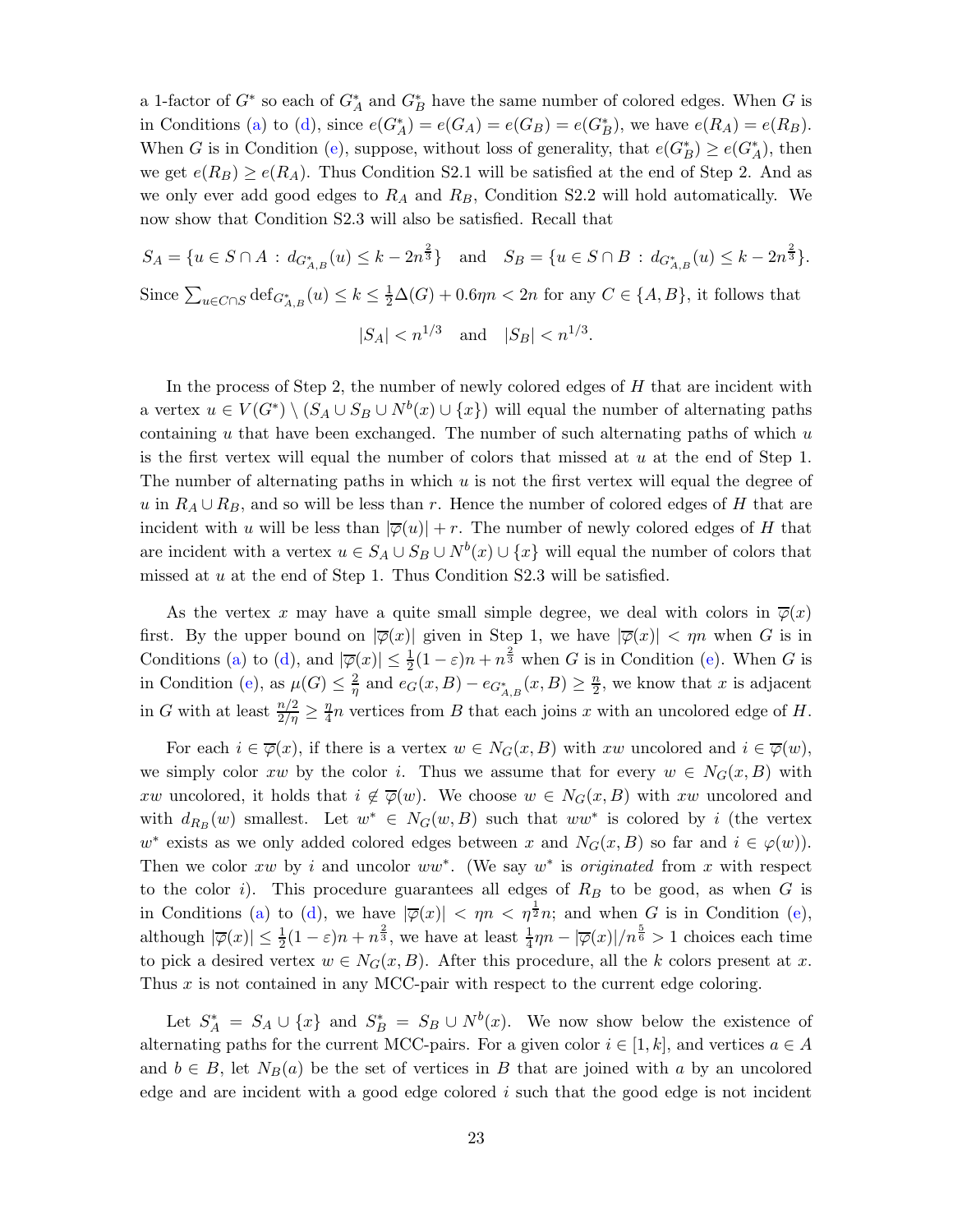with any vertex of  $S_B^*$ , and let  $N_A(b)$  be the set of vertices in A that are joined with b by an uncolored edge and are incident with a good edge colored i such that the good edge is not incident with any vertex of  $S_A^*$ . In order to estimate the sizes of  $N_A(b)$  and  $N_B(b)$ , we show that  $A$  and  $B$  contain only a few vertices that either miss the color  $i$  or are incident with a non-good edge colored i. By S2.1, there are at most  $4s$  edges in  $R_B$ , so there are fewer than  $\frac{8s}{r}$  vertices of degree at least r in  $R_B$ . Each non-good edge is incident with one or two vertices of  $R_B$  through the color *i*, so there are fewer than  $\frac{16s}{r}$  vertices in *B* that are incident with a non-good edge colored *i*. Furthermore, there are at most  $2|S_B^*| \leq 3n^{\frac{1}{3}}$ vertices in B that are either contained in  $S_B^*$  or adjacent to a vertex from  $S_B^*$  through an edge with color *i*. Finally, there are fewer than  $\max\{3\eta n, 7n^{\frac{2}{3}}\} = 3\eta n$  vertices in B that are missed by the color  $i$  by S1.2. So the number of vertices in  $B$  that are not incident with a good edge colored i such that the good edge is not incident with any vertex from  $S_B^*$  is less than

$$
\frac{16s}{r} + 3n^{\frac{1}{3}} + 3\eta n < 49\eta^{\frac{1}{2}}n.
$$

Similarly, the number of vertices in  $A$  that are not incident with a good edge colored  $i$  such that the good edge is not incident with any vertex from  $S_A^*$  is less than  $49\eta^{\frac{1}{2}}n$ . Note that, by the partition  $\{A, B\}$  of  $V(G)$ , we have

<span id="page-23-1"></span>
$$
|N_G(v, B)| \geq \frac{1}{2} (d_G^s(v) - n^{\frac{2}{3}} - 2n^{\frac{1}{2}} - n^{\frac{1}{2}}) \quad \text{for } v \in A \setminus \{x\};
$$
  
\n
$$
> \frac{1}{2} (d_G^s(v) - 2n^{\frac{2}{3}})
$$
  
\n
$$
|N_G(v, A)| \geq \frac{1}{2} (d_G^s(v) - n^{\frac{2}{3}} - 2n^{\frac{1}{2}} - n^{\frac{1}{2}}) \quad \text{for } v \in B.
$$
  
\n
$$
> \frac{1}{2} (d_G^s(v) - 2n^{\frac{2}{3}})
$$
 (10)

By S2.3 and the upper bound on  $|\overline{\varphi}(u)|$  for any  $u \in V(G^*)$  provided in Step 1, we have the following lower bounds on  $|N_B(a)|$  and  $|N_A(b)|$ :

When  $\{a, b\} \cap (S_A^* \cup S_B^*) = \emptyset$ ,

<span id="page-23-0"></span>
$$
|N_A(b)|, |N_B(a)| \ge \frac{1}{2} \left( (1 + \frac{1}{2}\varepsilon)n - 2n^{\frac{2}{3}} \right) - (2\eta n + \eta^{\frac{1}{2}}n) - 49\eta^{\frac{1}{2}}n > (\frac{1}{2} + \frac{1}{5}\varepsilon)n. \tag{11}
$$

When G is in Conditions [\(b\)](#page-14-3) or [\(c\)](#page-14-4) and  $\{a, b\} \cap N^b(x) \neq \emptyset$ , we have

$$
|N_A(b)|, |N_B(a)| \ge \frac{1}{2} \left( (1+\varepsilon)n - 2n^{\frac{2}{3}} \right) - (\frac{1}{2} - \frac{1}{3}\varepsilon)n - 49n^{\frac{1}{2}}n > \frac{1}{2}\varepsilon n.
$$
 (12)

When G is in Condition [\(c\)](#page-14-4) and  $b = y$ , we have

$$
|N_A(b)| \ge \frac{1}{2} \left( 2\varepsilon n - 2n^{\frac{2}{3}} \right) - \eta n - 49\eta^{\frac{1}{2}} n > \frac{3}{4}\varepsilon n. \tag{13}
$$

When G is in Condition [\(d\)](#page-14-1) and  $\{a, b\} \cap \{y, z\} \neq \emptyset$ , we have

$$
|N_A(b)|, |N_B(a)| \ge \frac{1}{2} \left( \left( \frac{1}{2} + \frac{3\varepsilon}{2} \right) n - \eta n - 2n^{\frac{2}{3}} \right) - \left( \frac{1}{4} - \frac{1}{5}\varepsilon \right) n - 49\eta^{\frac{1}{2}} n > \frac{3}{4}\varepsilon n. \tag{14}
$$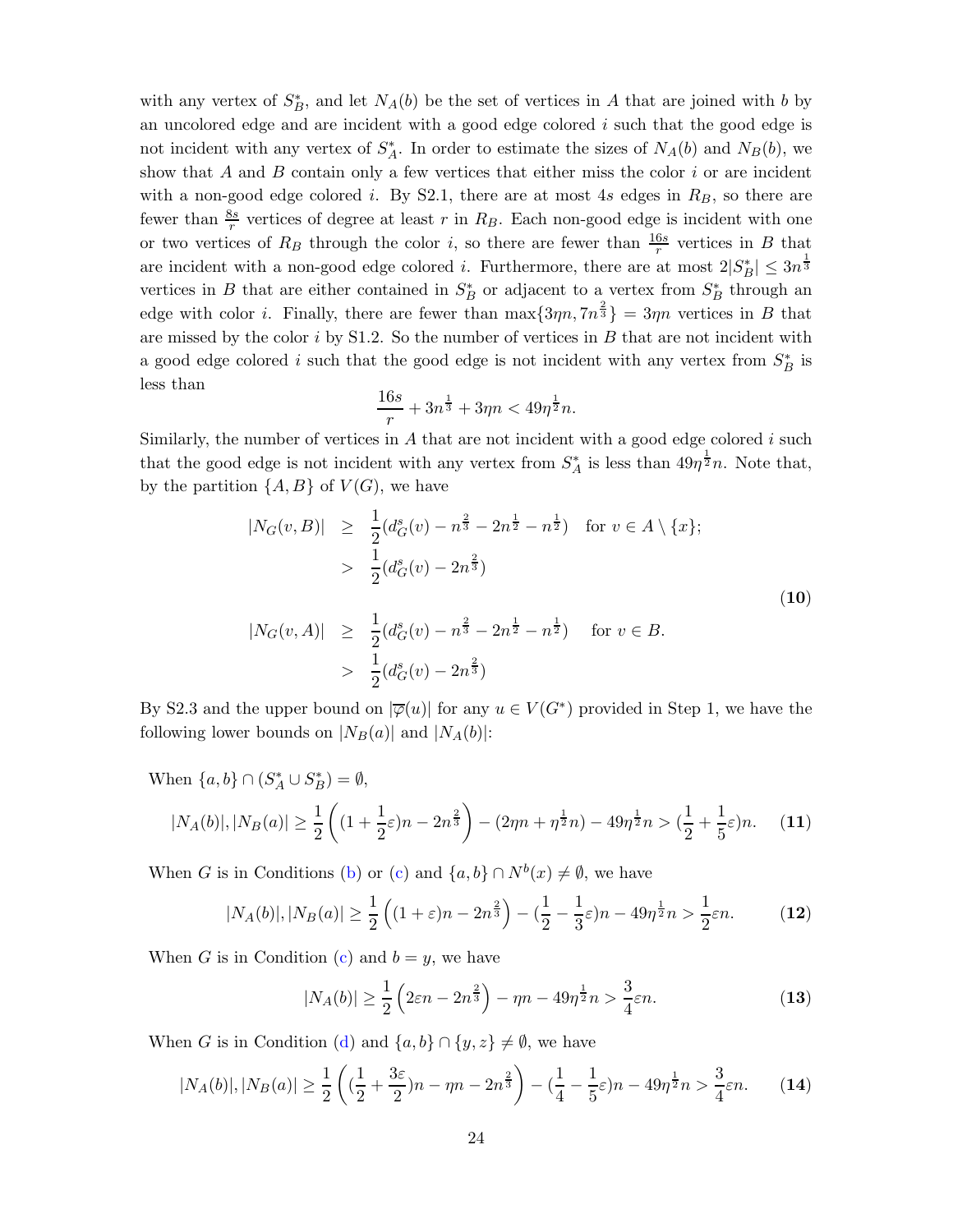When G is in Condition [\(e\)](#page-14-2) and  $\{a, b\} \cap (S_A^* \cup S_B^*) \neq \emptyset$ , we have

<span id="page-24-0"></span>
$$
|N_A(b)|, |N_B(a)| \ge \frac{1}{2} \left( (1+\varepsilon)n - 2n^{\frac{2}{3}} \right) - (\frac{1}{2} - \frac{1}{3}\varepsilon)n - 49\eta^{\frac{1}{2}}n > \frac{1}{2}\varepsilon n.
$$
 (15)

Let  $M_B(a)$  be the set of vertices in B that are joined with a vertex in  $N_B(a)$  by an edge of color i, and let  $M_A(b)$  be the set of vertices in A that are joined with a vertex in  $N_A(b)$ by an edge of color *i*. Note that  $(S_A^* \cup S_B^*) \cap (M_A(b) \cup M_B(a)) = \emptyset$  by the choice of  $N_A(b)$ and  $N_B(a)$ . Note also that  $|M_B(a)| = |N_B(a)|$  but some vertices may be in both. Similarly  $|M_A(b)| = |N_A(b)|.$ 

For a MCC-pair  $(a, b)$ , in order to have a unified discussion as in the case that  $\{a, b\} \cap$  $(S_A^* \cup S_B^*) = \emptyset$ , if necessary, by exchanging an alternating path of length 2 from a to another vertex  $a^*$ , and exchanging an alternating path from b to another vertex  $b^*$ , we will replace the pair  $(a, b)$  by  $(a^*, b^*)$  such that  $\{a^*, b^*\} \cap (S_A^* \cup S_B^*) = \emptyset$ . Precisely, we will implement the following operations to vertices in  $S_A \cup S_B^*$ . For any vertex  $a \in S_A$ , and for each color  $i \in \overline{\varphi}(a)$ , we take an edge  $b_1b_2$  with  $b_1 \in N_B(a)$  and  $b_2 \in M_B(a)$  such that  $b_1b_2$  is colored by *i*, where the edge  $b_1b_2$  exists by ([11](#page-23-0))-([15](#page-24-0)) and the fact that  $|M_B(a)| = |N_B(a)|$ . Then we exchange the path  $ab_1b_2$  by coloring  $ab_1$  with i and uncoloring the edge  $b_1b_2$  (See Figure [1\(](#page-26-0)a)). After this, the edge  $ab_1$  of H is now colored by i, and the uncolored edge  $b_1b_2$  is added to  $R_B$ . We then update the original MCC-pair that contains a with respect to the color i by replacing the vertex a with  $b_2$ . We do this at the vertex a for every color  $i \in \overline{\varphi}(a)$  and then repeat the same process for every vertex in  $S_A$ . Similarly, for any vertex  $b \in S_B^*$ , and for each color  $i \in \overline{\varphi}(b)$ , we take an edge  $a_1a_2$  with  $a_1 \in N_A(b)$  and  $a_2 \in M_A(b)$ such that  $a_1a_2$  is colored by i, where the edge  $a_1a_2$  exists by  $(11)-(15)$  $(11)-(15)$  $(11)-(15)$  $(11)-(15)$  $(11)-(15)$  and the fact that  $|M_B(b)| = |N_B(b)|$ . Then we exchange the path  $ba_1a_2$  by coloring  $ba_1$  with i and uncoloring the edge  $a_1a_2$ . The same, we update the original MCC-pair that contains b with respect to the color i by replacing the vertex b with  $a_2$ .

After the procedure above, we have now three types MCC-pair  $(u, v): u, v \in A$ ,  $u, v \in B$ , and A contains exactly one of u and v and B contains the other. However, in either case, { $u, v$ } ∩ ( $S_A^* \cup S_B^*$ ) =  $\emptyset$ . We will exchange alternating path for each of such pairs.

We deal with each of the colors from [1, k] in turn. Let  $i \in [1, k]$  be a color. We consider first an MCC-pair  $(a, a^*)$  with respect to i such that  $a, a^* \in A$ . By ([11](#page-23-0)), we have  $|M_B(a^*)| > (\frac{1}{2} + \frac{1}{5})$  $\frac{1}{5}\varepsilon$ )n. We take an edge  $b_1^*b_2^*$  colored by i with  $b_1^* \in N_B(a^*)$  and  $b_2^* \in M_B(a^*)$ . Then again, by ([11](#page-23-0)), we have  $|M_B(a)|, |M_A(b_2^*)| > (\frac{1}{2} + \frac{1}{5}\varepsilon)n$ . Therefore, as each vertex  $c \in M_A(b_2^*)$  satisfies  $|N_B(c)| > (\frac{1}{2} + \frac{1}{5})$  $\frac{1}{5}\varepsilon$ )n, we have  $|N_B(c) \cap M_B(a)| \geq \frac{2}{5}\varepsilon n$ . We take  $a_2a_2^*$  colored by i with  $a_2^* \in N_A(b_2^*)$  and  $a_2 \in M_A(b_2^*)$ . Then we let  $b_2 \in N_B(a_2) \cap M_B(a)$ , and let  $b_1$  be the vertex in  $N_B(a)$  such that  $b_1b_2$  is colored by i. Now we get the alternating path  $P = ab_1b_2a_2a_2^*b_2^*b_1^*a^*$  (See Figure [1\(](#page-26-0)c)). We exchange P by coloring  $ab_1, b_2a_2, a_2^*b_2^*$  and  $b_1^* a^*$  with color *i* and uncoloring the edges  $b_1 b_2, b_1^* b_2^*$  and  $a_2 a_2^*$ . After the exchange, the color i appears on edges incident with a and  $a^*$ , the edges  $b_1b_2$  and  $b_1^*b_2^*$  are added to  $R_B$  and the edge  $a_2a_2^*$  is added to  $R_A$ . We added at most one edges to each of  $R_A$  and  $R_B$  when we updated the original MCC-pair corresponding to  $(a, a^*)$ , where a and  $a^*$  could be originated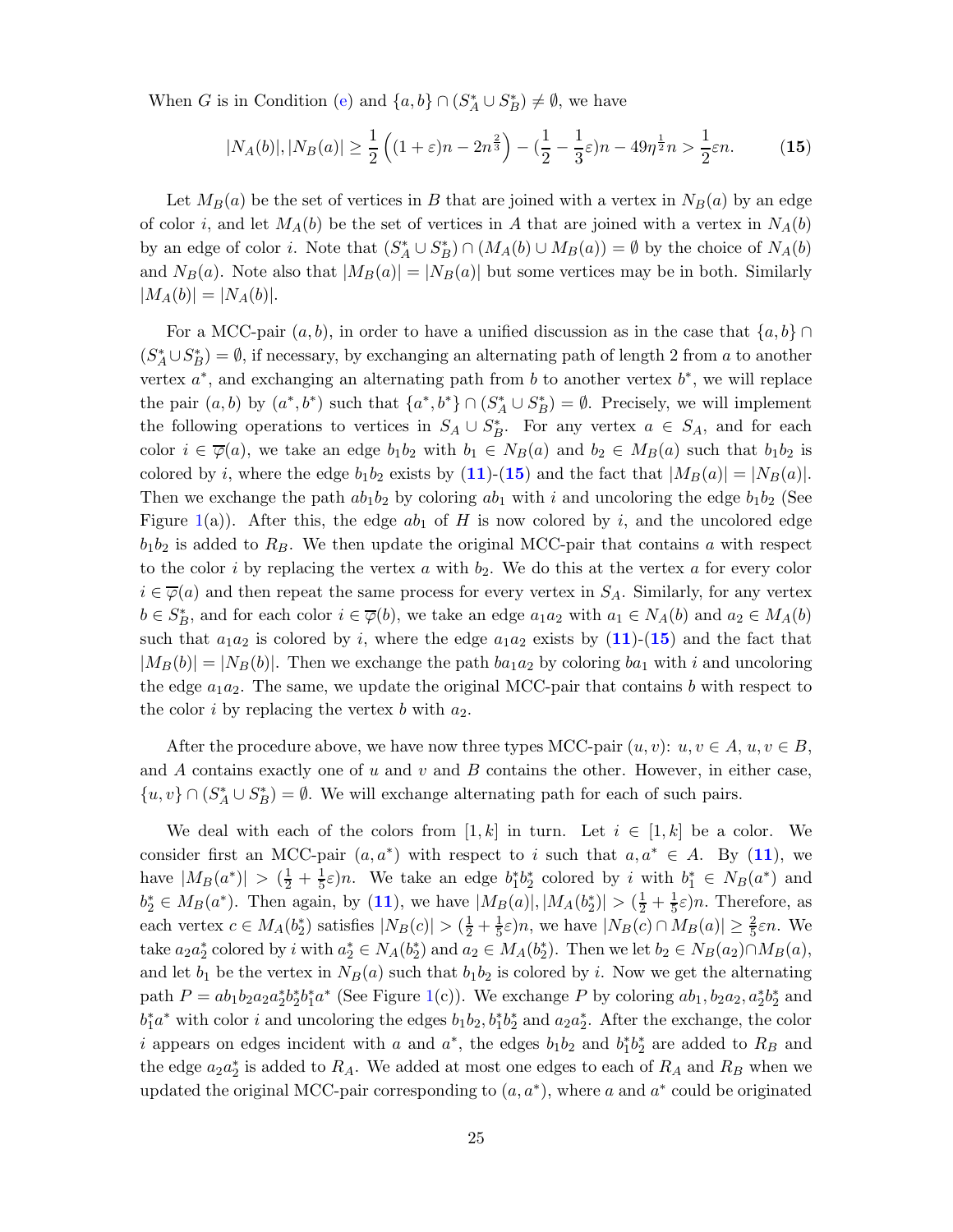from some vertices  $b'_1, b'_2 \in S_B^*$ . Also, exactly one of  $b'_1$  and  $b'_2$  could be originated from x with respect to the color i. Thus we added at most three edges to  $R_A$  and at most four edges to  $R_B$  when we modify  $\varphi$  to have the color i present at both of the vertices in the original MCC-pair corresponding to  $(a, a^*)$ . The maximum length of an alternating path combined from the three procedures (dealing missing colors at  $x$ , dealing missing colors at vertices from  $S_A \cup S_B^*$ , and dealing missing colors at vertices from  $V(G^*) \setminus (S_A^* \cup S_B^*)$ together is at most  $2 + 2 + 2 + 7 = 13$ . By symmetry, we can deal with an MCC-pair  $(b, b^*)$ with respect to i such that  $b, b^* \in B$  similarly as above.

Then we consider an MCC-pair  $(a, b)$  with respect to i such that  $a \in A$  and  $b \in B$ . By ([11](#page-23-0)), we have  $|M_B(a)|, |M_A(b)| > (\frac{1}{2} + \frac{1}{5}\varepsilon)n$ . We choose  $a_1a_2$  with color i such that  $a_1 \in N_A(b)$  and  $a_2 \in M_A(b)$ . Now as  $|M_B(a)|, |N_B(a_2)| > (\frac{1}{2} + \frac{1}{5})$  $(\frac{1}{5}\varepsilon)n$  by  $(11)$  $(11)$  $(11)$ , we know that  $N_B(a_2) \cap M_B(a) \neq \emptyset$ . We choose  $b_2 \in N_B(a_2) \cap M_B(a)$  and let  $b_1 \in N_B(a)$  such that  $b_1b_2$ is colored by i. Then  $P = ab_1b_2a_2a_1b$  is an alternating path from a to b (See Figure [1\(](#page-26-0)b)). We exchange P by coloring  $ab_1, b_2a_2$  and  $a_1b$  with color i and uncoloring the edges  $a_1a_2$ and  $b_1b_2$ . After the exchange, the color i appears on edges incident with a and b, the edge  $a_1a_2$  is added to  $R_A$  and the edge  $b_1b_2$  is added to  $R_B$ . We added at most one edge to each of  $R_A$  and  $R_B$  when we updated the original MCC-pair corresponding to  $(a, b)$ . Thus we added at most one edge to  $R_A$  and at most two edges to  $R_B$  when we modify  $\varphi$  to have the color i present at both of the vertices in the original MCC-pair corresponding to  $(a, b)$ . By finding such paths for all MCC-pairs with respect to the color  $i$ , we can increase the number of edges colored i until the color class is a 1-factor of  $G^*$ . By doing this for all colors, we can make each of the  $k$  color classes a 1-factor of  $G^*$ .

#### Step 3: Coloring  $R_A$  and  $R_B$  and extending the new color classes

Each of the color classes for the colors from  $[1, k]$  is now a 1-factor of  $G^*$ . We now consider the multigraphs  $R_A$  and  $R_B$  that consist of the uncolored edges of  $G_A^*$  and  $G_B^*$ . By Condition S2.1,  $R_A$  and  $R_B$  each has fewer than 4s edges, and  $\Delta(R_A), \Delta(R_B) < r$ . Note that  $R_A$  and  $R_B$  might contain parallel edges with endvertices in S or between y and z when G is in Condition [\(d\)](#page-14-1). By Theorem [2.8](#page-5-0) and Theorem [2.10,](#page-5-3)  $R_A$  and  $R_B$  each has an equalized edge-coloring with exactly  $\ell := 2|r|$  colors  $k + 1, \ldots, k + \ell$ .

If G is in Conditions [\(a\)](#page-14-0) to [\(d\)](#page-14-1), then we have  $e(R_A) = e(R_B)$ . Under these conditions, by renaming some color classes of  $R_A$  if necessary, we can assume that in the edge colorings of  $R_A$  and  $R_B$ , each color appears on the same number of edges in  $R_A$  as it does in  $R_B$ . When G is in Condition [\(e\)](#page-14-2), by our assumption that  $G_B^*$  has more edges than  $G_A^*$  does, we have  $e(R_A) \leq e(R_B)$ . In this case, we can assume that in the edge colorings of  $R_A$  and  $R_B$ , the number of edges with a color  $i \in [k+1, k+\ell]$  in  $R_B$  is at least the number of edges with a color  $i \in [k+1, k+\ell]$  in  $R_A$ .

There are fewer than 4s edges in each of  $R_A$  and  $R_B$ , and  $\ell > r$ , so each of the color  $i \in [k+1, k+\ell]$  appears on fewer than  $\frac{4s}{r}$  edges in each of  $R_A$  and  $R_B$ . We will now color some of the edges of H with the  $\ell$  colors from  $[k+1, k+\ell]$  so that each of these color classes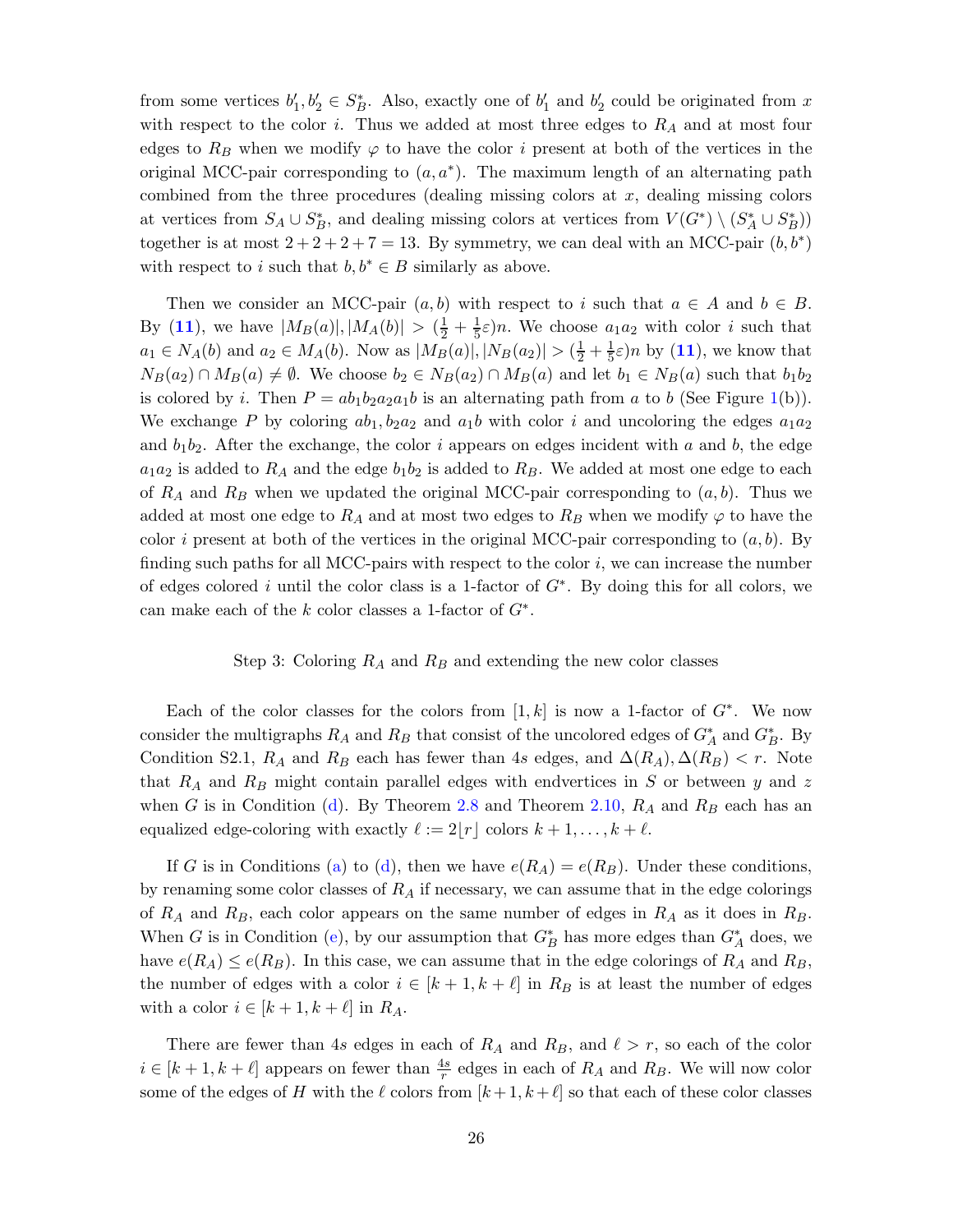



<span id="page-26-0"></span>Figure 1: The alternating path P. Dashed lines indicate uncoloured edges, and solid lines indicate edges with color i.

-

present at vertices from  $V(G^*) \setminus U$ . We perform the following procedure for each of the  $\ell$ colors in turn.

Given a color i with  $i \in [k+1, k+\ell]$ , we let  $A_i$  and  $B_i$  be the sets of vertices in A and B respectively that are incident with edges colored *i*. Note that  $|A_i| \leq |B_i| < 2 \times \frac{4s}{r} = \frac{8s}{r}$  $\frac{ss}{r}$ , as  $R_A$  and  $R_B$  each contains fewer than  $\frac{4s}{r}$  edges colored *i*. Note that if G is in Conditions [\(a\)](#page-14-0) to [\(d\)](#page-14-1), we have  $|A_i| = |B_i|$ ; and we might have  $|B_i| > |A_i|$  when G is in Condition [\(e\)](#page-14-2). When G is in Condition [\(e\)](#page-14-2) and  $|B_i| > |A_i|$ , we let

$$
A_i^* \subseteq (U \cap A) \setminus A_i
$$

such that  $|A_i^*| + |A_i| = |B_i|$ , and just let  $A_i^* = \emptyset$  otherwise. Note that such  $A_i^*$  exists as  $|U \cap A| \ge \frac{1}{2}\eta n - 1$  and  $|A_i|, |B_i| < \frac{8s}{r} = 56n^{\frac{5}{6}}$ . Let  $H_i$  be the subgraph of H obtained by deleting the vertex sets  $A_i \cup A_i^*$  and  $B_i$  and removing all colored edges. We will show next that  $H_i$  has a perfect matching and we will color the edges in the matching by the color i.

For each  $u \in V(G^*)$ , the number of colored edges of H incident with u is specified by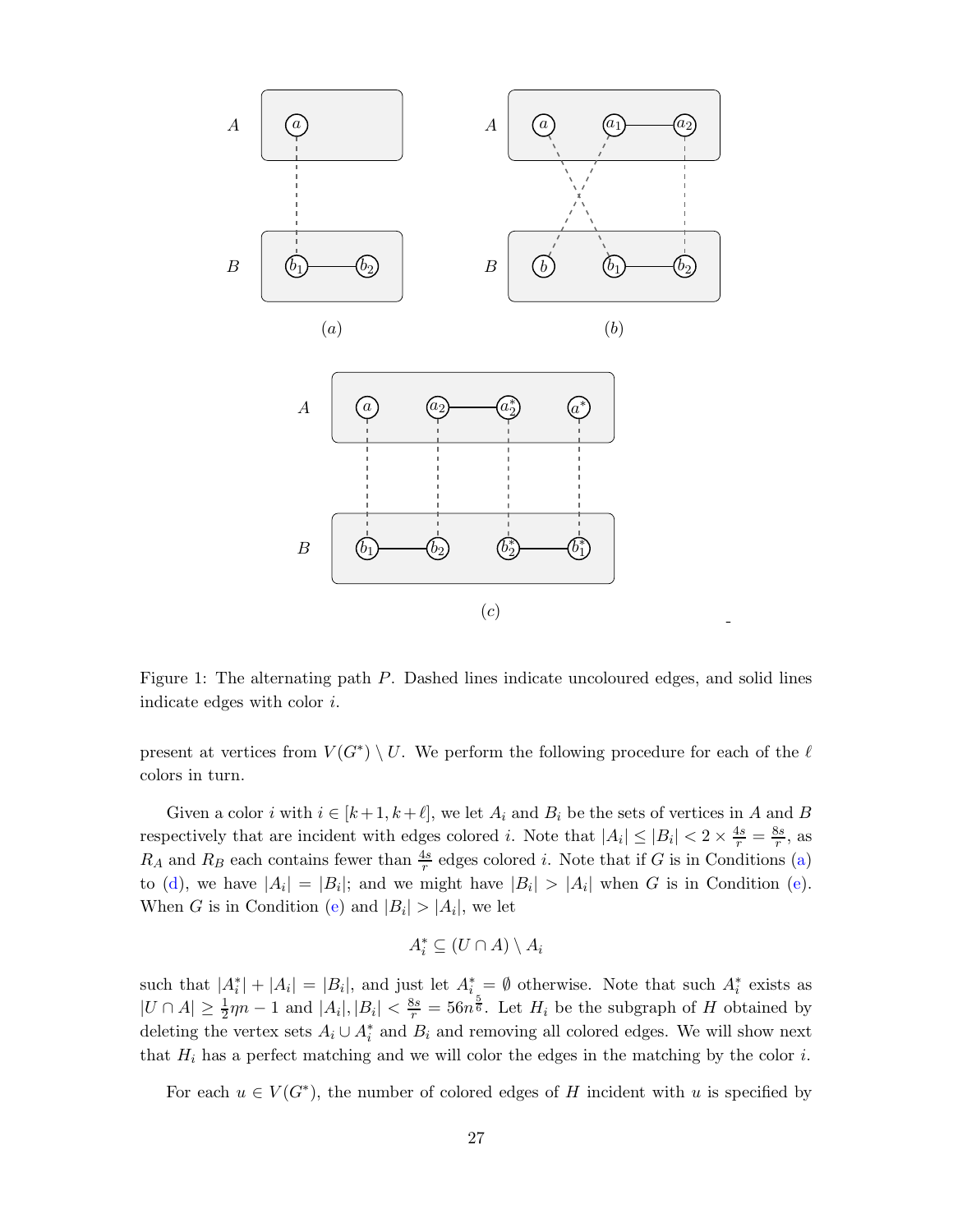S2.3 and at most  $\ell$  edges incident with u have been colored in Step 3. Also each vertex in  $G^*$  has fewer than  $\frac{8s}{r} < 24\eta^{\frac{1}{2}}n$  edges that join it with a vertex in  $A_i$  or  $B_i$ . So by ([10](#page-23-1)), each vertex  $u \in V(H_i) \setminus (S_A^* \cup S_B^*)$  satisfies

$$
d_{H_i}^s(u) > \frac{1}{2}\left((1+\frac{1}{2}\varepsilon)n - 2n^{\frac{2}{3}}\right) - (2\eta n + \eta^{\frac{1}{2}}n) - \ell - 24\eta^{\frac{1}{2}}n > (\frac{1}{2} + \frac{\varepsilon}{5})n.
$$

Note that  $V(R_A \cup R_B) \cap (S_A^* \cup S_B^*) = \emptyset$ . When G is in Conditions [\(b\)](#page-14-3) or [\(c\)](#page-14-4), each of the vertex  $u \in N^b(x)$ , where  $u \neq y$  when G is in Condition [\(c\)](#page-14-4), satisfies

$$
d_{H_i}^s(u) > \frac{1}{2} \left( (1+\varepsilon)n - 2n^{\frac{2}{3}} \right) - (\frac{1}{2} - \frac{1}{3}\varepsilon)n - \ell - 24\eta^{\frac{1}{2}}n > \frac{1}{2}\varepsilon n.
$$

When G is in Condition  $(c)$ , the vertex y satisfies

$$
d_{H_i}^s(y) > \frac{1}{2} \left( 2\varepsilon n - 2n^{\frac{2}{3}} \right) - \eta n - \ell - 24\eta^{\frac{1}{2}} n > \frac{\varepsilon}{4}\varepsilon n.
$$

When G is in Condition [\(d\)](#page-14-1), each  $u \in \{y, z\}$  satisfies

$$
d_{H_i}^s(u) > \frac{1}{2} \left( \left( \frac{1}{2} + \frac{3\varepsilon}{2} \right) n - \eta n - 2n^{\frac{2}{3}} \right) - \left( \frac{1}{4} - \frac{1}{5}\varepsilon \right) n - \ell - 24\eta^{\frac{1}{2}} n > \frac{3}{4}\varepsilon n.
$$

When G is in Condition [\(e\)](#page-14-2), each  $u \in S_A \cup S_B$  satisfies

$$
d_{H_i}^s(u) > \frac{1}{2} \left( (1+\varepsilon)n - 2n^{\frac{2}{3}} \right) - (\frac{1}{2} - \frac{1}{3}\varepsilon)n - \ell - 24\eta^{\frac{1}{2}}n > \frac{1}{2}\varepsilon n.
$$

For the vertex  $x$ , we have

$$
d_{H_i}(x) \ge \delta(G) - k - \ell - 24\eta^{\frac{1}{2}}n \ge (1+\varepsilon)n - \left(\frac{1}{2}\Delta(G) + 0.6\eta n\right) - \ell - 24\eta^{\frac{1}{2}}n > \frac{1}{2}\varepsilon n.
$$

Thus  $\delta(H_i) \geq 1$  and  $\delta(H_i - x) \geq \frac{1}{2}\varepsilon n - 1$  in any case and  $H_i$  has at most  $|S_A^* \cup S_B^*| \leq$  $3n^{1/3} < \frac{1}{2}$  $\frac{1}{2}\varepsilon n-1$  vertices of simple degree less than  $\frac{1}{2}n+1$ . So  $H_i$  has a 1-factor F by Lemma [2.6.](#page-4-1) If we color the edges of F with the color *i*, then every vertex in  $V(G^*) \setminus A_i^*$ is incident with an edge of color i. We repeat this procedure for each of the colors from  $[k+1, k+\ell]$ . After this has been done, each of these  $\ell$  colors presents at all vertices from  $V(G^*) \setminus U$ . So at the conclusion of Step 3, all of the edges in  $G_A^*$  and  $G_B^*$  are colored, some of the edges of H are colored, each of the k color classes for colors from  $[1, k]$  is a 1-factor of  $G^*$ , and each of the  $\ell$  colors from  $[k+1, k+\ell]$  presents at all vertices from  $V(G^*) \setminus U$ .

#### Step 4: Coloring the graph R

Let  $R$  be the submultigraph of  $G^*$  consisting of the remaining uncolored edges. These edges all belong to  $H$ , so R is a submultigraph of H and hence is bipartite. We claim that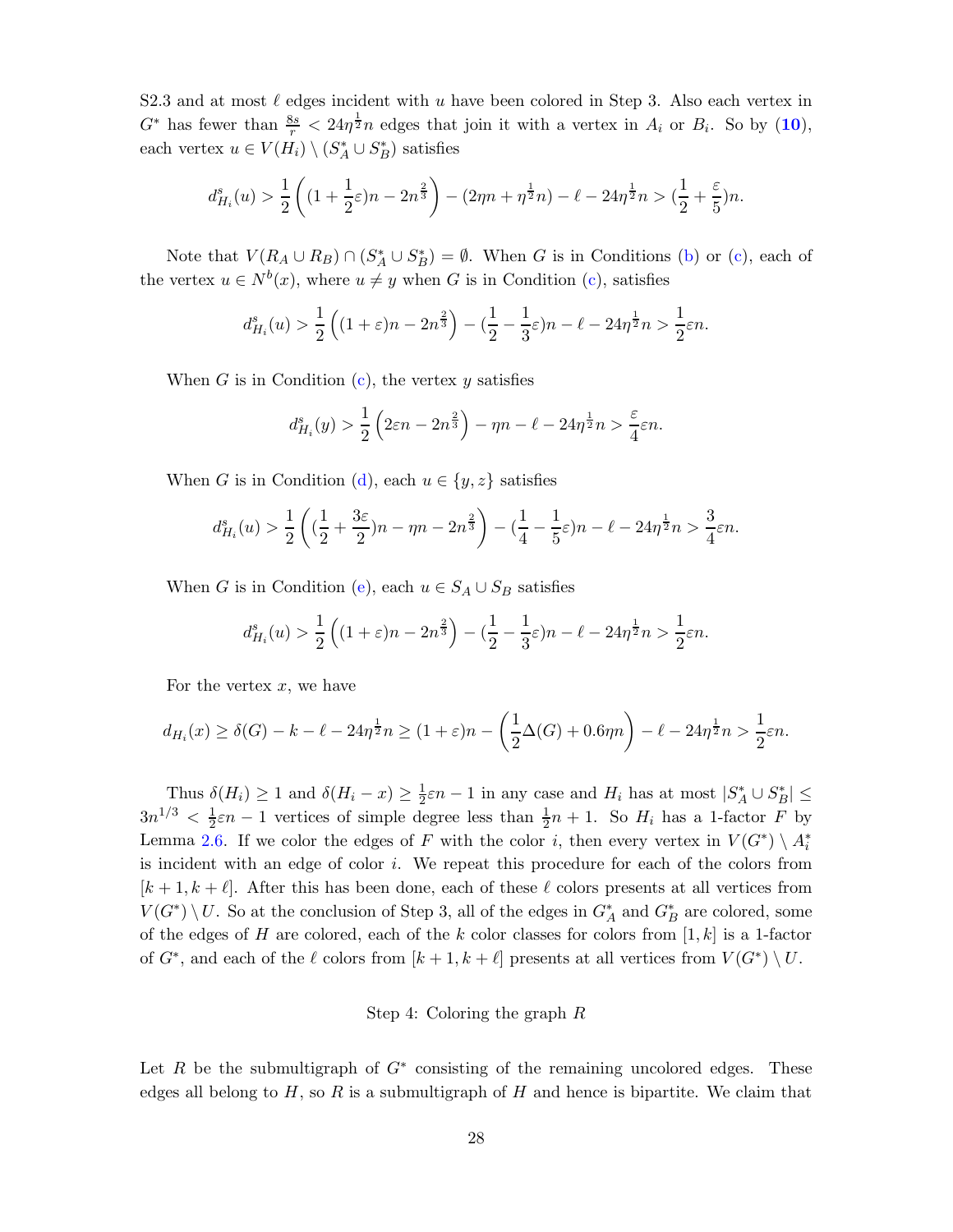$\Delta(R) = \Delta(G^*) - k - \ell$ . This is obvious when G is in Conditions [\(a\)](#page-14-0) to [\(d\)](#page-14-1). Thus we assume that G is in Condition [\(e\)](#page-14-2). Note that every vertex from  $V(G^*)\setminus U$  presents every color from  $[1, k + \ell]$  and so those vertices have degree at most  $\Delta(G^*) - k - \ell$  in R. For some vertices from U, they present all the colors from  $[1, k]$ . Thus by  $(7)$  $(7)$  $(7)$ , those vertices have degree at most

$$
\Delta(G^*) - \frac{1}{3}\eta n - k < \Delta(G^*) - k - \ell = \Delta(G^*) - k - 2\lfloor n^{\frac{5}{6}} \rfloor
$$

in R. By Theorem [2.9](#page-5-1) we can color the edges of R with  $\Delta(R)$  colors from  $[k + \ell + 1, \Delta(G^*)]$ . Thus  $\chi'(G^*) \leq k + \ell + (\Delta(G^*) - k - \ell) = \Delta(G^*)$  and so  $\chi'(G^*) = \Delta(G^*)$ , as desired.

Lastly, we check that there is a polynomial time algorithm to obtain an edge  $\Delta(G)$ -coloring of G. By Lemma [4.1,](#page-14-5) we can obtain a desired partition  $\{A, B\}$  of  $V(G)$  in polynomial time. Also, it is polynomial time to edge color  $G_{A,B}$  by an algorithm described in [\[17\]](#page-29-13). Modifying  $G_A$  and  $G_B$  into  $G_A^*$  and  $G_B^*$  and the corresponding edge colorings into the desired edge-colorings can be done in polynomial time too. In Step 2, the construction of the alternating paths and swaps of the colors on the paths can be done in  $O(n^3)$ -time, as the total number of colors missing at vertices is  $O(n^2)$  and it takes  $O(n)$ -time to find an alternating path for a MCC-pair. In Step 3, there is polynomial time algorithm (see e.g. [\[14\]](#page-29-14)) to edge color  $R_A$  and  $R_B$  using at most  $\ell$  colors. Then by doing Kempe changes as mentioned in the comments immediately after Theorem [2.10,](#page-5-3) these edge colorings can be modified into equalized edge-colorings in polynomial time. The last step is to edge color the bipartite multigraph R using  $\Delta(R)$  colors, which can be done in polynomial time in n, for example, using an algorithm from [\[5\]](#page-28-4). Thus, there is a polynomial time algorithm that gives an edge coloring of G using  $\Delta(G)$  colors.  $\Box$ 

## <span id="page-28-3"></span>References

- <span id="page-28-2"></span>[1] J. A. Bondy and U. S. R. Murty. Graph theory with applications. *American Elsevier Publishing Co., Inc., New York*, (Elsevier North-Holland), 1976.
- <span id="page-28-0"></span>[2] A. G. Chetwynd and A. J. W. Hilton. 1-factorizing regular graphs of high degree—an improved bound. *Discrete Math.*, 75(1-3): 103–112, 1989.
- <span id="page-28-1"></span>[3] A. G. Chetwynd and A. J. W. Hilton. Star multigraphs with three vertices of maximum degree. *Math. Proc. Cambridge Philos. Soc.*, 100(2):303–317, 1986.
- [4] A. G. Chetwynd and A. J. W. Hilton. The edge-chromatic class of graphs with maximum degree at least |V | − 3. In *Graph theory in memory of G. A. Dirac (Sandbjerg, 1985)*, volume 41 of *Ann. Discrete Math.*, pages 91–110. North-Holland, Amsterdam, 1989.
- <span id="page-28-4"></span>[5] R. Cole and J. Hopcroft. On edge coloring bipartite graphs. *SIAM J. Comput.*, 11(3):540–546, 1982.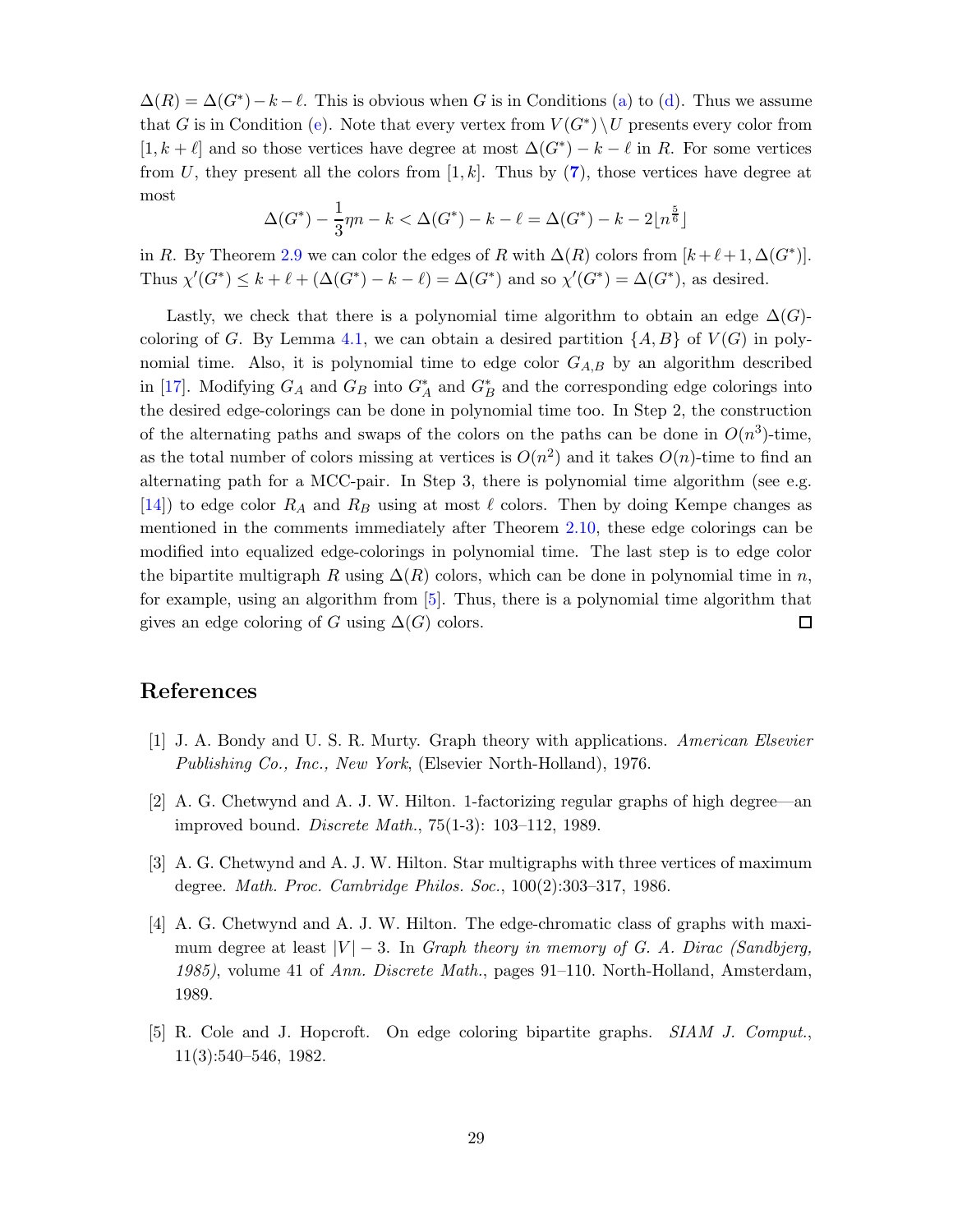- <span id="page-29-4"></span>[6] B. Csaba, D. Kühn, A. Lo, D. Osthus, and A. Treglown. Proof of the 1-factorization and Hamilton decomposition conjectures. *Mem. Amer. Math. Soc.*, 244(1154):v+164, 2016.
- <span id="page-29-8"></span><span id="page-29-1"></span>[7] G. A. Dirac. Some theorems on abstract graphs. *Proc. London Math. Soc. (3)*, 2:69–81, 1952.
- <span id="page-29-12"></span>[8] S. Fiorini and R. J. Wilson. Edge-colourings of graphs, Research notes in Maths. *Pitman, London*, 1977.
- <span id="page-29-0"></span>[9] S. Grünewald and E. Steffen. Independent sets and 2-factors in edge-chromatic-critical graphs. *J. Graph Theory*, 45(2):113–118, 2004.
- <span id="page-29-7"></span>[10] R. G. Gupta. *Studies in the Theory of Graphs*. PhD thesis, Tata Institute of Fundamental Research, Bombay, 1967.
- <span id="page-29-2"></span>[11] S. L. Hakimi. On realizability of a set of integers as degrees of the vertices of a linear graph. I. *J. Soc. Indust. Appl. Math.*, 10:496–506, 1962.
- <span id="page-29-9"></span>[12] I. Holyer. The NP-completeness of edge-coloring. *SIAM J. Comput.*, 10(4):718–720, 1981.
- <span id="page-29-14"></span>[13] J. E. Hopcroft, and R. M. Karp. An  $n^{5/2}$  algorithm for maximum matchings in bipartite graphs. *SIAM J. Comput.*, 2(4):225–231, 1973.
- <span id="page-29-10"></span>[14] H. J. Karloff and D. B. Shmoys. Efficient parallel algorithms for edge coloring problems. *J. Algorithms*, 8(1):39–52, 1987.
- <span id="page-29-11"></span>[15] D. König. Über Graphen und ihre Anwendung auf Determinantentheorie und Mengenlehre. *Math. Ann.*, 77(4):453–465, 1916.
- <span id="page-29-13"></span>[16] C. J. H. McDiarmid. The solution of a timetabling problem. *J. Inst. Math. Appl.*, 9:23–34, 1972.
- <span id="page-29-3"></span>[17] J. Misra and D. Gries. A constructive proof of Vizing's theorem. *Inform. Process. Lett.*, 41(3):131–133, 1992.
- <span id="page-29-5"></span>[18] L. Perković and B. Reed. Edge coloring regular graphs of high degree. *Discrete Math.*, 165/166: 567–578, 1997.
- <span id="page-29-6"></span>[19] M. Plantholt. Overfull conjecture for graphs with high minimum degree. *J. Graph Theory*, 47(2):73–80, 2004.
- [20] M. Plantholt. The chromatic index of graphs with large even order  $n$  and minimum degree at least 2n/3. *Discrete Math.*, 345(7): 112880, 2022.
- [21] M. Plantholt and S. Shan. Edge coloring graphs with large minimum degree. *[arXiv:2105.05286](http://arxiv.org/abs/2105.05286)*, 2021.